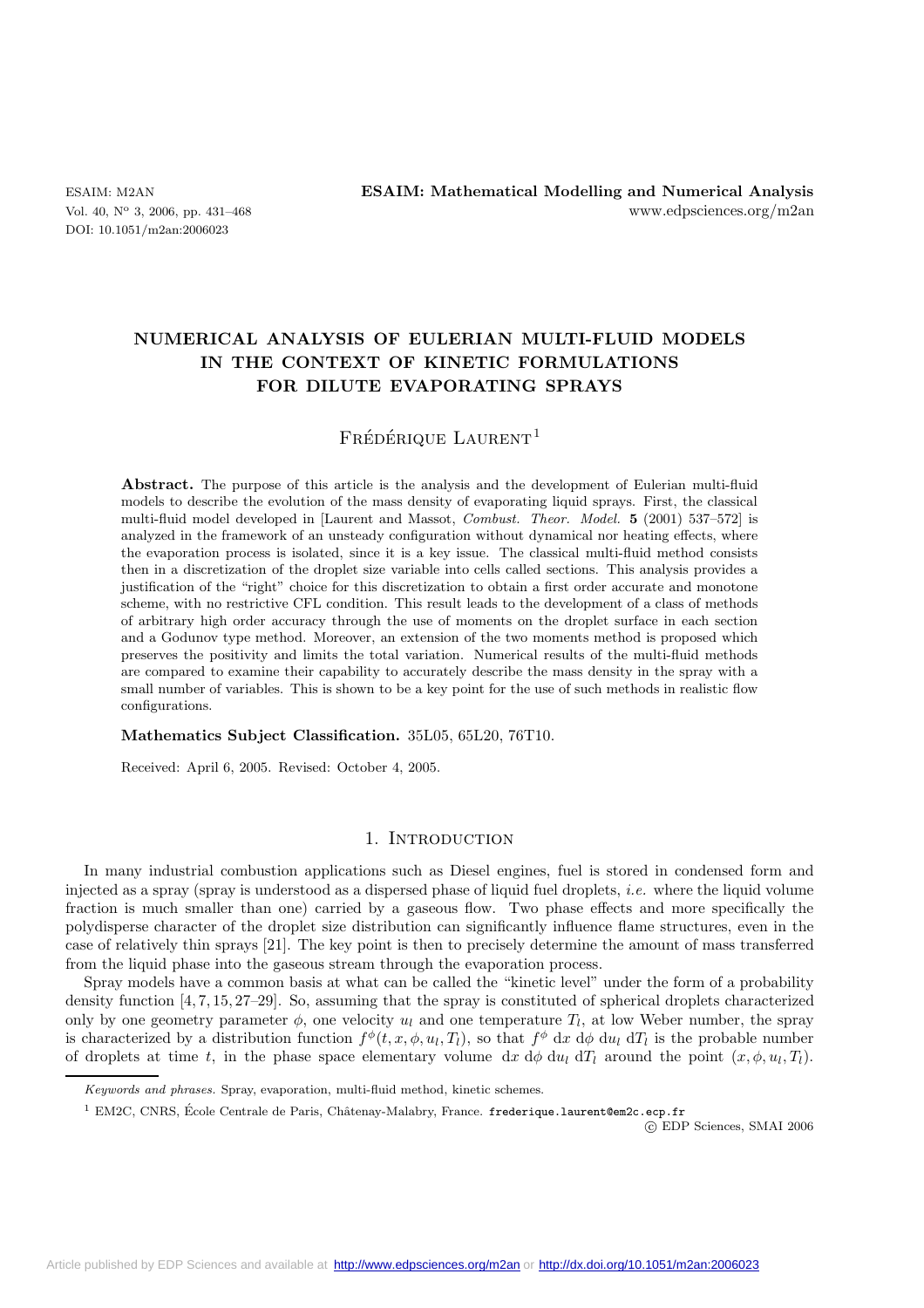The parameter  $\phi$  denotes for example the volume V as in [9], the surface S as in [3] or the radius R ( $f<sup>R</sup> dR$ )  $f^S dS = f^V dV$ . The evolution of the spray is then described by the Williams transport equation [28]:

$$
\partial_t f^{\phi} + \partial_x \cdot (uf^{\phi}) + \partial_{\phi} (R_{\phi} f^{\phi}) + \partial_u \cdot (F f^{\phi}) + \partial_T (E f^{\phi}) = \Gamma + Q \tag{1.1}
$$

where  $R_{\phi}$  denotes the rate of change of the droplet geometry due to evaporation, F, is the drag force due to the velocity difference with the gaseous phase, E, the rate of heat exchange between the two media,  $\Gamma$ , the coalescence and dissociation collision integral operator, and Q, the elastic collision integral operator. These quantities depend on the droplet size, velocity and temperature and on the local gas composition, velocity and temperature (and on  $f^{\phi}$  for  $\Gamma$  and  $Q$ ).

Several strategies may be used in order to solve the liquid phase. A first choice is to approximate the distribution function by a sample of discrete numerical parcels of particles of various sizes through a Lagrangian– Monte-Carlo approach [1, 7, 12, 22, 25]. This procedure has been widely used and has been shown to be efficient in a number of cases. Its main drawback, which has shown recently to be a major one with the development of new combustion chambers leading to combustion instabilities (lean premixed prevaporized combustor with spray injection), is the coupling of a Eulerian description for the gaseous phase to a Lagrangian description of the dispersed phase, thus offering limited possibilities of vectorization/parallelization and implicitation. Moreover for unsteady computations, a large number of parcels in each cell of the computational domain is generally needed, thus yielding large memory and CPU requirements.

This drawback makes the use of an Eulerian formulation for the description of the disperse phase attractive, at least as a complementary tool for Lagrangian solvers. Moments methods are thus used, since the high dimension of the phase space prevents a direct numerical integration of equation (1.1) with deterministic numerical methods like finite volumes. Two classes have been considered before, the first relies on "population balance" equations [23] derived for very small particles in the study of aerosols in chemical engineering; these equations may be integrated efficiently in order to follow the size distribution of particles, without inertia, experiencing some aggregation-breakage phenomena (quadrature of moment methods [19, 30]). However, the extension of such methods to sprays for which the inertia determines the dynamical behavior of the droplets has not yet received a satisfactory answer. The second type of method relies on moments in the velocity variable without dealing with the details of the size distribution or only considering one droplet size. The two-fluid type models for separated two-phase flows [2, 5, 10] belong to this class. The fact that no information is available on the droplet size distribution is generally too severe an assumption in most applications. One possibility is to use a semi-fluid representation based on velocity moment closure of the probability density function at sampled sizes [4]. However, one of the main drawback of most of the existing Eulerian models is the impossibility to treat droplet-droplet interactions because only a finite number of sizes are present in the problem. The use of moments methods leads to some information loss but the computational cost is usually much lower than that associated with Lagrangian calculations for two reasons, the first one is related to the fact that the polydisperse character of the sprays is not described by the model (the spray is mainly considered as mono-dispersed [24]) and the number of unknowns to be determined is very limited; the second one is related to the high level of optimization one can reach when the two phases are both described by an Eulerian model.

Recent Eulerian multi-fluid models [14–17, 20] are intermediate between a deterministic solution of the full spray equation (1.1) and the moment equation models, where some dimensions of the phase space are treated using moment equations and some others using a finite volume type discretization in such a way that enough precision is maintained at relatively low cost. More precisely, the kinetic equation (1.1) is averaged over velocity and temperature and yields a semi-kinetic model: at each droplet size one obtains a set of balance equations for the mean density, momentum and temperature. The continuous size phase space is then discretized using a finite volume formulation, the size intervals being called the sections in reference to Greenberg, Tambour *et al.* [8,9]. The conservation equations obtained in this view describe the evolution of mass density, momentum and temperature in each section. The derivation from the kinetic level was introduced in [15] for dilute sprays and extended to dense sprays where coalescence is taking place in [16]. The model has been validated for dilute sprays in the configuration of counterflow spray diffusion flames using comparisons with experimental measurements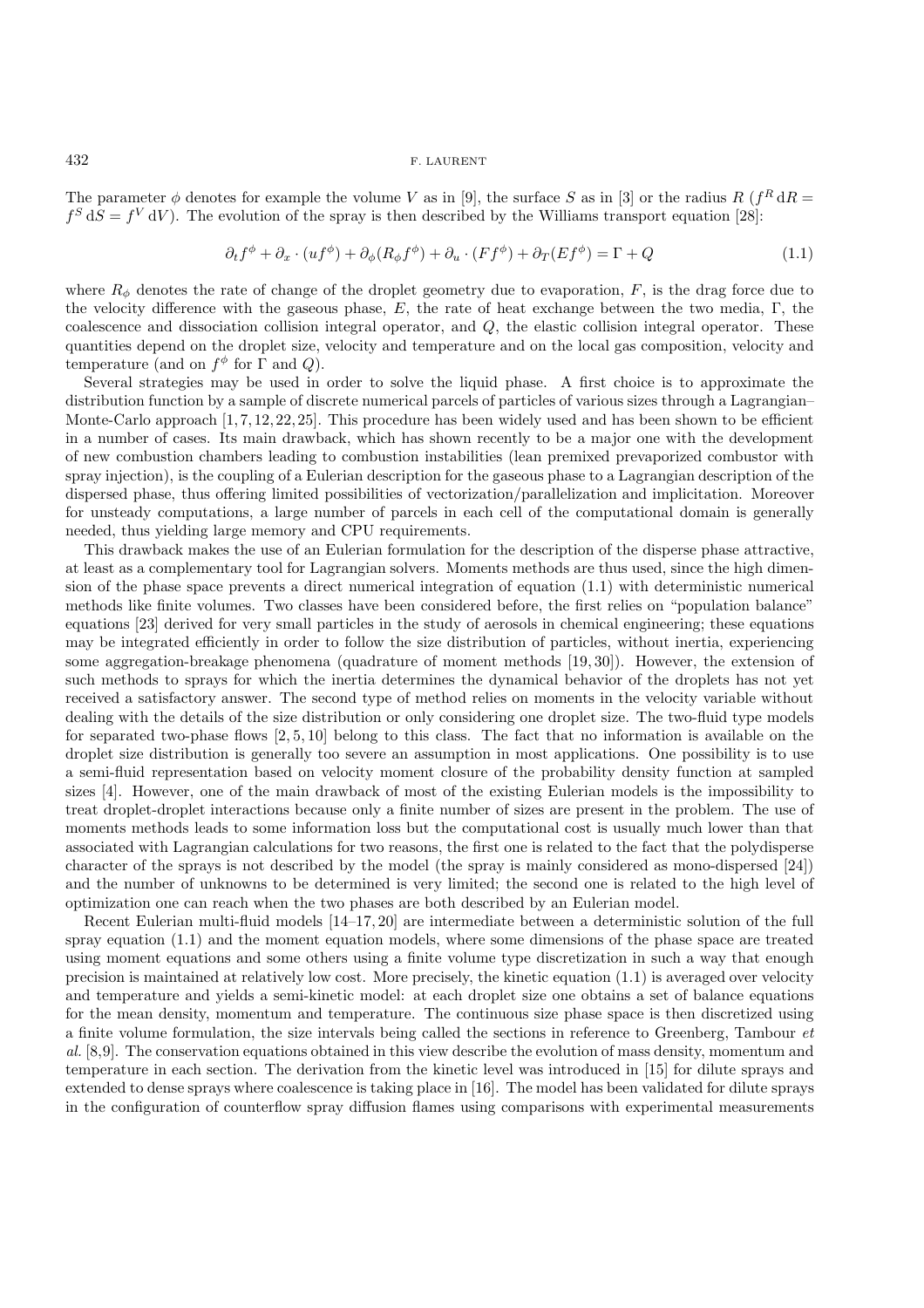[17, 21] and with the classical Lagrangian approach [15]. However, this method implies a projection step, associated with the choice of the distribution function profile in each section [3, 15] and for which no numerical analysis was available. Moreover, this choice, beyond its influence on the numerical analysis of the method, that is in the limit of well refined spatial meshes, has a strong impact if one wishes to reduce the number of sections and then, the computational cost [17]. As indicated in [15], numerical diffusion for the droplet size variable can reduce the precision of the method, especially for cases with non-smooth distribution. This lack of precision can be reinforced through a coupling with drag and coalescence effects [16].

The projection step and the numerical diffusion are completely stemming from the discretization of the droplet size variable in the evaporation process. For this reason, we focus in this study on a purely evaporating case, for which a rigorous numerical analysis is conducted. It is shown that the method is at most first order accurate, which sheds light on the observed numerical diffusion. The effect of the choice for the projection step on the convergence is specifically identified. But, as mentioned above, our purpose is to reduce the cost of the method in order to be able to tackle realistic configurations at a reasonable cost. We then introduce some higher order methods that improve the accuracy for regular distribution function, even if a small number of sections is used. A modification is proposed for the second order method in order to preserve the positivity of the variables and to have also a good accuracy for discontinuous function.

So, as in [3,13,15], the considered framework is an unsteady configuration of a motionless polydisperse spray evaporating in a hot gas at rest, without heating effects. For this configuration, the space phase can be reduced to  $\phi$ :  $f^{\phi}(t, \phi)$  is the droplet density at time t and as a function of the droplet size  $\phi$ . Moreover, according to the  $d^2$  law for the droplet evaporation, when the velocity and the composition of the gaseous phase are constant, the droplet surface area decreases linearly (*i.e.*  $R<sub>S</sub>$  is constant). If  $\phi$  is the droplet surface area S scaled by a maximum surface  $S_m$  and if the time t is scaled by  $S_m/R_S$ , the equation (1.1) reduces to:

$$
\partial_t f^S - \partial_S f^S = 0, \qquad f^S(t = 0, S) = f_0(S), \tag{1.2}
$$

where  $f_0(S)$  is the initial condition and S designates the non-dimensional droplet surface area. It can be noticed that the semi-kinetic system obtained by taking some moments in velocity and temperature of (1.1) reduces here to equation (1.2) [15]. The classical multi-fluid approach can be interpreted as an upwind finite volume discretization of this equation. This transport equation has been widely studied and numerical methods are available (see for example [18] and references therein). However, for the applications under consideration (*i.e.* for spray combustion), one is less interested in the function  $f<sup>S</sup>$  than in its moment of order  $3/2$  which represents the mass density  $m$  of the spray, generally constituted of fuel. This is an important variable to predict the fuel gaseous mass fraction and thus, the flame structure. The non-dimensional mass density is defined by:

$$
m(t) = \int_0^{+\infty} V(\phi) f^{\phi}(t, \phi) d\phi,
$$
\n(1.3)

where  $V(\phi)$  is the non-dimensional volume corresponding to  $\phi$  (in the same way, let  $S(\phi)$  and  $R(\phi)$  denote the non-dimensional surface and radius corresponding to  $\phi$ ).

It is also useful to introduce additional high order methods of moment type: a few surface moments (instead of one moment for the classical multi-fluid method) to describe the spray in each section. Compared to the classical multi-fluid method which only uses a single moment, a better approximation of the distribution in each section can be constructed by the use of polynomial functions which preserve the values of the moments and can be interpreted as the ones obtained with the least square method. The mass densities are then evaluated from this approximation. We first evaluate the order of accuracy of the different schemes in the case where the number of section tends to infinity. We next investigate the ability of the two or three moments, to describe the evolution of the mass density on a coarse discretization.

This article is organized as follows. First, the classical multi-fluid method is analyzed: the scheme is given for our particular case and for a general discretization type; results of convergence are proved and, in the case of an explicit Euler scheme for the time discretization, the corresponding CFL conditions for stability and positivity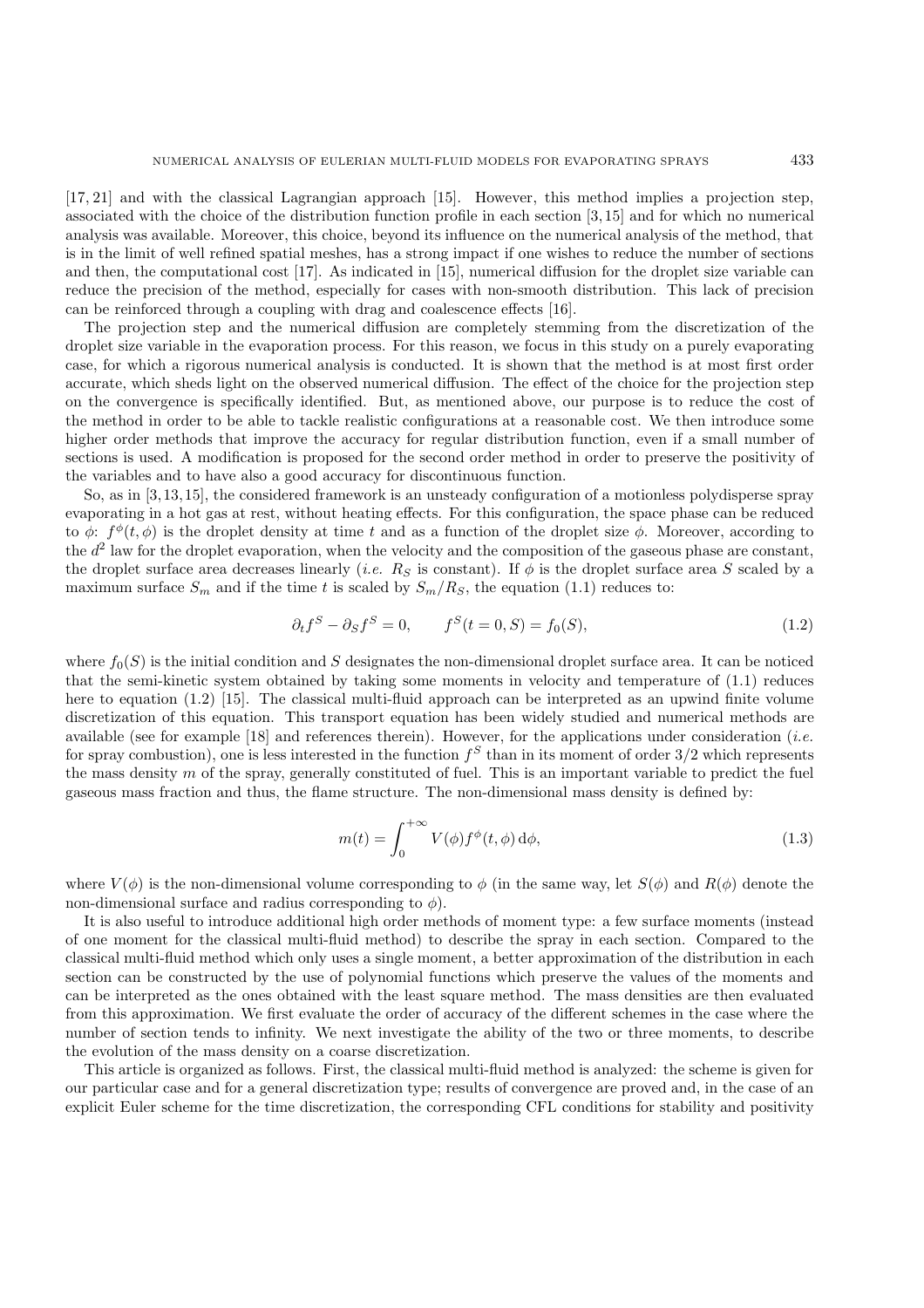of the droplet mass densities are provided. Higher order multi-fluid methods are introduced in a second step. Their consistency is proved and a condition for their stability is provided for the two and three moments cases. The particular case of the two moments method is examined, and an extension is proposed which preserves the positivity. Finally, these methods are numerically compared with a classical MUSCL method [26] for three types of initial distributions  $f_0$ : one regular, one singular and one regular but with a high Lipschitz constant. The computational efficiency is evaluated for a high level of refinement and shown to agree with the numerical analysis. Efficiency for really coarse discretizations is also examined, which will be a key point for the use of such methods in realistic configurations.

## 2. Numerical analysis of the classical Eulerian multi-fluid approach

The purpose of this section is the numerical analysis of the classical multi-fluid method, developed in [15], in the particular configuration described above. This method consists in a discretization of the droplet size variable in sections and provides a direct approximation of droplet mass density in each section.

The corresponding scheme is first detailed in the case where the initial distribution function has a compact support; the parameter characterizing the discretization are defined; a synthesis of convergence results as well as a discussion of the 'good way' to discretize the phase space are provided. The proof of these results are then set out: the global and local orders of the semi-discretized scheme and, in the case of an explicit Euler scheme for the time discretization, the conditions in the discretization step for stability and positivity of the scheme. Finally, an extension of the method is given for the case where the support of  $f_0$  is not compact, as suggested in [17].

### 2.1. **A synthesis of the numerical analysis for the classical multi-fluid method**

## 2.1.1. *Presentation of the method*

The classical multi-fluid approach can be seen as an upwind finite volume discretization of the equation on the mass distribution  $f_V^{\phi} = V(\phi) f^{\phi}$ . This equation is obtained by multiplying (1.2) by the derivative of the droplet surface  $S'(\phi) = dS/d\phi$  to obtain an equation on  $f^{\phi}$  and by the droplet volume  $V(\phi)$ :

$$
\partial_t(f_V^{\phi}) = \partial_{\phi} \left( \frac{f_V^{\phi}}{S'(\phi)} \right) - \frac{V'(\phi)}{V(\phi)S'(\phi)} f_V^{\phi}.
$$
\n(2.1)

We can remark that, if  $\phi$  is a power function of the non-dimensional droplet radius ( $\phi$  is usually the droplet radius, surface or volume), then a singularity around  $\phi = 0$  appears in the second term which can then be written:  $\frac{3f_V^{\phi}}{2S(\phi)}$ . For this reason, the classical finite volume methods cannot be used to integrate this equation and a specific method, the classical multi-fluid method, was developed.

Let us assume that  $f_0(S)$ , and then  $f^{\phi}(0, \phi)$ , has a compact support: [0, 1] for the non-dimensional variables. Let us then introduce the discretization  $0 = \phi_0 < \phi_1 < \cdots < \phi_N = 1$  of this support. The classical multi-fluid approach gives an approximation  $\tilde{m}_i(t)$  of the mass density  $m_i(t) = \int_{\phi_{i-1}}^{\phi_i} V(\phi) f^{\phi}(t, \phi) d\phi$  in the section i by the scheme [15]:

$$
\partial_t \tilde{m}_i(t) = F_{i+1} \tilde{m}_{i+1}(t) - (F_i + M_i) \tilde{m}_i(t), \qquad \tilde{m}_i(0) = m_i(0). \tag{2.2}
$$

The term  $M_i\tilde{m}_i$  represents the mass flux between the section i and the gas; the term  $F_i\tilde{m}_i$  represents the mass flux between the section i and the section  $i - 1$ . These coefficients  $M_i$  and  $F_i$  are determined by a preliminary choice of the profile  $\kappa_i^{\phi}$  of the distribution in each section: the function  $f^{\phi}(t, \phi)$  is approximated by  $f_a(t,\phi) = \kappa_i^{\phi}(\phi)\tilde{m}_i(t)$  for each  $\phi \in [\phi_{i-1}, \phi_i]$ . We then have for  $i \in \{1, ..., N\}$ :

$$
F_i = \frac{V(\phi_{i-1})}{S'(\phi_{i-1})} \kappa_i^{\phi}(\phi_{i-1}), \qquad M_i = \int_{\phi_{i-1}}^{\phi_i} \frac{V'(\phi)}{S'(\phi)} \kappa_i^{\phi}(\phi) d\phi,
$$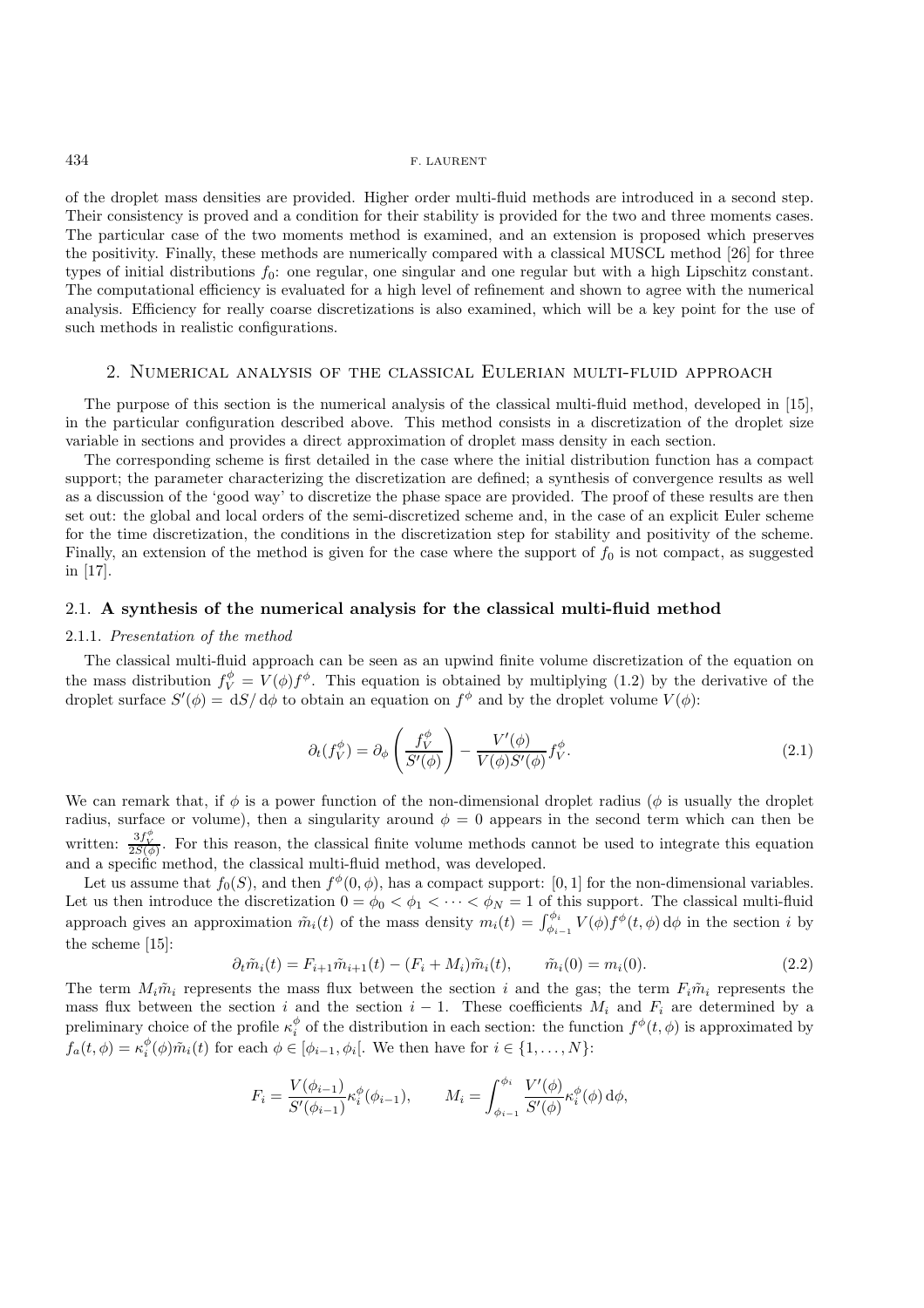and  $F_{N+1} = 0$ . Due to the use of the  $\tilde{m}_i(t)$  in the approximated function  $f_a$ , the  $\kappa_i^{\phi}$  are such that:

$$
\int_{\phi_{i-1}}^{\phi_i} V(\phi) \kappa_i^{\phi}(\phi) d\phi = 1.
$$

One then has to specify the discretization and the choice of the distribution profiles  $\kappa_i^{\phi}$  in each section. It is natural to choose  $\kappa_i^{\phi}$  as a constant function, but for a suitable variable  $\phi$ . Since  $\kappa_i^R dR = \kappa_i^S dS = \kappa_i^{\phi} d\phi$ , the choice of  $\phi$  is important, as emphasized in [3] and also in [15] and, thanks to simulations, an optimization of the choice of the profiles and the discretization in [17] in the case of a small number of sections and for experimental distribution functions. Here, the numerical analysis will be used to conclude on the asymptotic efficiency of the choice of profiles and discretization. It is convenient to focus on the general case  $\phi = R^{\beta}$  with  $\beta > 0$ , so that the non-dimensional surface and volume of the droplets are  $S(\phi) = \phi^{2/\beta}$  and  $V(\phi) = \phi^{3/\beta}$ . Moreover, a uniform discretization for a variable of the general form  $R^{\alpha}$ , with  $\alpha > 0$  is chosen:

$$
\phi_i = (i\Delta\Psi)^{\beta/\alpha}, \qquad \Delta\Psi = 1/N.
$$

The constants  $\kappa_i^{\phi}$  and the coefficients  $F_i$  and  $M_i$  are then, for  $i \in \{1, ..., N\}$ :

$$
\kappa_i^{\phi} = \frac{1}{\int_{\phi_{i-1}}^{\phi_i} \phi^{3/\beta} d\phi}, \qquad F_i = \frac{\beta}{2} \frac{\phi_{i-1}^{1+1/\beta}}{\int_{\phi_{i-1}}^{\phi_i} \phi^{3/\beta} d\phi}, \qquad M_i = \frac{3}{2} \frac{\int_{\phi_{i-1}}^{\phi_i} \phi^{1/\beta} d\phi}{\int_{\phi_{i-1}}^{\phi_i} \phi^{3/\beta} d\phi}.
$$
 (2.3)

The time discretization  $t_k = k\Delta t$  is finally introduced, with  $\Delta t > 0$  and  $k \in \mathbb{N}$ . The explicit Euler scheme corresponding to (2.2) provides an approximation  $\hat{m}_i^k$  of  $m_i^k = m_i(t_k)$  by:

$$
\hat{m}_i^{k+1} = \hat{m}_i^k + \Delta t \, F_{i+1} \hat{m}_{i+1}^k - \Delta t \, (F_i + M_i) \hat{m}_i^k, \qquad \hat{m}_i^0 = m_i^0. \tag{2.4}
$$

Results with the more general  $\theta$ -schemes for the time discretization are given in [13]. However, the influence of the parameter  $\theta$  on the CFL-like stability condition is a classical result which is not essential in this study and is then not detailed here.

#### 2.1.2. *Synthesis of the results*

In the general case described above, some results will be proved depending on the value of  $\alpha$  and  $\beta$  and then on the type of discretization. They first concern the semi-discretized scheme (2.2) for which consistency and convergence conditions on  $\alpha$  and  $\beta$  are presented. Then, the time discretization leads to the introduction of some CFL conditions depending on  $\alpha$ , so that the scheme is stable and the variables remain positive. These results allow to emphasize "optimal" choices for the discretization.

To evaluate the order of the semi-discretized scheme (2.2), the local truncation errors  $\gamma_i$  are introduced:

$$
\gamma_i(t) = \partial_t m_i(t) + (F_i + M_i)m_i(t) - F_{i+1}m_{i+1}(t),\tag{2.5}
$$

where  $m_i$  is the exact mass density of the section. As usual, the consistency of the scheme is proved in a "regular case", thanks to an expansion. It could seems natural that this regularity concerns the functions  $f^{\phi}$ , as in [13]. However, a remark in this article has already emphasized that this regularity of  $f^{\phi}$  cannot be ensured from initial conditions for every choice of  $\phi$ . Indeed, the exact solution of equation (1.2) gives the following function  $f^{\phi}$ :

$$
f^{\phi}(t,\phi) = \frac{2}{\beta} \phi^{2/\beta - 1} f_0(t + \phi^{2/\beta}).
$$
\n(2.6)

In term of the initial distribution  $f^{\phi}(0,.)$ , it can be written:  $\phi^{2/\beta-1}(t+\phi)^{\beta/2-1}f^{\phi}(0,(t+\phi^{2/\beta})^{\beta/2})$ . This shows that for  $\beta > 2$ , a singularity appears, at  $\phi = 0$  and for  $t > 0$ , even if the initial distribution is regular. Here, an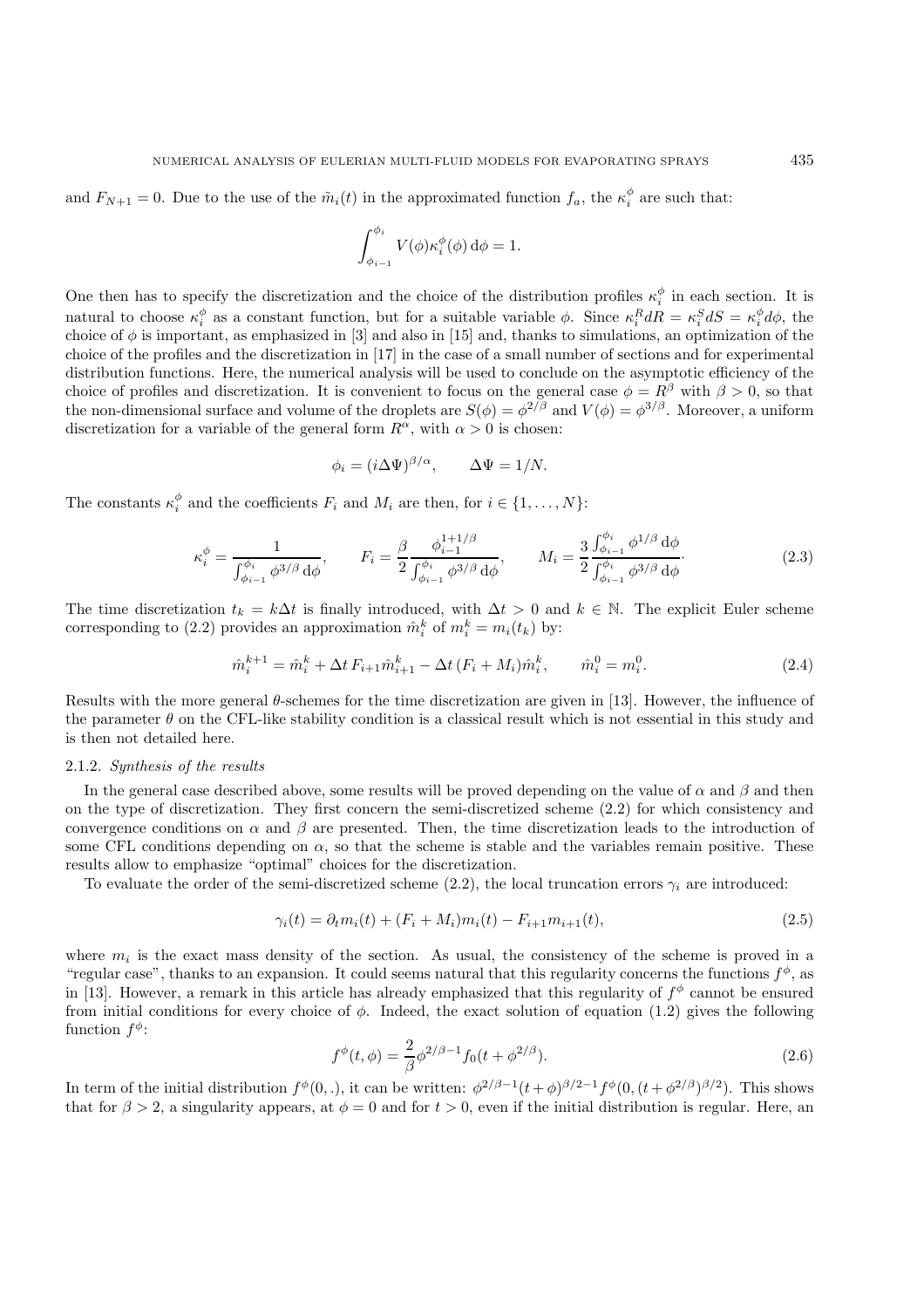assumption independent of  $\beta$  is chosen:  $f_0$  is supposed regular. Thus, results differ a little from those in [13]. The first one is the following local order theorem.

**Theorem 2.1.** *Let assume that*  $f_0(S)$  *is a* C<sup>3</sup> *function for*  $S \in \mathbb{R}^+$ *. Then the semi-discretized scheme* (2.2) *is locally second order accurate in*  $\Delta\Psi$  *if and only if*  $\beta \neq 2$  *and*  $\alpha \leq 3/2$  *or if*  $\beta = 2$  *and*  $\alpha \leq 5/2$ *.* 

Moreover, for these cases, the convergence of the variables  $\tilde{m}_i$  can be proved, with a second order accuracy, which induces a first order accuracy for the total mass density  $\sum \tilde{m}_i$ .

**Corollary 2.2.** Let assume that  $f_0(S)$  is a C<sup>3</sup> function for  $S \in \mathbb{R}^+$ . For  $\beta \neq 2$  and  $\alpha \leq 3/2$  or for  $\beta = 2$ and  $\alpha \leq 5/2$ , the semi-discretized scheme (2.2) is convergent. Moreover, the variables  $\tilde{m}_i$  are then second order *accurate: there exists a constant* C *such that, for all*  $i \in \{1, \ldots, N\}$  *and*  $t \geq 0$ ,  $|\tilde{m}_i - m_i| \leq C(\Delta \Psi)^2$ .

Since we are interested in the total mass density of the spray, that is to say, the  $\ell^1$  norm of the  $m_i$ , we evaluate the global order of the method through the global truncation error:  $\gamma(t) = \sum_i |\gamma_i(t)|$ . In the proof of Theorem 2.1, a difference of the order on the local truncation errors appears between different sections. Compensations can happen so that there is not a second local order accuracy for all the sections, but a global first order accuracy is obtained. Cases of first order accuracy are thus given in the next theorem. Moreover, an asymptotically "optimal" estimate is given for the global truncation error in this theorem.

**Theorem 2.3.** *Let*  $f_0(S)$  *be a* C<sup>3</sup> *function for*  $S \in \mathbb{R}^+$ *. The global truncation error*  $\gamma(t)$  *is then such that:* 

- *for*  $\beta \neq 2$  *and*  $\alpha > 3$ ,  $\gamma(t) = O(N^{-3/\alpha})$ , *with*  $3/\alpha < 1$ ;
- *for*  $\beta = 2$  *and*  $\alpha > 5$ ,  $\gamma(t) = O(N^{-5/\alpha})$ , *with*  $5/\alpha < 1$ ;
- *for*  $\beta \neq 2$  *and*  $\alpha \leq 3$ ,  $\gamma(t) = O(N^{-1})$ ;
- *for*  $\beta = 2$  *and*  $\alpha \le 5$ ,  $\gamma(t) = O(N^{-1})$ .

*Thus, for the last two cases, the semi-discretized scheme (2.2) is first order accurate. More precisely, a bound of the global truncation error is then given by:*

$$
|\gamma(t)| \leq \Delta \Psi \left( \frac{|\beta - 2|K_0}{2\alpha} \|f_0\|_{\infty} + \frac{K_1}{\alpha} \|f'_0\|_{\infty} + \frac{2}{\alpha(7 - \alpha)} \|f''_0\|_{\infty} \right) + o(\Delta \Psi) \tag{2.7}
$$

*where the constant*  $K_0$  *is equal to 1 if*  $\alpha < 3$  *and is positive otherwise. The constant*  $K_1$  *is equal to 0 if*  $\alpha \leq 3$  $\alpha$  and  $\beta = 7 - \alpha$ , is equal to 1 if  $\alpha < 5$  and  $\beta \neq 7 - \alpha$  and is bigger than 3 if  $\alpha = 5$  and  $\beta = 2$ . Moreover, the *coefficients before each norm are asymptotically "optimal" in this estimate.*

The loss of accuracy for the large value of  $\alpha$  has to be related with the singularity around  $\phi = 0$  observed in equation (2.1). Indeed, when  $\alpha$  increases whereas the number N of sections is constant, the discretization becomes coarser around this singularity.

Finally, the completely discretized scheme (2.4) has to be studied. Its consistency with a first order accuracy comes from previous estimates. We determine a type of CFL condition for its stability, and thus its convergence, and another one to ensure the positivity of the droplet mass densities  $\hat{m}_i^k$ :

**Theorem 2.4.** *A CFL condition for the stability of the scheme (2.4) is of the type*  $\frac{\Delta t}{\Delta \Psi^{2/\alpha}} \leq C$  *if*  $\alpha < 2$  *and*  $\frac{\Delta t}{\Delta \Psi} \leq C$  otherwise, where C is a constant. Moreover, the scheme (2.4) ensures the positivity of the  $\hat{m}_i^k$ , for any  $positive$  *initial conditions*  $m_i^0$ *, if and only if a condition of the same type holds.* 

The value of the constant is given by Theorems 2.7 and 2.9 coupled to the Lemma 2.6. It proves that CFL like conditions for the stability and the positivity of the scheme are less restrictive for  $\alpha \geq 2$ . For example, let us compare the standard case  $\alpha = \beta = 1$  ( $\Delta \Psi = \Delta R$ ) and the case  $\alpha = \beta = 2$  ( $\Delta \Psi = \Delta S$ ). It can be proved that the conditions of Theorem 2.7 are fulfilled in both cases (because the function  $\lambda$  of Lemma 2.6 is a decreasing function). The stability condition is, for both cases:

$$
\frac{\Delta t}{(\Delta R)^2} \le \frac{2}{3}, \qquad \frac{\Delta t}{\Delta S} \le \frac{4}{5}.
$$
\n(2.8)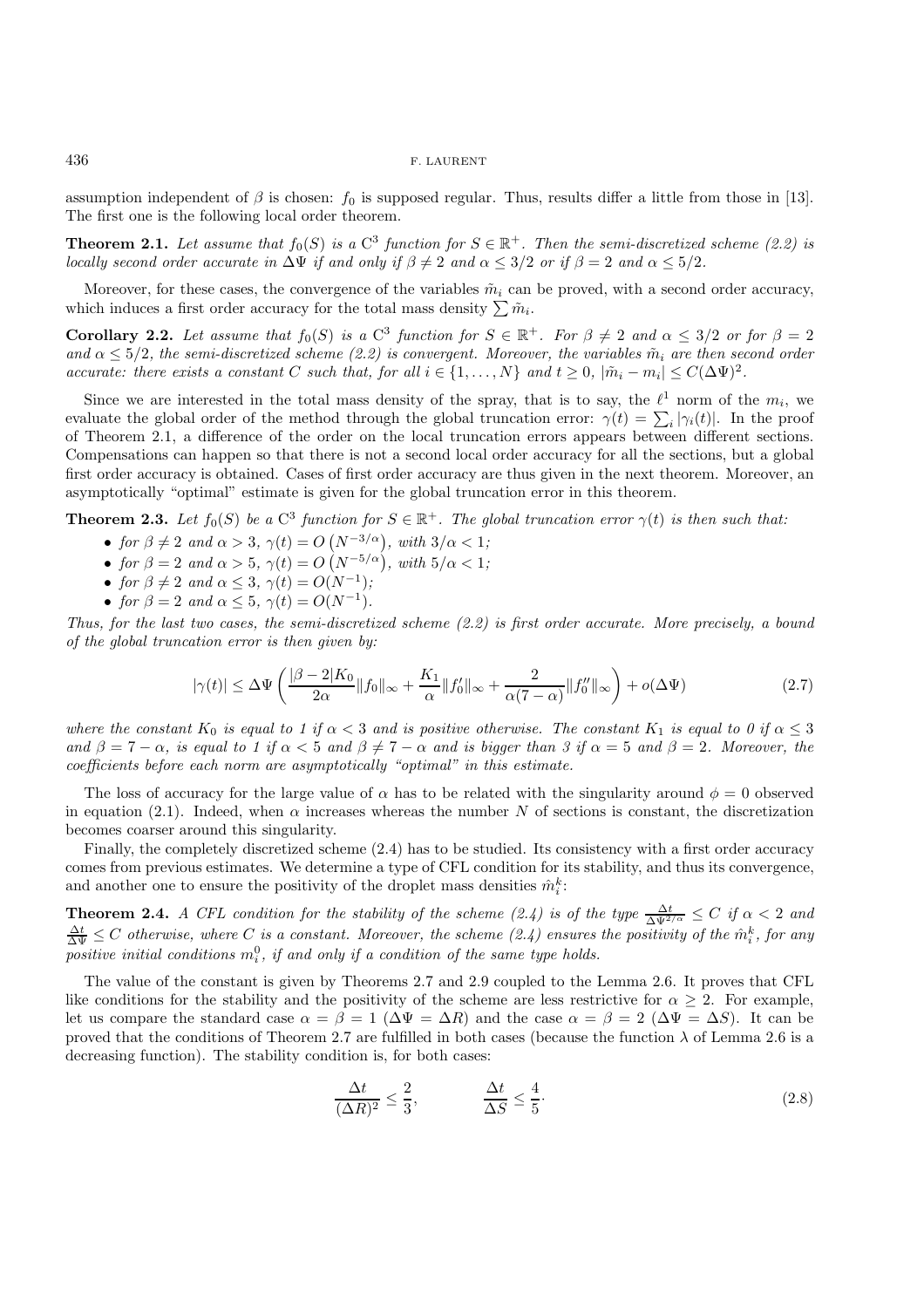| $\beta \neq 2$ global order |     |             |  |  |  |                            |  |
|-----------------------------|-----|-------------|--|--|--|----------------------------|--|
| local order                 |     |             |  |  |  |                            |  |
| $\beta = 2$ global order    | $=$ |             |  |  |  |                            |  |
| local order                 |     |             |  |  |  |                            |  |
|                             |     | restrictive |  |  |  | less restrictive condition |  |
|                             |     |             |  |  |  |                            |  |

Table 1. Synthesis of the convergence results for the classical multi-fluid method.

The positivity conditions are of the same type as for the stability. So, the CFL conditions are more restrictive in the first case than in the second.

The CFL conditions for the positivity lead to a monotone scheme for the approximation of the distribution function. It is thus very robust but it is at most first order accurate [11].

The main results are gathered in Table 1 and in the "optimal" estimate (2.7). In order to have a first global order accuracy, but also a second local order accuracy (and convergence) and no restrictive CFL like condition, we have to impose  $\beta = 2$  and  $\alpha \in [2, 2.5]$ . This value of  $\beta$  cancels the coefficient in front of  $||f_0||_{\infty}$ in estimate (2.7) and then in the numerical diffusion. The other coefficients in this bound are decreasing for  $\alpha \in [2, 2.5]$  but they lose less than 1/4 of their values. So, the "optimal" case (best compromise between precision, stability and positivity) is obtained for  $\alpha \in [2, 2.5]$  and  $\beta = 2$ . This result, concerning  $\beta$ , is rather natural since the evolution equation for  $f^{\phi}$  is a pure advection equation with constant coefficients if and only if  $\beta = 2$ . Since  $\alpha = 2$  has more physical sense, we choose a discretization uniform in surface with, as approximated distribution, a constant function of the surface in each section. For this case, the CFL like condition for the stability and for the positivity are respectively:  $\frac{\Delta t}{\Delta S} \leq \frac{4}{5}$  and  $\frac{\Delta t}{\Delta S} \leq \frac{2}{5}$ .

## 2.2. **Proof for the order and the convergence of the semi-discretized scheme**

As usual, to determine the order of the method, the truncation error has to be evaluated through an expansion of an assumed regular function:  $f_0$ . To this purpose, let us begin by expressing the local truncation errors  $\gamma_i$ defined by (2.5) with the function  $f_0$ . The term  $\partial_t m_i$  is given by an integration of equation (2.1) on the section i:

$$
\partial_t m_i(t) = \frac{\beta}{2} \left[ \phi^{1+1/\beta} f^{\phi} \right]_{\phi_{i-1}}^{\phi_i} - \frac{3}{2} \int_{\phi_{i-1}}^{\phi_i} \phi^{1/\beta} f^{\phi}(t, \phi) d\phi.
$$
 (2.9)

Let us introduce the difference  $h_i(t, \phi)$  between the real distribution  $f^{\phi}(t, \phi)$  and the approximated distribution  $m_i(t)\kappa_i^{\phi}(\phi)$ . Because of the expressions (2.3) of  $\kappa_i^{\phi}$  and (2.6) of  $f^{\phi}$ , the function  $h_i$  is written:

$$
h_i(t,\phi) = \frac{2}{\beta} \frac{\int_{\phi_{i-1}}^{\phi_i} \varphi^{3/\beta} [\phi^{2/\beta-1} f_0(t+\phi^{2/\beta}) - \varphi^{2/\beta-1} f_0(t+\varphi^{2/\beta})] d\varphi}{\int_{\phi_{i-1}}^{\phi_i} \varphi^{3/\beta} d\varphi}.
$$
(2.10)

Introducing the equation (2.9) in the expression (2.5) of  $\gamma_i$ , we finally obtain:

$$
\gamma_i(t) = \frac{\beta}{2} \phi_i^{1+1/\beta} h_{i+1}(t, \phi_i) - \frac{\beta}{2} \phi_{i-1}^{1+1/\beta} h_i(t, \phi_{i-1}) - \frac{3}{2} \int_{\phi_{i-1}}^{\phi_i} \phi^{1/\beta} h_i(t, \phi) d\phi,
$$
\n(2.11)

where  $h_{N+1} = 0$ . Inverting the integrals, the last term of this expression can be written:

$$
\int_{\phi_{i-1}}^{\phi_i} \phi^{1/\beta} h_i(t, \phi) d\phi = \frac{2}{\beta} \int_{\phi_{i-1}}^{\phi_i} \phi^{3/\beta - 1} f_0 \left( t + \phi^{2/\beta} \right) d_i(\phi) d\phi,
$$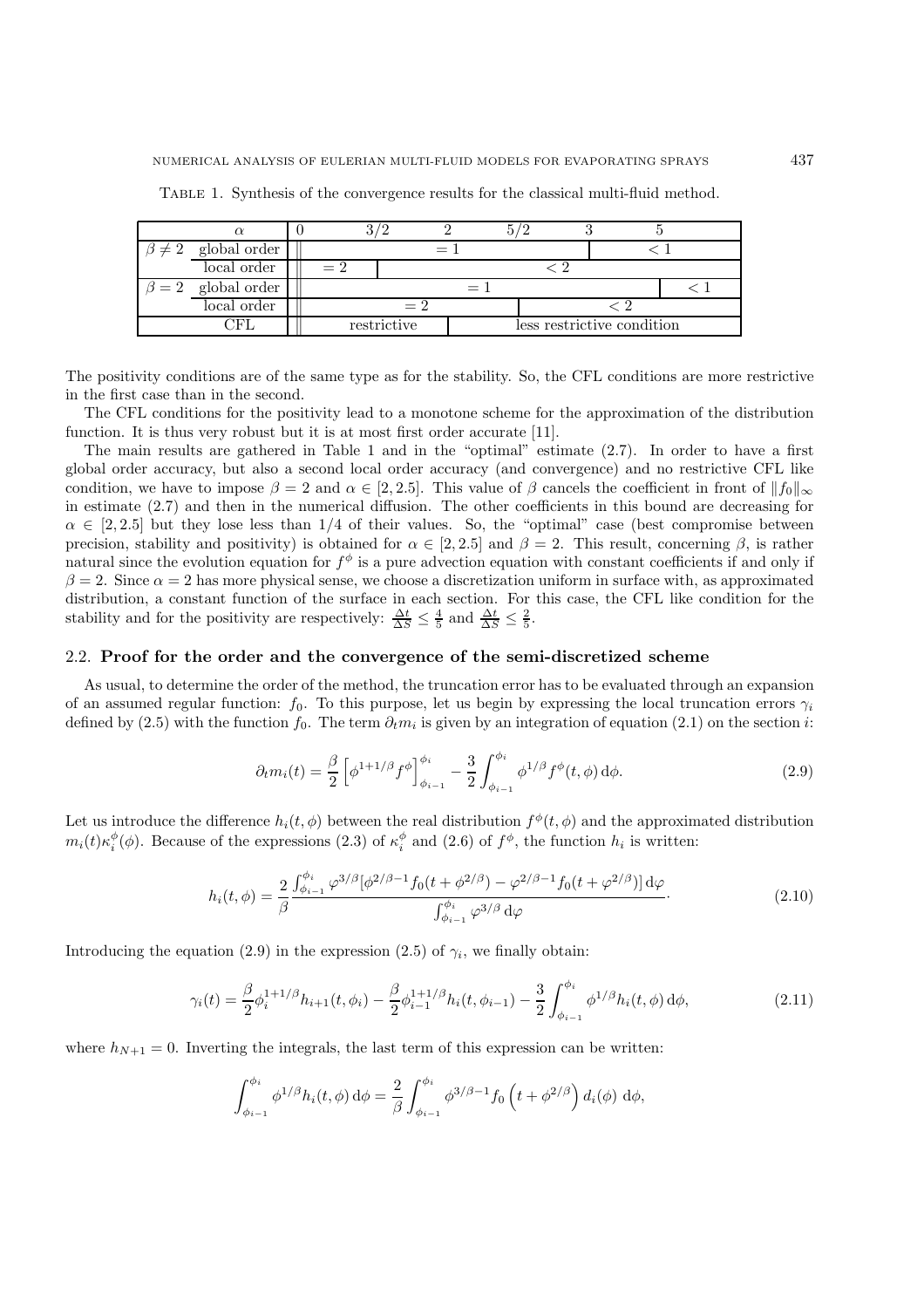where the function  $d_i$  is defined by:

$$
d_i(\phi) = 1 - \left(\frac{\phi}{\phi_{ci}}\right)^{2/\beta}, \qquad (\phi_{ci})^{2/\beta} = \frac{\int_{\phi_{i-1}}^{\phi_i} \varphi^{3/\beta} d\varphi}{\int_{\phi_{i-1}}^{\phi_i} \varphi^{1/\beta} d\varphi}.
$$

Performing a Taylor expansion of the C<sup>3</sup> function  $f_0$  between each  $t + \varphi^{\frac{2}{\beta}}$  or  $t + \varphi^{\frac{2}{\beta}}_{i-1}$  and  $t + \varphi^{\frac{2}{\beta}}_i$ , the local truncation error becomes:

$$
\gamma_i(t) = N^{-3/\alpha} v_i^0 f_0(t + \phi_i^{2/\beta}) + N^{-5/\alpha} v_i^1 f_0'(t + \phi_i^{2/\beta}) + N^{-7/\alpha} \frac{v_i^2}{2} f_0''(t + \phi_i^{2/\beta}) + r_i(t) \tag{2.12}
$$

with

$$
|r_i(t)| \le N^{-9/\alpha} \frac{v_i^3}{3} \|f_0^{(3)}\| \tag{2.13}
$$

and where  $v_i^j = i^{(3+2j)/\alpha} g^j\left(\frac{1}{i}\right)$  for  $j = 0, 1, 2, 3$  and the  $g^j(x)$  are defined for  $x \in ]0,1]$  by:

$$
g^{0}(x) = 1 - (1 - x)^{\frac{3}{\alpha}} - \frac{\int_{1}^{(1+x)^{\frac{\beta}{\alpha}}} y^{\frac{5}{\beta}-1} dy}{\int_{1}^{(1+x)^{\frac{\beta}{\alpha}}} y^{\frac{3}{\beta}} dy} + (1-x)^{\frac{1+\beta}{\alpha}} \frac{\int_{(1-x)^{\frac{\beta}{\alpha}}}^{1} y^{\frac{5}{\beta}-1} dy}{\int_{(1-x)^{\frac{\beta}{\alpha}}}^{1} y^{\frac{3}{\beta}} dy} - \frac{3}{\beta} \int_{(1-x)^{\frac{\beta}{\alpha}}}^{1} y^{\frac{3}{\beta}-1} \left[1 - \frac{y^{\frac{\beta}{\beta}}}{c(x)}\right] dy,
$$

$$
g^{j}(x) = -\frac{\int_{1}^{(1+x)^{\frac{\beta}{\alpha}}} y^{\frac{5}{\beta}-1} \left(y^{\frac{2}{\beta}} - 1\right)^{j} dy}{\int_{1}^{(1+x)^{\frac{\beta}{\alpha}}} y^{\frac{3}{\beta}} dy} + (1-x)^{\frac{1+\beta}{\alpha}} \frac{\int_{(1-x)^{\frac{\beta}{\alpha}}}^{1} y^{\frac{5}{\beta}-1} \left(y^{\frac{2}{\beta}} - 1\right)^{j} dy}{\int_{(1-x)^{\frac{\beta}{\alpha}}}^{1} y^{\frac{3}{\beta}} dy}
$$

$$
- (1-x)^{\frac{3}{\alpha}} \left[ (1-x)^{\frac{2}{\alpha}} - 1 \right]^{j} - \frac{3}{\beta} \int_{(1-x)^{\frac{\beta}{\alpha}}}^{1} y^{\frac{3}{\beta}-1} \left(y^{\frac{2}{\beta}} - 1\right)^{j} \left[ 1 - \frac{y^{\frac{2}{\beta}}}{c(x)} \right] dy, \qquad j = 1, 2,
$$

$$
g^{3}(x) = \frac{\int_{1}^{(1+x)^{\frac{\beta}{\alpha}}} y^{\frac{5}{\beta}-1} \left( y^{\frac{2}{\beta}} - 1 \right)^{3} dy}{\int_{1}^{(1+x)^{\frac{\beta}{\alpha}}} y^{\frac{3}{\beta}} dy} + (1-x)^{\frac{1+\beta}{\alpha}} \frac{\int_{(1-x)^{\frac{\beta}{\alpha}}}^{1} y^{\frac{5}{\beta}-1} \left( 1 - y^{\frac{2}{\beta}} \right)^{3} dy}{\int_{(1-x)^{\frac{\beta}{\alpha}}}^{1} y^{\frac{3}{\beta}} dy} + (1-x)^{\frac{3}{\alpha}} \left[ 1 - (1-x)^{\frac{2}{\alpha}} \right]^{3} + \frac{3}{\beta} \int_{(1-x)^{\frac{\beta}{\alpha}}}^{1} y^{\frac{3}{\beta}-1} \left( 1 - y^{\frac{2}{\beta}} \right)^{3} \left| 1 - \frac{y^{\frac{2}{\beta}}}{c(x)} \right| dy,
$$

with

$$
c(x) = \frac{\int_{(1-x)^{\beta/\alpha}}^{1} y^{3/\beta} dy}{\int_{(1-x)^{\beta/\alpha}}^{1} y^{1/\beta} dy}.
$$

Developments in the neighborhood of  $x = 0$  of these functions yield:

$$
g^{0}(x) = \frac{(\beta - 2)(3 - \alpha)}{2\alpha^{2}}x^{2} + \frac{(\beta - 2)[(2\alpha - 3)\beta + 4(\alpha - 3)]}{12\alpha^{3}}x^{3} + O(x^{4}),
$$
\n(2.14)

$$
g^{1}(x) = \frac{\alpha + \beta - 7}{\alpha^{2}}x^{2} + \frac{40 - 12\alpha - \beta^{2}}{6\alpha^{3}}x^{3} + O(x^{4}),
$$
\n(2.15)

$$
g^{2}(x) = -\frac{4}{\alpha^{2}}x^{2} + O(x^{3}), \qquad g^{3}(x) = \frac{12}{\alpha^{3}}x^{3} + O(x^{4}).
$$
\n(2.16)

The expression (2.12), with (2.13), allows us to determine the global and local orders of the scheme.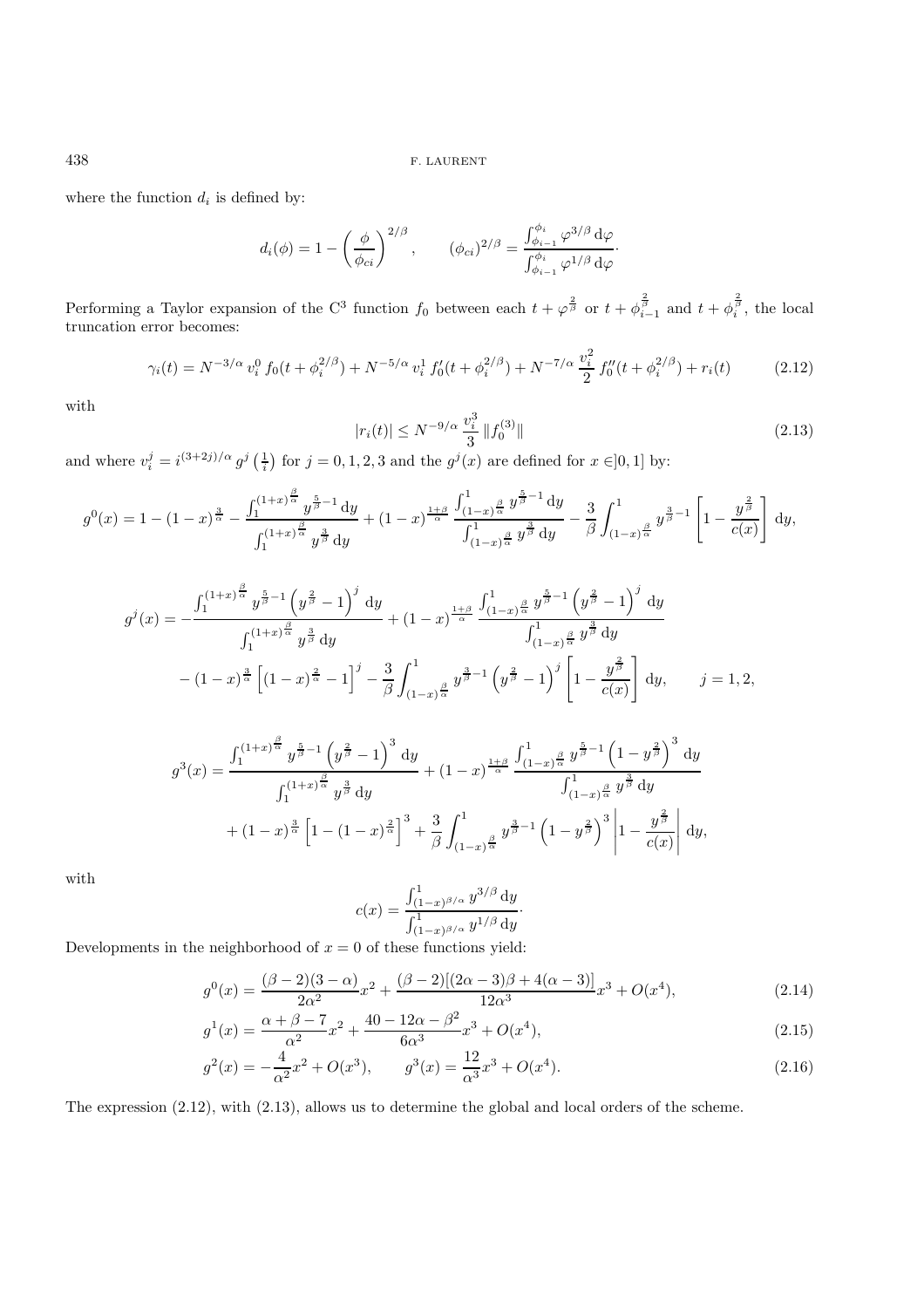# 2.2.1. *Proof of Theorem 2.1: local order*

The expression  $(2.12)$  of the local truncation error can be easily bounded by:

$$
|\gamma_k(t)| \le N^{-3/\alpha} |v_k^0| \|f_0\|_{\infty} + N^{-5/\alpha} |v_k^1| \|f_0'\|_{\infty} + N^{-7/\alpha} \frac{|v_k^2|}{2} \|f_0''\|_{\infty} + N^{-9/\alpha} \frac{v_k^3}{3} \|f_0^{(3)}\|
$$

and where  $v_k^j = k^{(3+2j)/\alpha} g^j\left(\frac{1}{k}\right)$  for  $j = 0, 1, 2, 3$ . It has also be shown, with the developments  $(2.14-2.16)$ , that  $g^{0}(x)/x^{2}$ ,  $g^{1}(x)/x^{2}$ ,  $g^{2}(x)/x^{2}$  and  $g^{3}(x)/x^{3}$  have some finite limit when x tends to 0. Moreover, they are continuous for  $x \in ]0,1]$ . They are then bounded by some constants  $C_j$  for  $j = 1,2,3$  or  $|\beta - 2|C_0$  for  $j = 0$ . For  $\gamma_k$ , this leads to:

$$
|\gamma_k(t)| \le N^{-3/\alpha} k^{3/\alpha - 2} |\beta - 2|C_0 \|f_0\|_{\infty} + N^{-5/\alpha} k^{5/\alpha - 2} C_1 \|f'_0\|_{\infty} + N^{-7/\alpha} k^{7/\alpha - 2} \frac{C_2}{2} \|f''_0\|_{\infty} + N^{-9/\alpha} k^{9/\alpha - 3} \frac{C_3}{3} \|f_0^{(3)}\|_{\infty}.
$$

Finally,  $N^{-\lambda/\alpha}k^{\lambda/\alpha-i}$  has the following upper bound:  $1/N^i$  if  $\lambda/\alpha \geq i$  and  $N^{-\lambda/\alpha}$  if  $\lambda/\alpha < i$ . This proves that the scheme is locally second order accurate in  $\Delta\Psi$  if  $\beta \neq 2$  and  $\alpha \leq 3/2$  or if  $\beta = 2$  and  $\alpha \leq 5/2$ .

Otherwise, the expression (2.12) shows that, if  $\beta \neq 2$ , then  $\gamma_1(t)$  behaves as  $N^{-3/\alpha}$  and if  $\beta = 2$ , then  $\gamma_1(t)$ behaves as  $N^{-5/\alpha}$ . Then, this local truncation error cannot be second order accurate.

**Remark 2.5.** However, the local truncation error  $\gamma_N(t)$  is second order accurate even if the preceding conditions on  $\alpha$  and  $\beta$  are not satisfied. This shows that the local truncation errors have not the same order of accuracy.

The convergence of the semi-discretized scheme (2.2) can then be proved, with the same assumptions.

# 2.2.2. *Proof of Corollary 2.2: convergence*

There exists a unique solution  $C^1$  on  $\mathbb{R}^+$  of the equations (2.2) and it is easy to show that the obtained  $\tilde{m}_i(t)$ are positive and tends to 0 when  $t$  tends to infinity. Theorem 2.1 proves that the semi-discretized scheme is locally second order accurate:

$$
|\gamma_i(t)| \le K \, (\Delta \Psi)^2.
$$

Let us note  $e_i(t) = m_i(t) - \tilde{m}_i(t)$  the local error on the mass density. This quantity satisfies the following equation:

$$
e'_{i}(t) + (F_{i} + M_{i})e_{i} - F_{i+1}e_{i+1} = \gamma_{i}, \qquad e_{i}(0) = 0.
$$

Moreover, the limits of the  $C^1$  function  $e_i(t)$  when t tends to 0 or infinity are 0. So,  $|e_i(t)|$  admits a maximal value, attained at a point  $t_0$ :

$$
|e_i(t)| \le |e_i(t_0)| = \left| \frac{\gamma_i(t_0) + F_{i+1}e_{i+1}(t_0)}{F_i + M_i} \right| \le \frac{\|\gamma_i\|_{\infty}}{F_i + M_i} + \frac{F_{i+1}}{F_i + M_i} \|e_{i+1}\|_{\infty}.
$$

Then, because of the inequality on  $\gamma_i$ :

$$
||e_i||_{\infty} \le K(\Delta \Psi)^2 u_i^N
$$
,  $u_i^N = \sum_{k=i}^N \frac{1}{F_k + M_k} \left( \prod_{p=i}^{k-1} \frac{F_{p+1}}{F_p + M_p} \right)$ .

Let us now prove that  $u_i^N$  is bounded. This term can be written:

$$
u_i^N = \sum_{k=i}^N \frac{2(1+\beta)}{(3+\beta)N^{\frac{2}{\alpha}}}\frac{k^{\frac{3+\beta}{\alpha}} - (k-1)^{\frac{3+\beta}{\alpha}}}{3k^{\frac{1+\beta}{\alpha}} + (\beta-2)(k-1)^{\frac{1+\beta}{\alpha}}}\prod_{p=i}^{k-1} \frac{(1+\beta)\left[1-\left(1-\frac{1}{p}\right)^{\frac{3+\beta}{\alpha}}\right]}{\left[3+(\beta-2)\left(1-\frac{1}{p}\right)^{\frac{1+\beta}{\alpha}}\right]\left[\left(1+\frac{1}{p}\right)^{\frac{3+\beta}{\alpha}}-1\right]}.
$$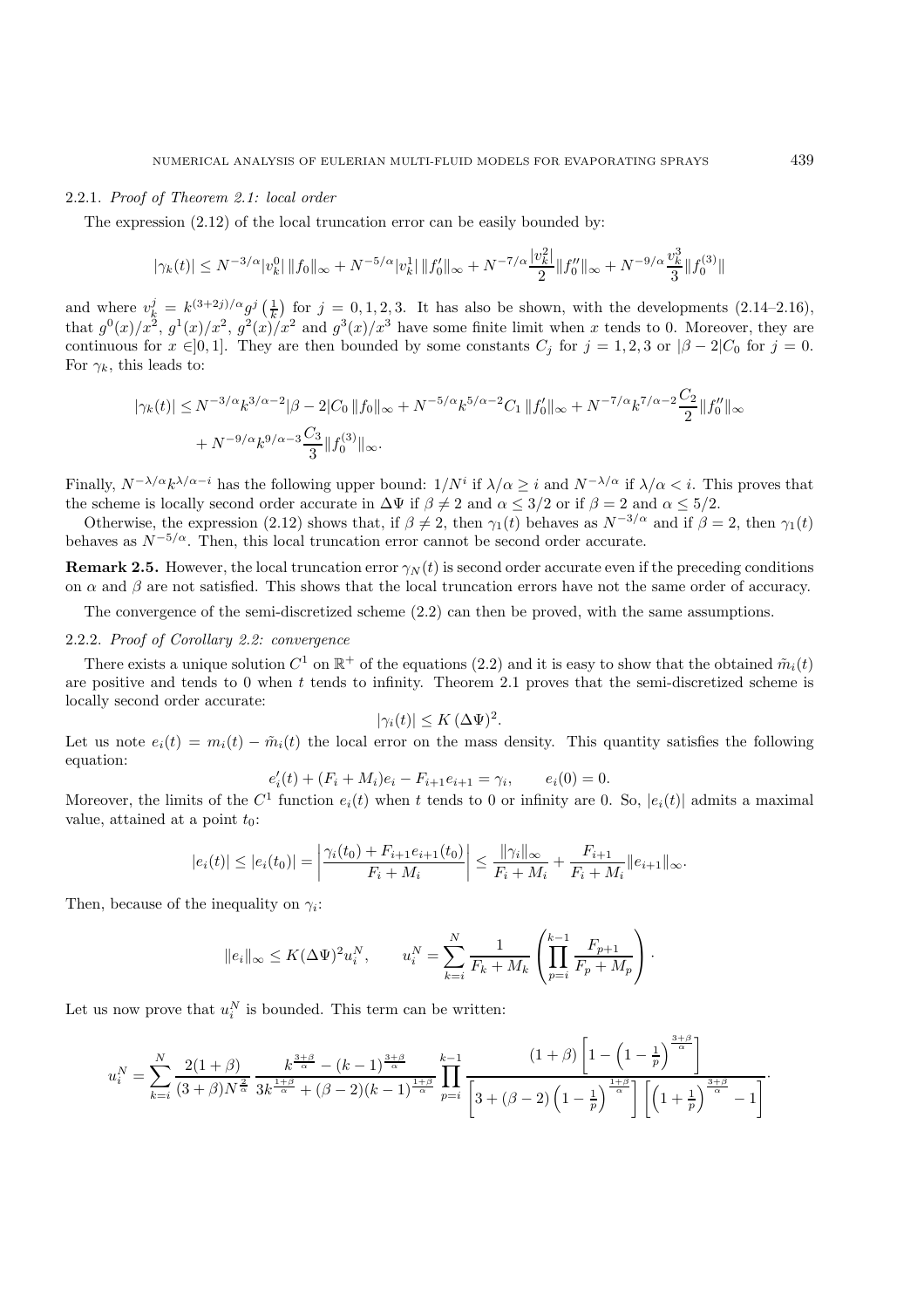The factors are smaller than one: it is easy to prove in the case  $\beta \leq 2$  since  $(3 + \beta)/\alpha \leq 1$  and, in the case  $\beta > 2$ , it is maximum for  $p = +\infty$ . Then:

$$
u_i^N \le \frac{1}{N^{\frac{2}{\alpha}}} \sum_{k=1}^N k^{\frac{2}{\alpha}} \lambda\left(\frac{1}{k}\right), \qquad \lambda(x) = \frac{2(1+\beta)}{3+\beta} \frac{1-(1-x)^{\frac{3+\beta}{\alpha}}}{3+(\beta-2)(1-x)^{\frac{1+\beta}{\alpha}}}
$$

·

The terms of the sum are equivalent to  $\frac{2}{\alpha}k^{2/\alpha-1}$  when k tends to infinity and form a diverging series. The upper bound of  $u_i^N$  then tends to 1 when N tends to infinity and  $u_i^N$  is then bounded for all  $i \in \mathbb{N}$  and  $N \in \mathbb{N}$ . This completes the proof of the corollary.

### 2.2.3. *Proof of Theorem 2.3: global order*

Remark 2.5 suggests that some compensations can happen between the local errors so that the scheme can be first order accurate without being locally second order accurate for all the sections. Moreover, we want here to give an "optimal" estimate of the global error.

Thanks to  $(2.12)$ , with  $(2.13)$ , the global error is given by:

$$
\gamma(t) = \sum_{k=1}^{N} \left| N^{-3/\alpha} v_k^0 f_0(t + \phi_k^{2/\beta}) + N^{-5/\alpha} v_k^1 f_0'(t + \phi_k^{2/\beta}) + N^{-7/\alpha} \frac{v_k^2}{2} f_0''(t + \phi_k^{2/\beta}) + r_k(t) \right|
$$

with

$$
\sum_{k=1}^{N} |r_k(t)| \le N^{-9/\alpha} \sum_{k=1}^{N} \frac{|v_k^3|}{3} ||f_0^{(3)}||.
$$

We then have to evaluate each sum  $N^{-(3+2j)/\alpha} \sum_{k=1}^{N} |v_k^j|$  and find an equivalent when N tends to infinity.

Thanks to the development (2.14) of  $g^0$ ,  $|v^0_k|$  is equivalent to  $\frac{|\beta-2|(\alpha-3)}{2\alpha^2}k^{\frac{3}{\alpha}-2}$  if  $\alpha \neq 3$  and to  $\frac{\beta|\beta-2|}{108}k^{-2}$  if  $\alpha = 3$ . Consequently, when N tends to infinity,

- for  $\alpha > 3$ ,  $\sum |v_k^0|$  is a converging series and  $N^{-3/\alpha} \sum_{k=1}^N |v_k^0| = O(N^{-3/\alpha})$ , with  $\frac{3}{\alpha} < 1$ ;
- for  $\alpha = 3$ ,  $\sum |v_k^0|$  is a converging series, its sum is denoted  $\frac{|\beta 2|K_0}{2\alpha}$  and  $N^{-3/\alpha} \sum_{k=1}^N |v_k^0|$  is then equivalent to  $\frac{|\beta-2|K_0}{2\alpha N}$ ;
- for  $\alpha < 3$ ,  $\sum |v_k^0|$  is a diverging series and  $N^{-3/\alpha} \sum_{k=1}^N |v_k^0|$  is equivalent to  $\frac{|\beta-2|}{2\alpha N}$ .

Thanks to the development (2.15) of  $g^0$ ,  $|v^1_k|$  is equivalent to  $\frac{|\alpha+\beta-7|}{\alpha^2}k^{\frac{5}{\alpha}-2}$  if  $\beta \neq 7-\alpha$  and to  $\frac{|9-2\alpha+\alpha^2|}{6\alpha^3}k^{\frac{5}{\alpha}-3}$ if  $\beta = 7 - \alpha$ . Then, if  $\beta \neq 7 - \alpha$  and when N tends to infinity:

- for  $\alpha > 5$ ,  $\sum |v_k^1|$  is a converging series and  $N^{-5/\alpha} \sum_{k=1}^N |v_k^1| = O(N^{-5/\alpha})$ , with  $\frac{5}{\alpha} < 1$ ;
- for  $\alpha = 5$ ,  $N^{-5/\alpha} \sum_{k=1}^{N} |v_k^1| = O(\log(N)/N);$

• for  $\alpha < 5$ ,  $\sum |v_k^1|$  is a diverging series and  $N^{-5/\alpha} \sum_{k=1}^N |v_k^1|$  is equivalent to  $\frac{|\alpha+\beta-7|}{\alpha(5-\alpha)N}$ ,

and if  $\beta = 7 - \alpha$ , then:

- for  $\alpha > 5/2$ ,  $\sum |v_k^1|$  is a converging series and  $N^{-5/\alpha} \sum_{k=1}^N |v_k^1| = O(N^{-5/\alpha})$ ;
- for  $\alpha = 5/2$ ,  $N^{-5/\alpha} \sum_{k=1}^{N} |v_k^1| = O(\log(N)/N^2);$
- for  $\alpha < 5/2$ ,  $\sum |v_k^1|$  is a converging series and  $N^{-5/\alpha} \sum_{k=1}^{N} |v_k^1| = O(N^{-2})$ .

Moreover, in the case  $\alpha = 5$  and  $\beta = 2$ ,  $\sum |v_k^1|$  is a converging series and  $N^{-5/\alpha} \sum_{k=1}^{N} |v_k^1| = O(1/N)$ . The development (2.16) of the function  $g^2(x)$  close to  $x=0$  shows that  $|v_k^2|$  is equivalent to  $\frac{4}{\alpha^2}k^{\frac{7}{\alpha}-2}$ . Then,

- for  $\alpha > 7$ ,  $\sum |v_k^2|$  is a converging series and  $N^{-7/\alpha} \sum_{k=1}^N |v_k^2| = O(N^{-7/\alpha})$ , with  $\frac{7}{\alpha} < 1$ ;
- for  $\alpha = 7$ ,  $\sum |v_k^2|$  is a diverging series and  $N^{-7/\alpha} \sum_{k=1}^{N} |v_k^0| = O(\log(N)/N)$ ;
- for  $\alpha < 7$ ,  $\sum |v_k^2|$  is a diverging series and  $N^{-7/\alpha} \sum_{k=1}^N |v_k^2|$  is equivalent to  $\frac{4}{\alpha(7-\alpha)N}$ .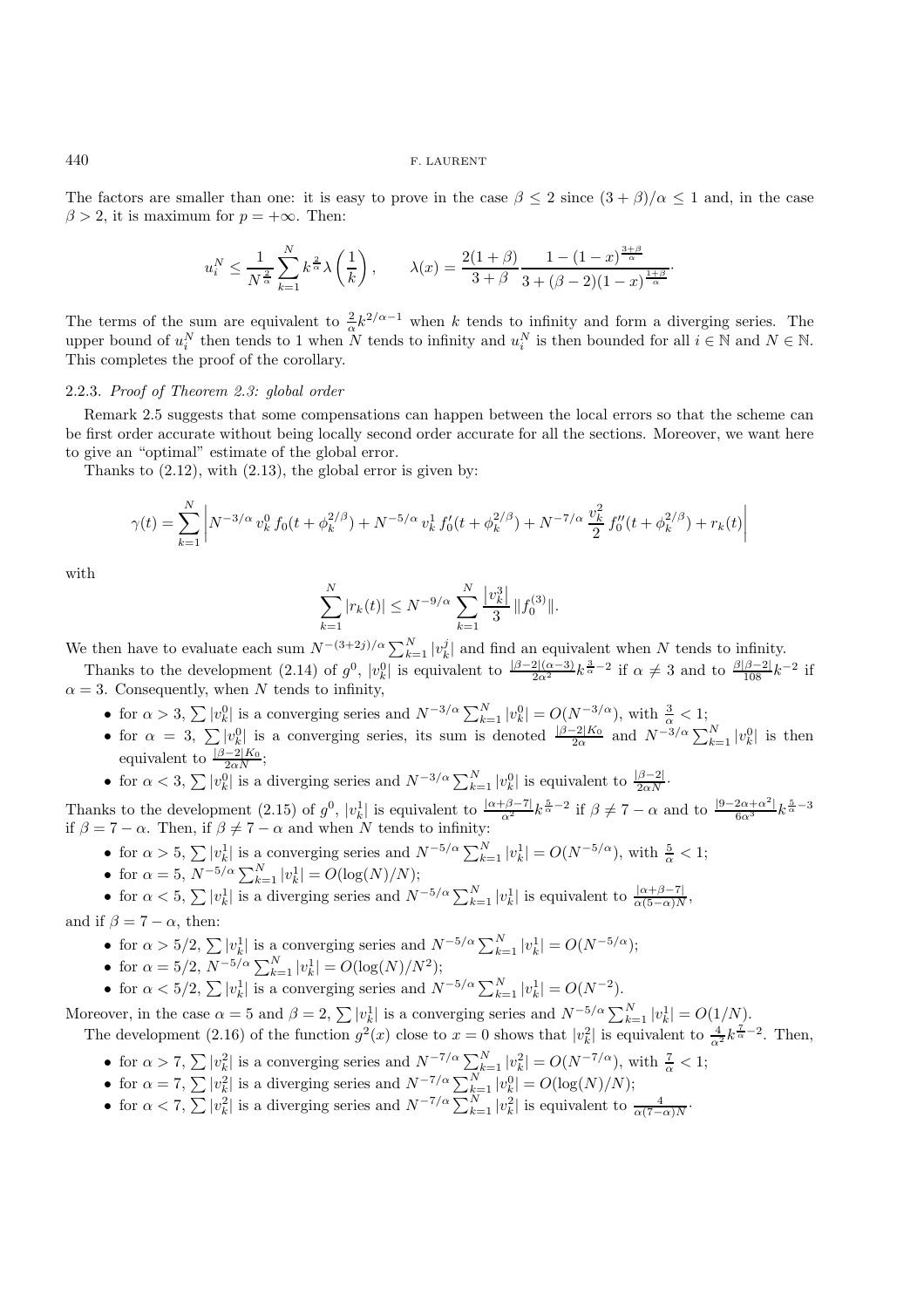The development (2.16) of the function  $g^3(x)$  close to  $x=0$  shows that  $|v^3_k|$  is equivalent to  $\frac{12}{\alpha^3}k^{\frac{9}{\alpha}-3}$ . Then,

- for  $\alpha > 9/2$ ,  $\sum |v_k^3|$  is a converging series and  $N^{-9/\alpha} \sum_{k=1}^{N} |v_k^3| = O(N^{-9/\alpha});$
- for  $\alpha = 9/2$ ,  $\sum |v_k^3|$  is a diverging series and  $N^{-9/\alpha} \sum_{k=1}^N |v_k^3| = O(\log(N)/N^2)$ ;
- for  $\alpha < 9/2$ ,  $\sum |v_k^3|$  is a diverging series and  $N^{-9/\alpha} \sum_{k=1}^{N} |v_k^3| = O(N^{-2})$ .

Then, for  $\alpha < 9$ ,  $N^{-9/\alpha} \sum_{k=1}^{N} |v_k^3| = o(N^{-1})$ .

Gathering the previous results, we obtain the order of the method given in the Theorem. Moreover, in the case of the first order accuracy (*i.e.*  $\beta \neq 2$  and  $\alpha \leq 3$  or  $\beta = 2$  and  $\alpha \leq 5$ ), a bound of the global truncation error can be written:

$$
\gamma(t) \le N^{-3/\alpha} \sum_{k=1}^N |v_k^0| \|f_0\|_{\infty} + N^{-5/\alpha} \sum_{k=1}^N |v_k^1| \|f_0'\|_{\infty} + N^{-7/\alpha} \sum_{k=1}^N |v_k^2| \|f_0''\|_{\infty} + o\left(\frac{1}{N}\right).
$$

In this bound, the coefficients before each norm are asymptotically "optimal" in the sense that for each of them, one can find  $C^3$  functions  $f_0$  such that the equality is reached. With the previous results, this bound can be written as in  $(2.7)$ .

# 2.3. **Full-discretized scheme: proof for stability and positivity**

We determine a type of CFL condition for the stability of the scheme (2.4) and another one to ensure the positivity of the droplet mass densities  $\hat{m}_i^k$ . Before that, we need a property on the coefficients  $M_i + F_i$  and more precisely on  $\mathcal{M} = \max\{M_i + F_i, i \in \{1, ..., N\}\}.$ 

**Lemma 2.6.** Coefficients – *The coefficients*  $F_i + M_i$  *are positive and their maximum value is such that:* 

- *if*  $\alpha < 2$  *then*  $\mathcal{M} = O((\Delta \Psi)^{-2/\alpha})$ *;*
- *if*  $\alpha = 2$  *then*  $\mathcal{M} = F_1 + M_1 = \frac{3}{2} \frac{3+\beta}{1+\beta} (\Delta \Psi)^{-1}$ ;
- *if*  $\alpha > 2$  *then, for a "big enough"* N,  $\mathcal{M} = F_N + M_N$  *and*  $\mathcal{M} = O((\Delta \Psi)^{-1})$ *.*

*Proof.* It is first convenient to give another expression of the coefficients:

$$
M_i + F_i = \frac{1}{2} \frac{3 + \beta}{1 + \beta} (\Delta \Psi)^{-2/\alpha} \lambda (i - 1), \qquad \lambda(t) = \frac{3(t + 1)^{\frac{1 + \beta}{\alpha}} + (\beta - 2)t^{\frac{1 + \beta}{\alpha}}}{(t + 1)^{\frac{3 + \beta}{\alpha}} - t^{\frac{3 + \beta}{\alpha}}}.
$$
(2.17)

The function  $\lambda(t)$  is equivalent to  $\alpha \frac{\beta+1}{\beta+3} t^{1-2/\alpha}$  when t tends to  $+\infty$ .

If  $\alpha > 2$ ,  $\lambda(t)$  tends then to  $+\infty$  when t tends to  $+\infty$ . So, if N is big enough, then  $\lambda(i-1)$  is maximal for  $i = N$  and  $\mathcal{M} = F_N + M_N$  is equivalent to N when N tends to  $+\infty$ . It shows the third point of the lemma because  $\Delta \Psi = 1/N$ .

If  $\alpha < 2$  then  $\lambda(t)$  is a continuous function for  $t \in \mathbb{R}^+$  and tends to 0 when t tends to  $+\infty$ . It is then bounded and M varies like  $(\Delta\Psi)^{-2/\alpha}$ .

If  $\alpha = 2$ , let us proceed with the following change of variables:

$$
\forall y \in [0, 1] \qquad \mu(y) = \lambda \left(\frac{y}{1-y}\right) = \frac{1-y}{1-y^{\frac{3+\beta}{2}}} \left[3 + (\beta - 2)y^{\frac{1+\beta}{2}}\right] \tag{2.18}
$$

noting that the function  $y \to \frac{y}{1-y}$  is an increasing function from  $y \in [0,1]$  in  $\mathbb{R}^+$ . Let us show that  $\mu(y)$  admits a maximum value in  $y = 0$ .

For all  $y \in [0,1]$ , we have  $y^{(3+\beta)/2} \leq y$ . So, for  $\beta \leq 2$  we have  $\mu(y) \leq 3+(\beta-2)y^{(1+\beta)/2} \leq 3=\mu(0)$  and  $\mu(y)$ admits a maximum value at  $y = 0$ .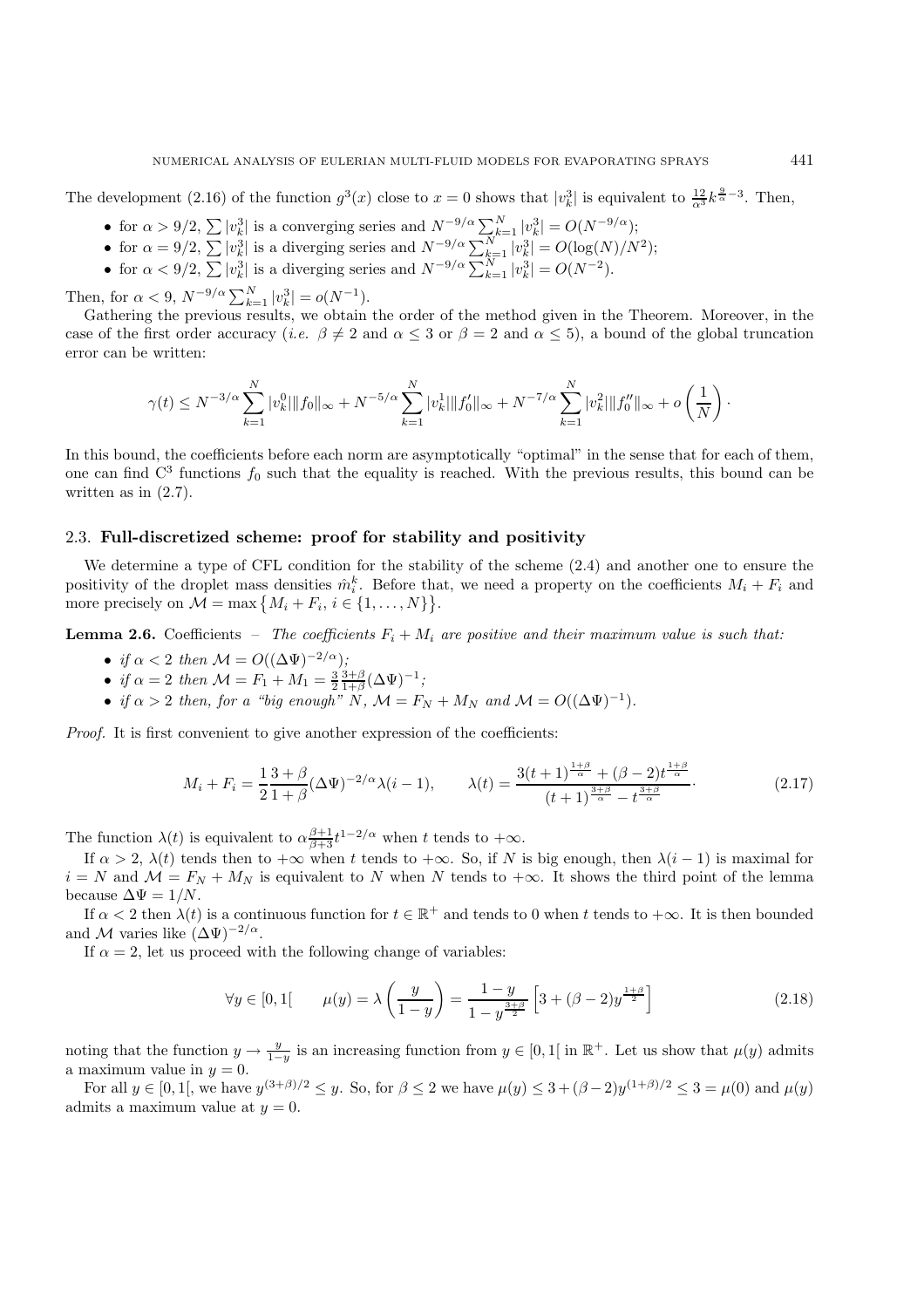For  $\beta > 2$ :

$$
\mu(0) - \mu(y) = \frac{y}{1 - y^{\frac{3+\beta}{2}}}[3 - \varphi(y)], \qquad \varphi(y) = (\beta - 2)y^{\frac{\beta - 1}{2}} + (5 - \beta)y^{\frac{1+\beta}{2}} \tag{2.19}
$$

and the derivative of  $\varphi$  is positive. So  $\varphi(y)$  is smaller than  $\varphi(1) = 3$  for  $y \in [0, 1]$  and  $\mu(y)$  admits a maximum value in  $y = 0$  because of (2.19). It proves the second point of the lemma.

One may now give a stability result for the scheme (2.4):

**Theorem 2.7.** Stability – *Assume that the*  $M_i + F_i$  *are pairwise distinct. Then, the scheme (2.4) is stable if and only if*  $M \Delta t \leq 2$ *.* 

*Proof.* To show this result, we introduce the matrix C of the scheme  $(2.4)$ :  $\hat{m}^{k+1} = C\hat{m}^k$ , where  $\hat{m}^k =$  $(\hat{m}_1^k, \hat{m}_2^k, \dots, \hat{m}_N^k)^t$ . This matrix is upper triangular and its diagonal terms are:  $c_{ii} = 1 - \Delta t (F_i + M_i)$ . As the  $M_i + F_i$ , the  $c_{ii}$  are pairwise distinct. Then C is diagonalizable, its eigenvalues being the  $c_{ii}$ . So, the scheme is stable if and only if, for all  $i \in \{1, ..., N\}$ , we have  $|c_{ii}| \leq 1$ . This proves the theorem.

**Remark 2.8.** The assumption that the  $M_i + F_i$  are pairwise distinct can be avoided but, in this case, the inequality induced for  $\mathcal M$  has to be strict. Indeed, the matrix  $C$  is then no more diagonalizable but a sufficient condition for stability is that its spectral radius is smaller than one, as explained in Section 3.1.5.

The shape of the scheme (2.4) leads straight to the following theorem:

**Theorem 2.9.** Positivity – The scheme  $(2.4)$  ensures the positivity of the  $\hat{m}_i^k$ , for any positive initial condi*tions*  $m_i^0$ *, if and only if*  $M \Delta t \leq 1$ *.* 

Lemma 2.6 and Theorems 2.7 and 2.9 allows us to determine CFL conditions for stability and positivity for all values of  $\alpha$  and  $\beta$ . In particular, in the case  $\alpha < 2$ :  $\mathcal{M} = O(\Delta \Psi^{-2/\alpha})$ . So the CFL conditions are of the following type:  $\Delta t/\Delta \Psi^{2/\alpha}$  smaller than a constant. These results are gathered in Theorem 2.4. It shows that the CFL condition is then more restrictive for  $\alpha < 2$  than in the case  $\alpha > 2$ .

# 2.4. **Exponentially decreasing distribution function at infinity**

In previous sections, we assumed that the distribution function had a compact support in  $\mathbb{R}^+$ . The practical cases satisfy at least approximately this property. It is not interesting to use a refined discretization in the tail of the distribution, where the mass density is small. Moreover, in some experiments [17], the tail of the distribution was shown to decrease exponentially as a function of the droplet surface. This property was used with the classical multi-fluid method: the profile of the last section was chosen to be also exponentially decreasing, allowing to reduce the number of sections [17] and also to completely cover  $\mathbb{R}^+$  with sections, an important aspect to be able to account for droplet coalescence [16]. Indeed, this profile is compatible with the classical multi-fluid method because it is preserved in the purely evaporating case, as can be shown as follows. Assume that  $f_0(S)$  is proportional to an exponential

$$
\forall S \ge 1 \qquad f_0(S) = b \exp(-\lambda S), \tag{2.20}
$$

where b and  $\lambda$  are two positive constants and where the value 1 is obtained through the choice of the nondimensional surface S. Then, the exact solution of the equation (1.2) is  $f^S(t, S) = f_0(S + t)$  $b \exp(-\lambda t) \exp(-\lambda S)$  for  $S + t \geq 1$ , indicating that  $f^S$  is still proportional to the same exponential. This type of profile is also used in [6] in a revisited multi-fluid approach, where the distribution is chosen to be exponential in each section, the parameters of this exponential being deduced from the mass density and also the number density of the droplets in each section.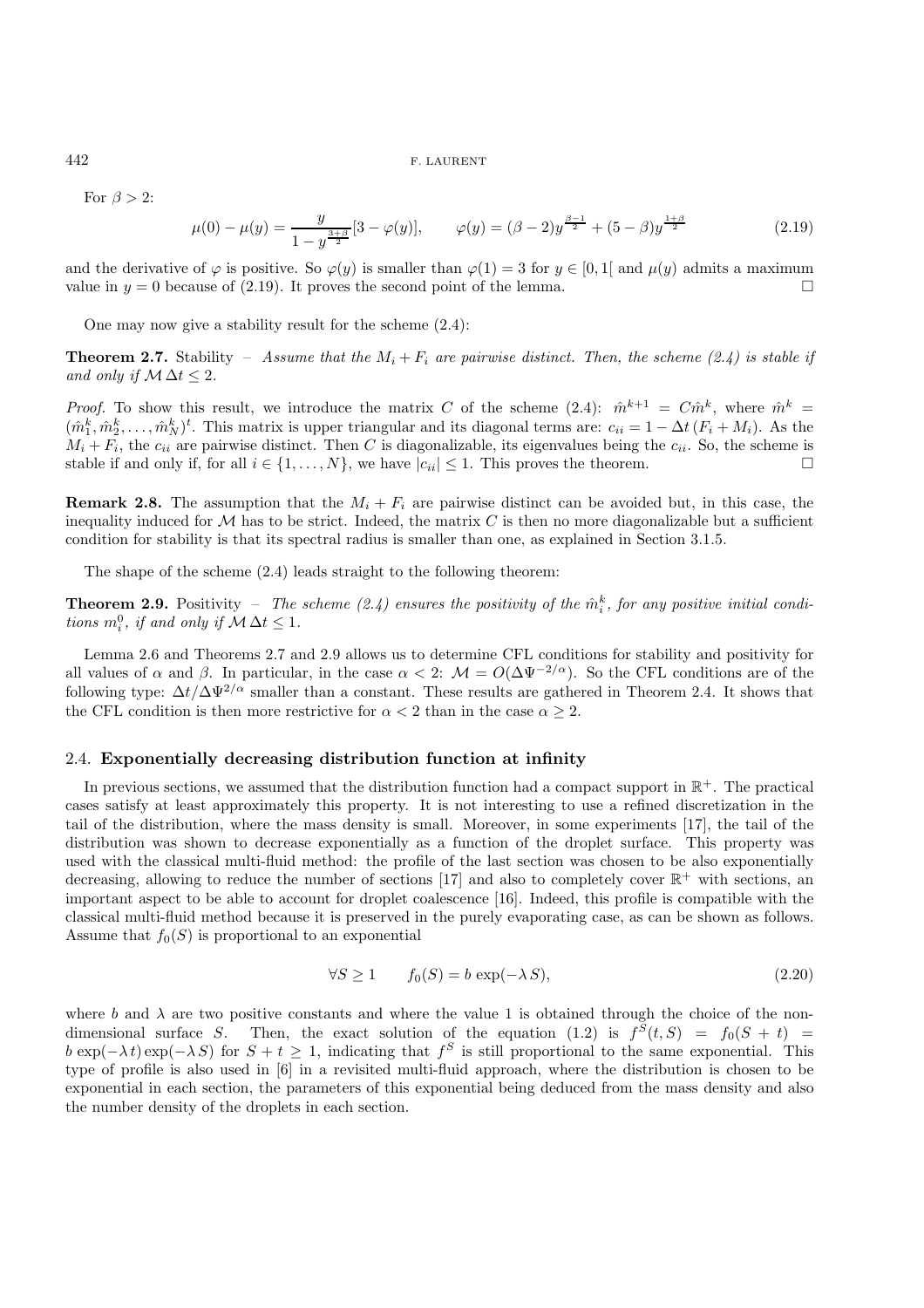The purpose of the following analysis is to show that, at least when the initial distribution tail is exponentially decreasing, the use of such a profile for the last section induces a convergent scheme. One assumes that the initial distribution function  $f_0(S)$  is  $C^3$  for  $S \in \mathbb{R}^+$  and satisfy the assumption (2.20). Then, as in [17], only one section is used to describe this distribution tail, the profile of the approximated distribution in this section being exponentially decreasing as a function of the surface, with the same coefficient  $\lambda$ . Compared with previous formulations, we only have to add a  $(N+1)$ th section  $[S_N, +\infty[$  (with  $S_N = 1)$  and the profile  $\kappa_{N+1}^S$  of the distribution function in this section is chosen such that:

$$
\kappa_{N+1}^S(S) = \frac{e^{-\lambda S}}{\int_1^{+\infty} \sigma^{3/2} e^{-\lambda \sigma} d\sigma}.
$$
\n(2.21)

One may first remark that this last section has no influence on the order of the method. Indeed, the difference  $h_{N+1}(t, S) = f^{S}(t, S) - m_{N+1}(t)\kappa_{N+1}^{S}(S)$  between the real distribution and the approximated distribution is equal to zero for  $S \geq 1$ . Furthermore, the parameter  $\gamma_{N+1}$  used to evaluate the local error for the last section and defined by (2.5) is still given by equation (2.11), for  $i = N + 1$ . This parameter is then equal to zero:  $\gamma_{N+1} = 0$ . Moreover, the influence of the addition of the last section on the local order for the other sections can be seen as the addition in  $\gamma_N$  and then in  $\gamma$  of a term:

$$
\frac{\beta}{2}\phi_N^{1+1/\beta}\frac{\int_{\phi_N}^{\phi_{N+1}}\varphi^{3/\beta}[f^{\phi}(t,\phi)-f^{\phi}(t,\varphi)]\mathrm{d}\varphi}{\int_{\phi_N}^{\phi_{N+1}}\varphi^{3/\beta}\,\mathrm{d}\varphi},
$$

where  $\phi_{N+1}$  is defined by  $\phi_{N+1} = ((N+1)\Delta\Psi)^{\beta/\alpha}$ . This term corresponds to the difference between the real distribution and an approximated distribution constant as a function of  $\Psi$ , in a section  $[\phi_N, \phi_{N+1}]$ . It is a first order term in ∆Ψ and then, the global order remains unchanged, like the local order of all sections except that of the Nth section.

The CFL conditions for the stability and the positivity are still given by Theorems 2.7 and 2.9. Let us then evaluate the coefficient  $\mathcal{M} = \max\{M_i + F_i, i \in \{1, ..., N\}\}\.$  For the last section, the coefficient  $M_{N+1} + F_{N+1}$ is written:

$$
M_{N+1} + F_{N+1} = S_N^{3/2} \kappa_{N+1}^S(S_N) + \frac{3}{2} \int_{S_N}^{+\infty} S^{1/2} \kappa_{N+1}^S(S) dS = \lambda.
$$

Thus, for sufficiently small  $\Delta \Psi$ , the coefficient M is still controlled by the  $M_i + F_i$  for  $i \leq N$  because these coefficients are  $O((\Delta \Psi)^{-1})$  or  $O((\Delta \Psi)^{-2/\alpha})$  according to Lemma 2.6. The CFL conditions are therefore unchanged.

### 2.5. **Conclusion**

The classical multi-fluid method is then proved to be first order accurate under some compatibility assumption on the discretization. The study of the completely discretized scheme, using an explicit Euler scheme for time discretization, indicates that it is stable and also monotone and thus TVD (Total Variation Diminishing) in terms of the approximation of the distribution function. However, the main drawback of this method is its large numerical diffusion and its low convergence rate. This becomes critical when one wishes to reduce the computational cost, and hence, the number of sections and also when the initial distribution is not smooth. The necessity to develop higher order methods is then clearly identified.

### 3. Higher order methods

Several strategies can be developed in order to increase the order of a numerical method to predict the evolution of the mass density of a spray. However, this has to be done in the perspective of a generalization to more complex cases including particularly the dynamic of the droplets. Since the behavior of the droplets is very dependent of their size (for example, the drag force F in Eq.  $(1.1)$  varies like  $1/S$ ), it seems important to discretize the phase space corresponding to the droplet size variable, and thus develop other multi-fluid methods.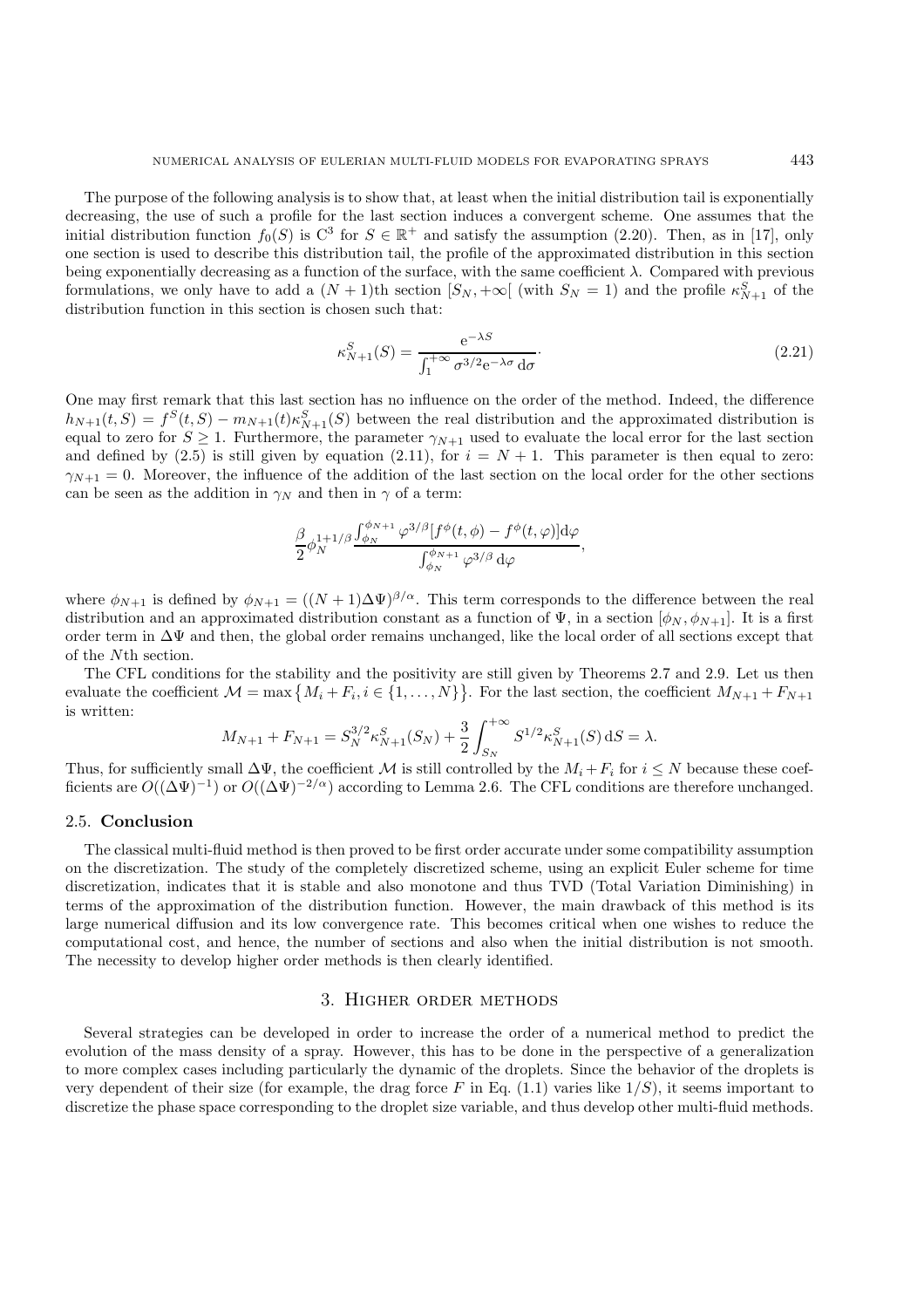Their accuracy may be increased by improving the distribution function approximation in each section. One way to do this is to use more than one moment (the mass density for the classical multi-fluid method) to describe each section. Several strategies can be followed. For example, in [6], the mass and the number density are used and the approximated distribution function is exponentially decreasing.

We here choose to use  $m$  moments in the droplet surface. This has the following advantages. First, the variable  $S$  is the most natural to use for some Godunov type scheme and leads to simpler numerical scheme because the transport equation is an advection equation with constant velocity when written with this variable. Second, the classical multi-fluid method is more accurate if the S variable is used for discretization. Finally, in the general case of equation (1.1), the drag force F is proportional to  $1/S$ , and use of moments in S can simplify the closure of the global system. With these moments, an approximate polynomial distribution function is constructed in each section. This polynomial, with a degree smaller than  $m - 1$ , can be interpreted as the approximation of the distribution by the least square method.

In this section, a detailed presentation of the method is given in the general case where  $m$  moments are considered in each section. A preliminary result is derived. The order of accuracy of the mass density is analyzed in a second step (Thm. 3.4). The order of consistency of the method for the calculation of the moments (Thm. 3.5) are proved to be equal to the number  $m$  of moments used in each section. A stability condition is given and verified in the particular cases  $m = 2$  and  $m = 3$  (Thm. 3.6). But this method is neither positive nor TVD. In the particular case where 2 moments are used in each section, a modification of the method is proposed, so that it becomes positive. A condition to locate and deal with discontinuities is also proposed. This acts like a slope limiter condition and limits the increase of the total variation.

## 3.1. *m* **moments method**

Equation (1.2) is now discretized as follows. The phase space corresponding to the droplet surface is divided in N sections: for  $i \in \{1,\ldots,N\}$  let note  $S_i = i\Delta S$  (with  $\Delta S = 1/N$ ). It is convenient to use the mid points  $S_{i-1/2} = (i - 1/2)\Delta S$ . Likewise, a time discretization is introduced:  $t_k = k\Delta t$ , where k is a positive integer. Here, we only used the distribution function  $f^S$  as a function of the surface and of the discrete time  $t_k$ . To simplify the notations, let  $f^k(S) = f^S(t_k, S)$ .

A finite volume kinetic scheme will be defined to yield an approximation of the moments:

$$
\forall i \in \{1, \dots, N\} \quad \forall \alpha \in \{0, \dots, m-1\} \qquad \overline{nS_i^{\alpha^k}} = \int_{S_{i-1}}^{S_i} S^{\alpha} f^k(S) \, dS. \tag{3.1}
$$

It can be view like a three steps method. The first step is a reconstruction  $f_a^k$  of the distribution function from the approximated moments  $n\bar{S}_i^{\alpha}$ <sup>k</sup> at time  $t_k$ . This function is chosen such that, for each  $i \in \{1, ..., N\}$ ,  $f_a^k|_{S_{i-1},S_i}$  is a polynomial function with a degree less or equal to  $m-1$  and for which the moments are given by the  $n\overline{S}_i^{\alpha}$ k :

$$
\forall i \in \{1, \dots, N\} \quad \forall \alpha \in \{0, \dots, m-1\} \qquad \int_{S_{i-1}}^{S_i} S^{\alpha} f_a^k(S) \, dS = \widetilde{nS_i^{\alpha}}^k. \tag{3.2}
$$

The second step is the transport of this function, by solving the following problem:

$$
\begin{cases}\n\partial_t \tilde{f} - \partial_S \tilde{f} = 0, & t \in [t_k, t_{k+1}], S \in \mathbb{R}^+, \\
\tilde{f}(t_k, S) = f_a^k(S), & S \in \mathbb{R}^+.\n\end{cases}
$$
\n(3.3)

Finally, a projection step provides the  $n\tilde{S}_i^{\alpha}$  $k+1$  by taking the moments along the variable S of the function  $\tilde{f}(t_{k+1}, S)$ . Since this function is equal to  $f_a^k(S + \Delta t)$ , the scheme is described by the following equations,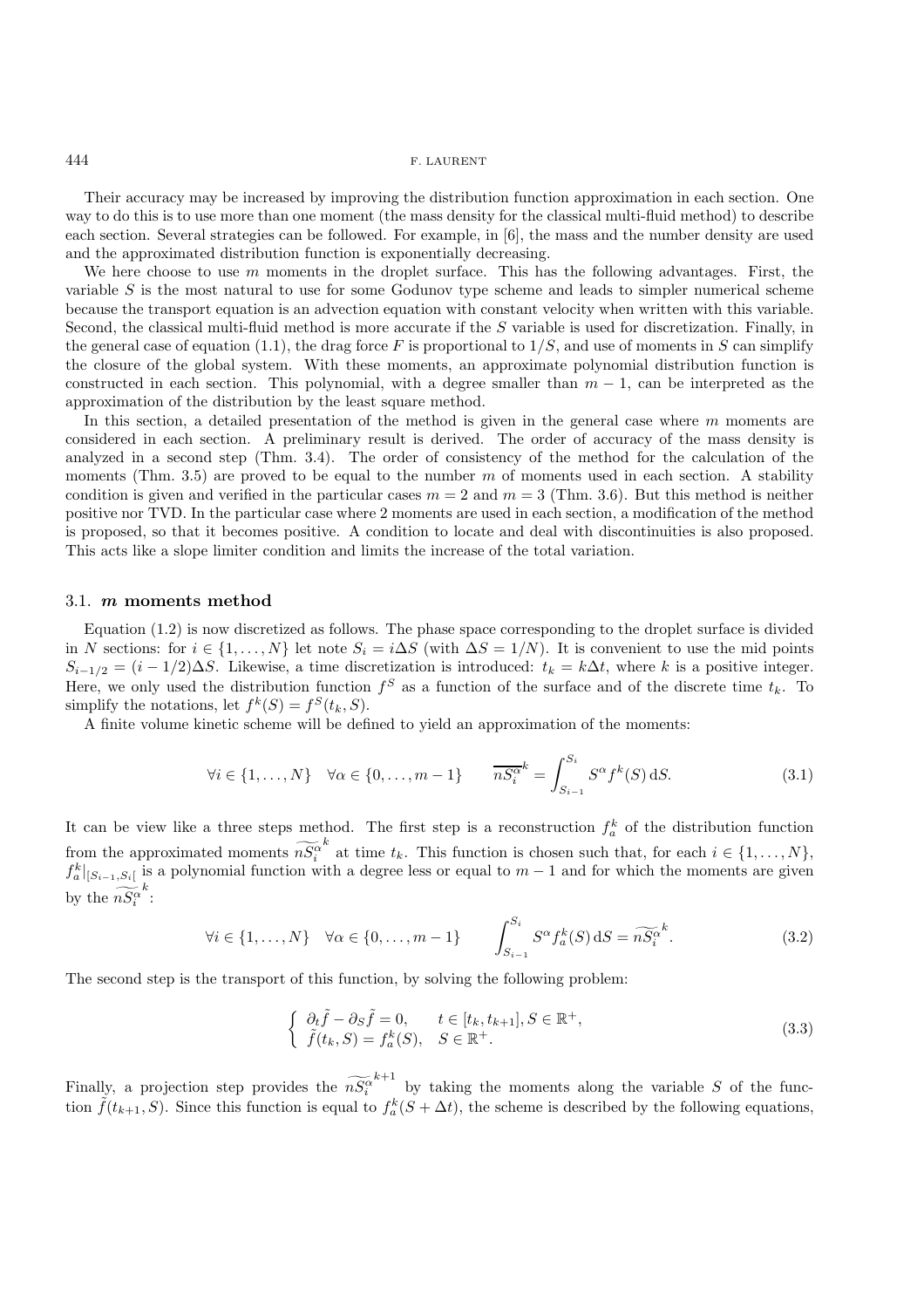for  $i \in \{1, ..., N\}$  and  $\alpha \in \{0, ..., m - 1\}$ :

$$
\widetilde{nS_i^{\alpha}}^{k+1} = \int_{S_{i-1}+\Delta t}^{S_i+\Delta t} (S - \Delta t)^{\alpha} f_a^k(S) dS = \sum_{p=0}^{\alpha} C_{\alpha}^p (-\Delta t)^{\alpha-p} \left( \widetilde{nS_i^p}^k + \Delta t \left( F_{i+1}^{p,k} - F_i^{p,k} \right) \right)
$$
(3.4)

where the fluxes  $F_i^{\alpha,k}$  are defined by:

$$
F_i^{\alpha,k} = \frac{1}{\Delta t} \int_{S_{i-1}}^{S_{i-1} + \Delta t} S^{\alpha} f_a^k(S) \, dS.
$$
 (3.5)

The droplet mass densities in each section are not directly evaluated by the scheme but the approximated distribution function is used for that:

$$
\tilde{m}_i^k = \int_{S_{i-1}}^{S_i} S^{3/2} f_a^k(S) \, \mathrm{d}S. \tag{3.6}
$$

**Remark 3.1.** Let introduce the scalar product  $(f, g) \mapsto \int_{S_{i-1}}^{S_i} f(x)g(x)dx$  of  $L^2([S_{i-1}, S_i])$ . In the case where all the moments are exact  $(n\tilde{S}_i^{\alpha})$  $\frac{k}{n} = \overline{nS^{\alpha}_{i}}$ <sup>k</sup>), the conditions (3.2) are equivalent to  $(P, f_a^k) = (P, f^k)$  for all  $P \in \mathbb{R}_{m-1}[X]$ . Thus, the restriction of  $f_a^k$  to the section  $[S_{i-1}, S_i]$  is the polynomial function of degree  $m-1$ obtained by the least square method to approximate  $f^k$  on this interval.

### 3.1.1. *Approximated distribution function*

We first check the existence and the uniqueness of such a function  $f_a^k$ . For that, we introduce basis of the set  $\mathbb{R}_{m-1}[X]$  of polynomials with a degree of  $m-1$  or less. The restriction of  $f_a^k$  to each section is expressed with the help of one of these basis. To build them, bijections are used, as defined in the following proposition, which is a classical result of linear algebra.

**Proposition 3.2.** For all real numbers a and b such that  $a < b$ , the applications  $\varphi_{a,b}(P)$  defined for each P in  $\mathbb{R}_{m-1}[X]$  *and taking their value in*  $\mathbb{R}^m$ :

$$
\varphi_{a,b}(P) = \left(\int_a^b P(x) dx, \int_a^b x P(x) dx, \dots, \int_a^b x^{m-1} P(x) dx\right)^t
$$
\n(3.7)

*where the exponent* t *denotes the transpose, are invertible linear applications.*

This shows the existence and uniqueness of the function  $f_a^k$  since each function  $\varphi_{S_{i-1},S_i}$  is invertible. Two basis of  $\mathbb{R}_{m-1}[X]$  are then introduced by defining:

$$
P_j^{(i)} = \varphi_{S_{i-1}, S_i}^{-1}(e_{j+1}), \qquad R_j = \varphi_{-1,1}^{-1}(e_{j+1}), \tag{3.8}
$$

where  $(e_1,\ldots,e_m)$  is the natural basis vector of  $\mathbb{R}^m$  so that the moments of these polynomial are:

$$
\int_{S_{i-1}}^{S_i} S^l P_j^{(i)}(S) dS = \delta_{j,l}, \qquad \int_{-1}^1 y^l R_j(y) dy = \delta_{j,l}, \qquad l \in \{0, \dots, m-1\}
$$
\n(3.9)

where  $\delta_{j,l}$  is equal to 1 if  $j = l$  and 0 in the other case. The basis  $(P_0^{(i)}, \ldots, P_{m-1}^{(i)})$  are used to give an expression of  $f_a^k$  as a function of the moments  $n\overline{S}_i^{\alpha}$ <sup>k</sup> whereas the basis  $(R_0, \ldots, R_{m-1})$  is independent of the discretization and will be used to evaluate the accuracy of the scheme.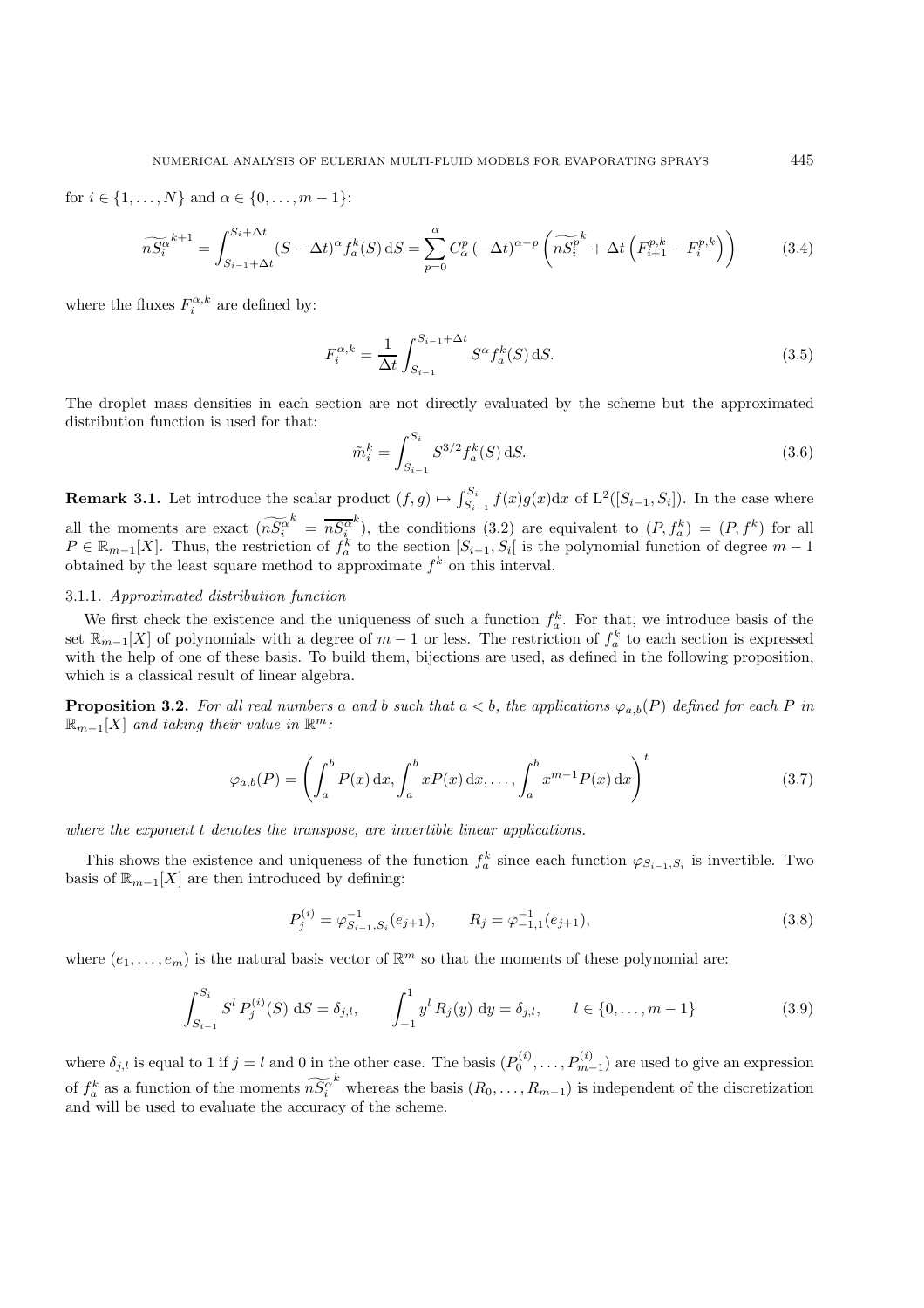The function  $f_a^k$  is then given by:

$$
\forall S \in [S_{i-1}, S_i[ \quad f_a^k(S) = \sum_{j=0}^{m-1} \widetilde{nS_i^j}^k P_j^{(i)}(S). \tag{3.10}
$$

The fluxes can be written as:

$$
F_i^{\alpha,k} = \frac{1}{\Delta t} \sum_{j=0}^{m-1} \widetilde{nS}_i^j \int_{S_{i-1}}^{S_{i-1} + \Delta t} S^{\alpha} P_j^{(i)}(S) \, dS,\tag{3.11}
$$

and the scheme becomes:

$$
\widetilde{nS_i^{\alpha}}^{k+1} = \sum_{j=0}^{m-1} \left( \widetilde{nS_i^j} \int_{S_{i-1} + \Delta t}^{S_i} (S - \Delta t)^{\alpha} P_j^{(i)}(S) \, \mathrm{d}S + \widetilde{nS_{i+1}^j} \int_{S_i}^{S_i + \Delta t} (S - \Delta t)^{\alpha} P_j^{(i+1)}(S) \, \mathrm{d}S \right). \tag{3.12}
$$

#### 3.1.2. *Preliminary result*

In order to estimate the order of the method, we need to evaluate the error made by the reconstruction of a regular function from its moments. So that the bounds are independent of the sections, the interval [−1, 1] and the basis  $(R_0,\ldots,R_{m-1})$  of  $\mathbb{R}_{m-1}[X]$  defined by (3.8) are used. The difference, at a point  $y \in [-1,1]$ , between a function h and its reconstruction by a polynomial function having the same  $m$  first moments can be written:

$$
\mathfrak{D}(z \mapsto h(z), y) = h(y) - \sum_{j=0}^{m-1} R_j(y) \int_{-1}^1 z^j h(z) dz.
$$
 (3.13)

We then have the following estimate of this difference.

**Lemma 3.3.** *Let*  $h(y)$  *be a*  $C^m$  *function for*  $y \in [-1, 1]$ *. Then, for*  $y \in [-1, 1]$ *:* 

$$
|\mathfrak{D}(z \mapsto h(z), y)| \le \frac{H_m}{m!} \left[ 1 + ||R|| \sum_{j=1}^m \frac{2}{j} \right]
$$

*where*  $H_m$  *is the norm in*  $L^{\infty}([-1,1])$  *of*  $h^{(m)}$  *and*  $||R||$  *is defined by* 

$$
||R|| = \sup_{j \in \{0, \dots, m-1\}} \sup_{s \in [-1,1]} |R_j(s)|.
$$
 (3.14)

*Proof.* The Taylor-Lagrange formula, at the order m, between 0 and y, may be used to give the following expression of h:  $h = Q + \epsilon$ , where Q is a polynomial with a degree  $m - 1$  at most and where  $\epsilon$  is such that, for  $y \in [-1, 1]$ :

$$
|\epsilon(y)| \le \frac{H_m}{m!}.\tag{3.15}
$$

We then express  $\psi$  in terms of  $\epsilon$ . For that, let us expand the polynomial Q on the  $R_j$  basis:

$$
Q(y) = \sum_{j=0}^{m-1} R_j(y) \int_{-1}^1 u^j Q(u) \, \mathrm{d}u.
$$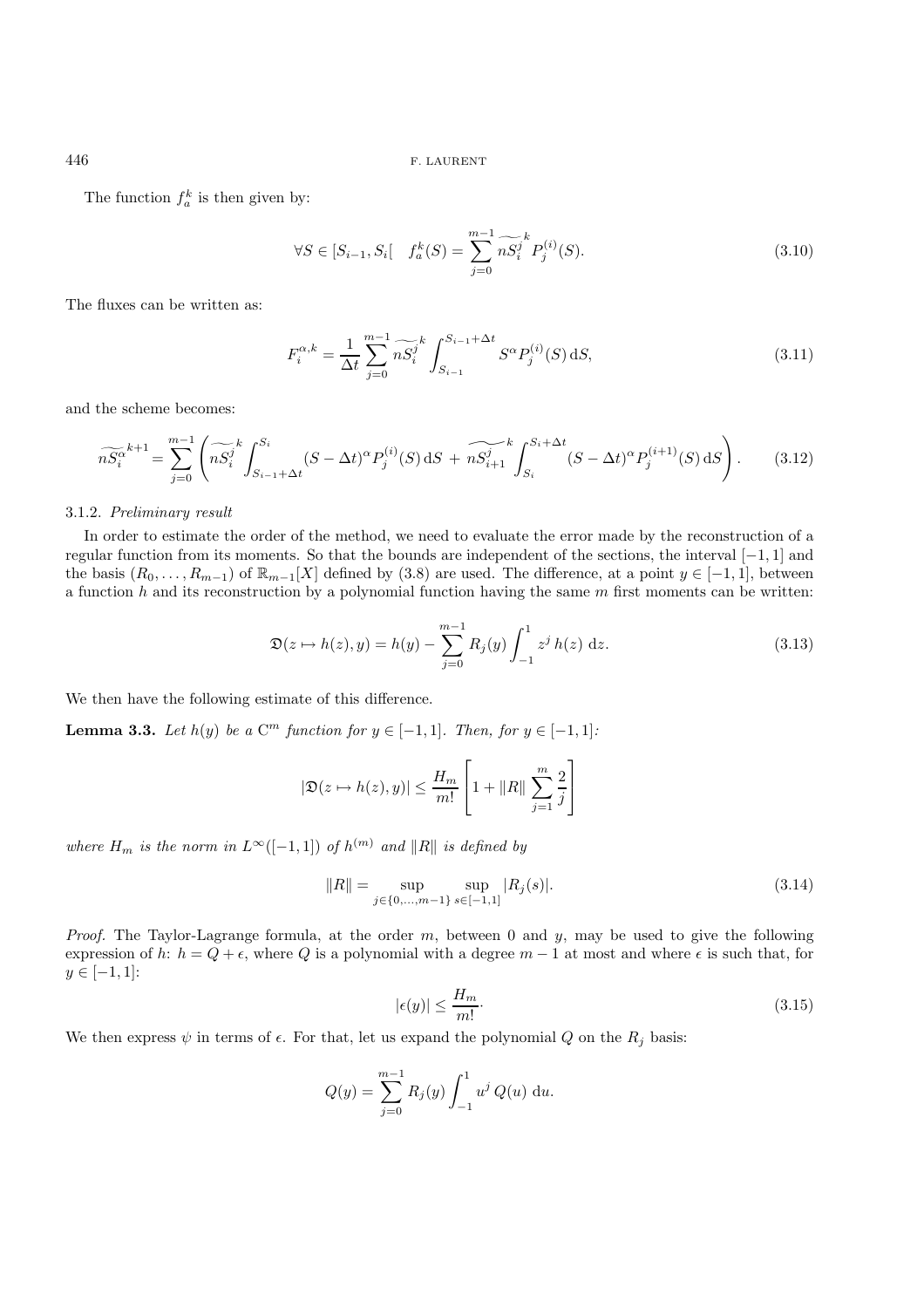Inserting this in the expression of  $\mathfrak{D}(z \mapsto h(z), y)$ :

$$
\mathfrak{D}(z \mapsto h(z), y) = h(y) - \sum_{i=0}^{m-1} \sum_{j=0}^{m-1} R_i(y) \int_{-1}^1 z^i R_j(z) \,dz \int_{-1}^1 u^j Q(u) \,du - \sum_{j=0}^{m-1} R_j(y) \int_{-1}^1 z^j \,\epsilon(z) \,dz.
$$

Using the definition of the  $R_j$  given by (3.9), we can write:

$$
\mathfrak{D}(z \to h(z), y) = h(y) - \sum_{j=0}^{m-1} R_j(y) \int_{-1}^1 u^j Q(u) du - \sum_{j=0}^{m-1} R_j(y) \int_{-1}^1 z^j \epsilon(z) dz
$$
  
=  $\epsilon(y) - \sum_{j=0}^{m-1} R_j(y) \int_{-1}^1 z^j \epsilon(z) dz.$ 

We then obtain, with (3.15), the estimate of  $\mathfrak{D}(z \mapsto h(z), y)$  given in the lemma.

This result is essential to determine the order for the evaluation of the droplet mass density by using the reconstructed distribution function.

### 3.1.3. *Calculation of the mass*

An approximation  $\tilde{m}_i$  of the droplet mass density  $m_i$  in the section i is given by:

$$
\tilde{m}_i^k = \int_{S_{i-1}}^{S_i} S^{3/2} f_a^k(S) \, dS = \sum_{j=0}^{m-1} \widetilde{nS}_i^j \int_{S_{i-1}}^{S_i} S^{3/2} P_j^{(i)}(S) \, dS. \tag{3.16}
$$

If the values of the moments are exact, then the error made with the preceding formula is given by:

$$
\zeta_i^k = m_i^k - \sum_{j=0}^{m-1} \overline{n} S_i^j \int_{S_{i-1}}^{S_i} S^{3/2} P_j^{(i)}(S) \, dS,\tag{3.17}
$$

that is to say:

$$
\zeta_i^k = \int_{S_{i-1}}^{S_i} S^{3/2} g_i^k(S) \, dS, \qquad g_i^k(S) = f^k(S) - \sum_{j=0}^{m-1} \overline{n S_i^j}^k P_j^{(i)}(S). \tag{3.18}
$$

One may now determine the order of  $\zeta_i^k$  as a function of  $\Delta S$ :

**Theorem 3.4.** *If*  $f_0(S)$  *is a*  $C^m$  *function for*  $S \in \mathbb{R}^+$ *, then*  $\zeta_i^k = O(\Delta S^{m+1})$ *.* 

*Proof.* We first derive an expression of the  $g_i^k$  and apply Lemma 3.3 in a second step. It is easy to see that the m first moments of  $g_i^k(S)$  on  $[S_{i-1}, S_i]$  are equal to zero. So, the m first moments of the function  $g_i^k(S_{i-1/2} + y \frac{\Delta S}{2})$ of  $y \in [-1,1]$  are equal to zero. Moreover,  $(f^k - g_i^k)(S_{i-1/2} + y \frac{\Delta S}{2})$ , as a polynomial function of y, can be expanded on the  $R_j$  basis:

$$
(f^{k} - g_{i}^{k}) \left( S_{i-1/2} + y \frac{\Delta S}{2} \right) = \sum_{j=0}^{m-1} R_{j}(y) \int_{-1}^{1} z^{j} f^{k} \left( S_{i-1/2} + z \frac{\Delta S}{2} \right) dz
$$

and the  $g_i^k$  can then be written:

$$
g_i^k(S) = \mathfrak{D}\left(z \mapsto f^k\left(S_{i-1/2} + z\frac{\Delta S}{2}\right), 2\frac{S - S_{i-1/2}}{\Delta S}\right). \tag{3.19}
$$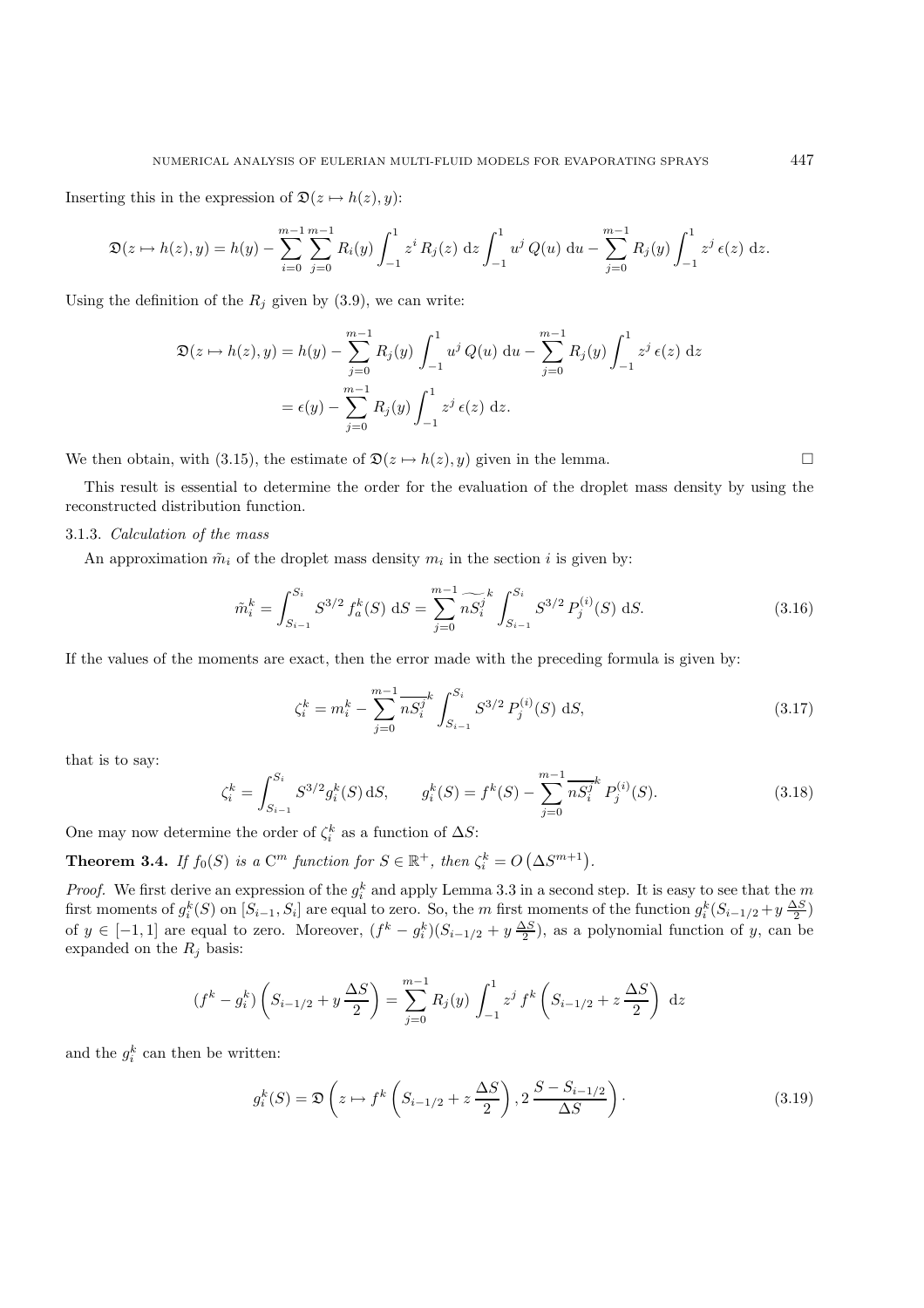Lemma 3.3 is applied to  $g_i^k$ , with  $h(y) = f^k(S_{i-1/2} + y \frac{\Delta S}{2})$ . Having  $f^k(S) = f_0(t_k + S)$  and with  $M_m =$  $\sup_{y\in\mathbb{R}^+}|f_0^{(m)}(y)|$ , the  $L^{\infty}([-1,1])$  norm of  $h^{(m)}$  is smaller than  $\Delta S^m M_m / 2^m$ . Then:

$$
|g_i^k(S)| \le \frac{M_m}{2^m m!} \left[ 1 + ||R|| \sum_{j=1}^m \frac{2}{j} \right] (\Delta S)^m
$$
,

where ||R|| is defined by (3.14). The  $\zeta_i^k$  are given, as a function of the  $g_i^k$  by (3.18). The result of the theorem is then obtained:

$$
|\zeta_i^k| \le \int_{S_{i-1}}^{S_i} S^{3/2} |g_i^k(S)| \, dS \le \frac{M_m}{2^m m!} \left[ 1 + ||R|| \sum_{j=1}^m \frac{2}{j} \right] \Delta S^{m+1}.\tag{3.20}
$$

### 3.1.4. *Order of the method*

The order of the method providing the moments  $\overline{nS_i^{\alpha}}$  may now be determined. We introduce the local truncation errors for the scheme (3.12), for  $\alpha \in \{0, \ldots, m-1\}$  and  $i \in \{0, \ldots, N\}$ :

$$
\epsilon_i^{\alpha,k} = \frac{1}{\Delta t} \left[ \overline{n S_i^{\alpha}}^{k+1} - \sum_{j=0}^{m-1} \left( \overline{n S_i^j}^k \int_{S_{i-1} + \Delta t}^{S_i} (S - \Delta t)^{\alpha} P_j^{(i)}(S) \, dS \right) + \overline{n S_{i+1}^j}^k \int_{S_i}^{S_i + \Delta t} (S - \Delta t)^{\alpha} P_j^{(i+1)}(S) \, dS \right) \right]. \tag{3.21}
$$

Using the definition (3.1) given for the  $\overline{nS_i^{\alpha}}^k$  and the transport equation for f, we obtain:

$$
\overline{nS_i^{\alpha}}^{k+1} = \int_{S_{i-1}}^{S_i} S^{\alpha} f^k(S + \Delta t) dS = \int_{S_{i-1} + \Delta t}^{S_i + \Delta t} (S - \Delta t)^{\alpha} f^k(S) dS
$$

and then:

$$
\epsilon_i^{\alpha,k} = \frac{1}{\Delta t} \left( \int_{S_i}^{S_i + \Delta t} (S - \Delta t)^{\alpha} g_{i+1}^k(S) \, dS - \int_{S_{i-1}}^{S_{i-1} + \Delta t} (S - \Delta t)^{\alpha} g_i^k(S) \, dS \right),\tag{3.22}
$$

where  $g_i^k$  is the function introduced by the equation (3.18). Let us remark that the moments of order between 0 and  $m-1$  of  $g_i^k$  over  $[S_{i-1}, S_i]$  vanish, so that we can replace the integral over  $[S_{i-1} + \Delta t, S_i]$  by an integral over  $[S_{i-1}, S_{i-1} + \Delta t]$ .

In the case where the distribution is regular, the following consistency property holds:

**Theorem 3.5.** *If*  $f_0(S)$  *is a*  $C^{m+1}$  *function for*  $S \in \mathbb{R}^+$ *, then*  $\epsilon_i^{\alpha,k} = O(\Delta S^{m+1})$ *.* 

*Proof.* We want to introduce a C<sup>1</sup> function  $h^{\alpha,k}(s)$ , such that the local truncation error can be written

$$
\epsilon_i^{\alpha,k} = h^{\alpha,k}(S_{i+1/2}) - h^{\alpha,k}(S_{i-1/2}).
$$

In the proof of the preceding proposition, we gave the expression (3.19) of  $g_i^k(S)$ . Replacing it in the second term of the expression between brackets in equation (3.22) and using a change of variables, we obtain:

$$
\int_{S_{i-1}}^{S_{i-1} + \Delta t} (S - \Delta t)^{\alpha} g_i^k(S) dS = \frac{\Delta S}{2} \int_{-1}^{-1 + 2\Delta t/\Delta S} \left( S_{i-1/2} + \frac{\Delta S}{2} y - \Delta t \right)^{\alpha}
$$
  
 
$$
\times \left[ f^k \left( S_{i-1/2} + \frac{\Delta S}{2} y - \Delta t \right) - \sum_{j=0}^{m-1} R_j(y) \int_{-1}^1 z^j f^k \left( S_{i-1/2} + \frac{\Delta S}{2} z - \Delta t \right) \right] dy.
$$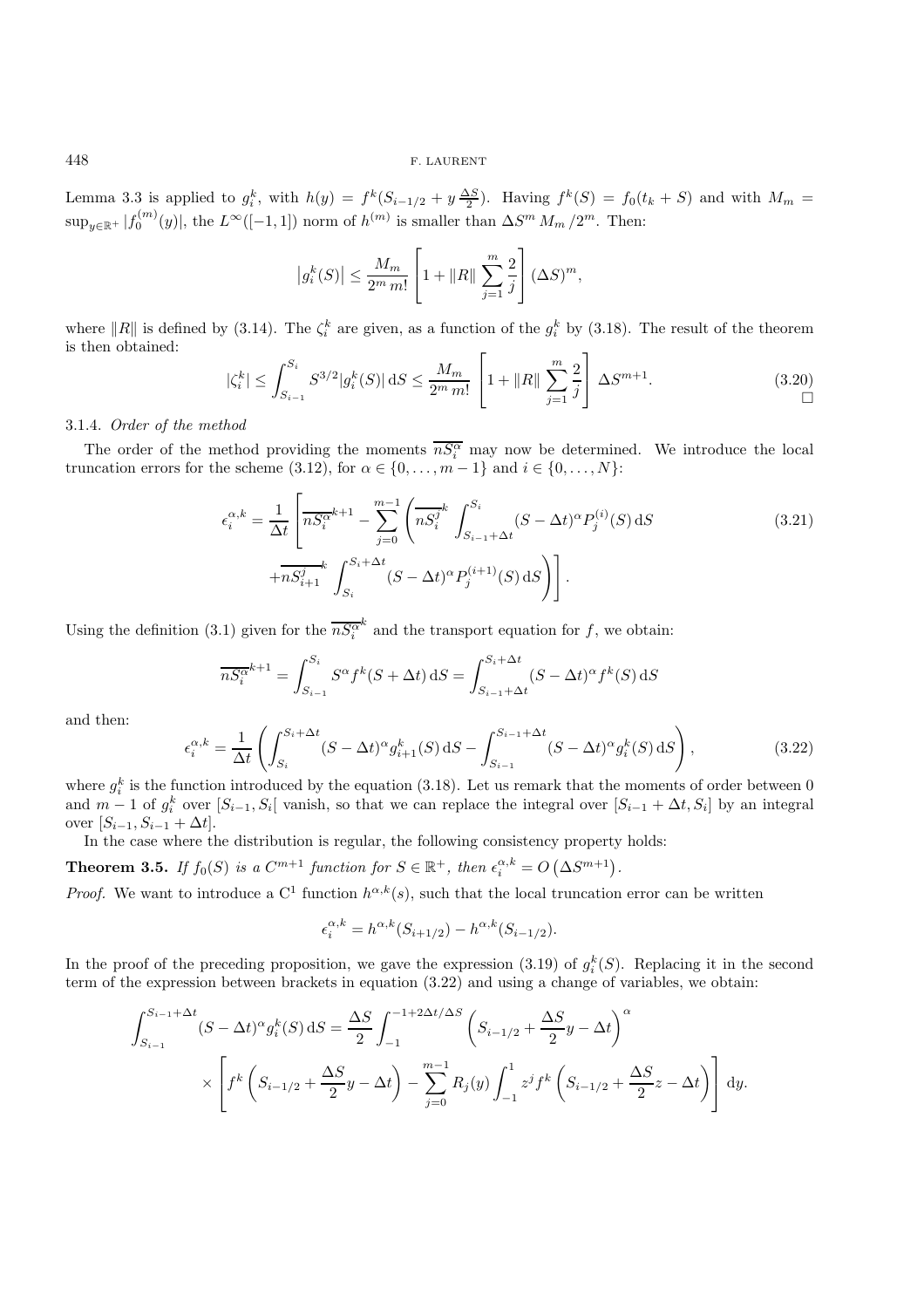Let  $\nu = \Delta t / \Delta S$  represent the constant ratio between the two discretization steps. A function  $h^{\alpha,k}$  satisfying the previous property can then be given by:

$$
h^{\alpha,k}(S) = \frac{1}{2\nu} \int_{-1}^{-1+2\nu} \left( S + \frac{\Delta S}{2} y - \Delta t \right)^{\alpha} \mathfrak{D} \left( z \mapsto f^k \left( S + \frac{\Delta S}{2} z - \Delta t \right), y \right) dy.
$$
 (3.23)

The  $\epsilon_i^{\alpha,k}$ , given above can be written:  $\epsilon_i^{\alpha,k} = \Delta S (h^{\alpha,k})'(S_c)$  where  $S_c \in ]S_{i-1/2}, S_{i+1/2}[$ , that is to say

$$
\epsilon_i^{\alpha,k} = \frac{\Delta S}{2\nu} \left\{ \int_{-1}^{-1+2\nu} \alpha \left( S_c + \frac{\Delta S}{2} y - \Delta t \right)^{\alpha-1} \mathfrak{D} \left( z \mapsto f^k \left( S_c + \frac{\Delta S}{2} z - \Delta t \right), y \right) dy \right. \\ \left. + \int_{-1}^{-1+2\nu} \left( S_c + \frac{\Delta S}{2} y - \Delta t \right)^{\alpha} \mathfrak{D} \left( z \mapsto (f^k)' \left( S_c + \frac{\Delta S}{2} z - \Delta t \right), y \right) dy \right\}.
$$

Applying Lemma 3.3 twice, we obtain upper bounds for terms between brackets. This yields an upper bound of  $|\epsilon_i^{\alpha,k}|$ , using the notations introduced in equation (3.14):

$$
|\epsilon_i^{\alpha,k}| \le \left[1 + ||R|| \sum_{j=1}^m \frac{2}{j}\right] \left( \alpha \sup_{y \in \mathbb{R}^+} |f_0^{(m)}(y)| + \sup_{y \in \mathbb{R}^+} |f_0^{(m+1)}(y)| \right) \frac{\Delta S^{m+1}}{2^m m!},
$$

and the proposition is proved.  $\square$ 

So, in the case of a regular function  $f_0$ , the method is mth order consistent.

### 3.1.5. *Stability*

Stability is defined in this analysis in the sense of Lax and Richtmyer (see for example [18]). Then, if  $H_{\Delta t}$ is the  $Nm \times Nm$  matrix of the numerical method for a fixed ratio  $\nu = \Delta t / \Delta S$  of the discretization steps, the method is stable if and only if for each time T, there is a constant C and a value  $j > 0$  such that

$$
||H^k_{\Delta t}|| \le C \qquad \text{for all} \quad k\Delta t \le T, \quad \Delta t < j.
$$

A sufficient condition to have this inequality is that the spectral radius of the matrix  $H_{\Delta t}$  be smaller than one since, for a matrix M and a induced norm N, the spectral radius of M is such that:  $\rho(M) = \lim_{j \to \infty} [N(M^j)]^{1/j}$ .

Here, a variable change can be made to simplify the shape of the scheme matrix. Let  $\widetilde{\delta^{\alpha}n_i}^k$  denote the quantity:

$$
\widetilde{\delta^{\alpha}n_{i}}^{k} = \frac{2^{\alpha}}{(\Delta S)^{\alpha}} \sum_{j=0}^{\alpha} C_{\alpha}^{j} (-S_{i-1/2})^{\alpha-j} \widetilde{nS_{i}^{j}}^{k} = \int_{S_{i-1}}^{S_{i}} \left( 2 \frac{S - S_{i-1/2}}{\Delta S} \right)^{\alpha} f_{a}^{k}(S) dS.
$$
 (3.24)

The approximated function  $f_a^k$  can be written, with these new variables:

$$
\forall S \in [S_{i-1}, S_i] \qquad f_a^k(S) = \frac{2}{\Delta S} \sum_{j=0}^{m-1} \widetilde{\delta^j n_i}^k R_j \left( 2 \frac{S - S_{i-1/2}}{\Delta S} \right). \tag{3.25}
$$

The scheme for the new variables is written:

$$
\widetilde{\delta^{\alpha}n_{i}}^{k+1} = \sum_{j=0}^{m-1} \widetilde{\delta^{j}n_{i}}^{k} \int_{-1+2\nu}^{1} (z - 2\nu)^{\alpha} R_{j}(z) dz + \sum_{j=0}^{m-1} \widetilde{\delta^{j}n_{i+1}}^{k} \int_{-1}^{-1+2\nu} (z + 2(1-\nu))^{\alpha} R_{j}(z) dz.
$$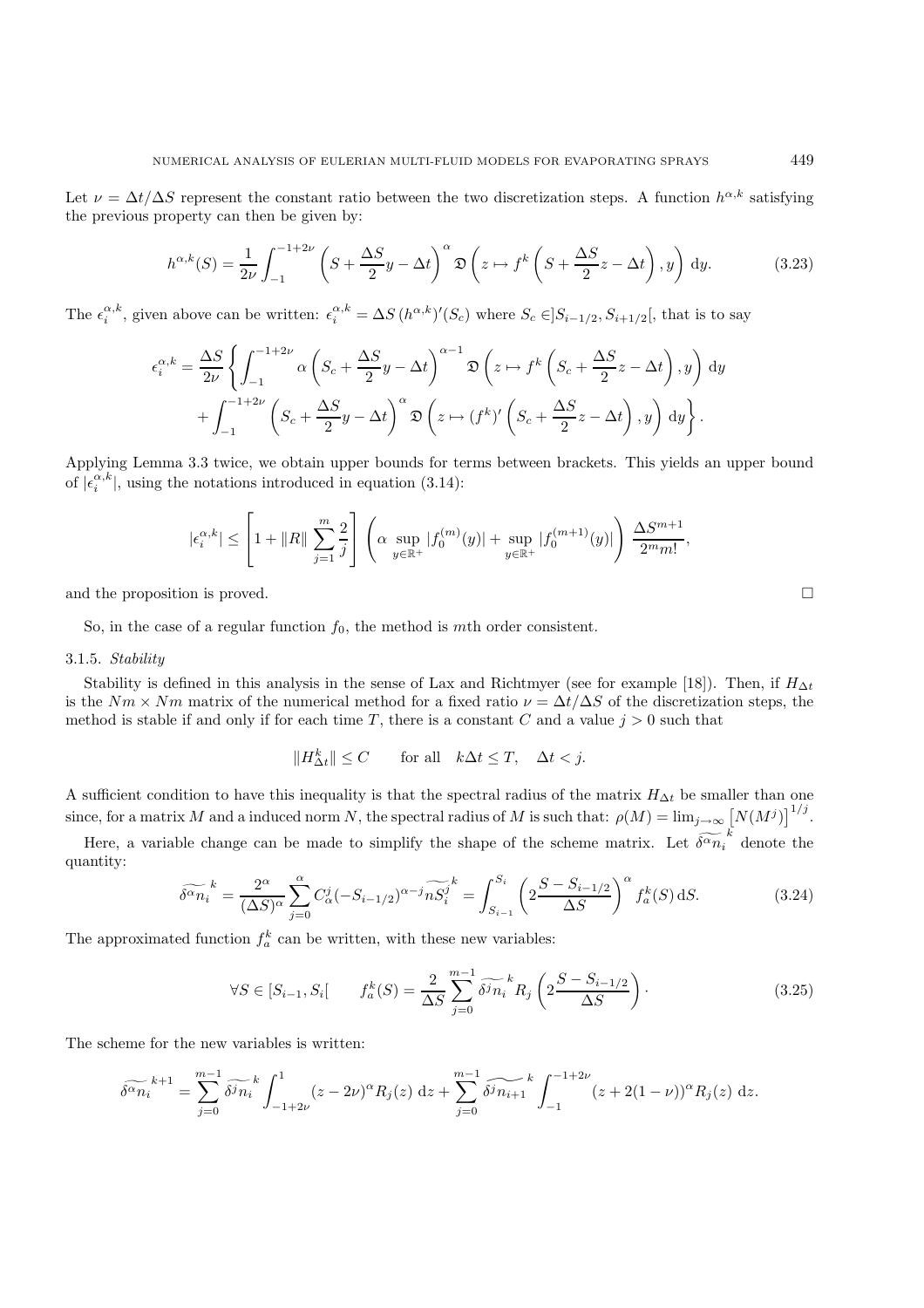Let  $X^k = (\widetilde{n_1}^k, \widetilde{\delta n_1}^k, \ldots, \widetilde{\delta^{m-1} n_1}^k, \ldots, \widetilde{n_N}^k, \widetilde{\delta n_N}^k, \ldots, \widetilde{\delta^{m-1} n_N}^k)^t$  the vector of unknown variables. This vector is such that  $X^{k+1} = H_{\Delta k} X^k$  where is such that  $X^{k+1} = H_{\Delta t} X^k$  where:

$$
H_{\Delta t} = \begin{pmatrix} A & B & 0 & \dots & 0 \\ 0 & A & B & \ddots & \vdots \\ \vdots & \ddots & \ddots & \ddots & 0 \\ \vdots & \ddots & A & B & \vdots \\ 0 & \dots & \dots & 0 & A \end{pmatrix}, \qquad A_{i,j} = \int_{-1}^{1} 2\nu(z - 2\nu)^{i-1} R_{j-1}(z) \, dz \tag{3.26}
$$

Then, a sufficient stability condition is  $\rho(A) < 1$ . Here, stability will not be proved in the general case. Only the two particular cases  $m = 2$  and  $m = 3$  which will be used later are considered:

**Theorem 3.6.** For  $\nu \in [0,1]$ *, the scheme (3.12) corresponding to*  $m = 2$  *or*  $m = 3$  *is stable.* 

*Proof.* As shown above, we just have to check that  $\rho(A) < 1$  in each case. In the case  $m = 2$ , the polynomials  $R_0$  and  $R_1$  are:

$$
R_0 = \frac{1}{2}, \qquad R_1 = \frac{3}{2}X
$$

and the matrix A is:

$$
A = (1 - \nu) \begin{pmatrix} 1 & 3\nu \\ -\nu & 1 - 2\nu - 2\nu^2 \end{pmatrix}.
$$

In the case  $m = 3$ , the polynomials  $R_0$ ,  $R_1$  and  $R_2$  are:

$$
R_0 = \frac{3}{8}(3 - 5X^2),
$$
  $R_1 = \frac{3}{2}X$   $R_2 = \frac{15}{8}(-1 + 3X^2).$ 

The matrix A is here:

$$
A = \frac{1-\nu}{2} \begin{pmatrix} 2+5\nu - 10\nu^2 & 6\nu & 15\nu(-1+2\nu) \\ \nu(-7+5\nu+5\nu^2) & 2(1-2\nu-2\nu^2) & 15\nu(1-\nu-\nu^2) \\ \nu(3+2\nu-4\nu^2-4\nu^3) & 2\nu(-1+2\nu+2\nu^2) & 2-13\nu+2\nu^2+12\nu^3+12\nu^4 \end{pmatrix}.
$$

The modulus of all the eigenvalues of the matrix A corresponding for both cases are plotted in Figure 1, as a function of the ratio  $\nu$ . These quantities are all less unity thus concluding the proof.

**Remark 3.7.** The Theorem is limited to the cases  $m = 2$  and  $m = 3$  used in this paper because for the larger values of m the analytical calculation of the spectral radius is not feasible. However, for all the values of m until  $m = 10$ , numerical calculation of the spectral radius as a function of  $\nu$  has been done on a refined discretization of [0, 1]. It shows that the scheme should be stable at least for  $m \leq 10$ .

**Remark 3.8.** The variables  $\widetilde{\delta^{\alpha}n_i}^k$  could be used to describe and compute the scheme. But, for a better experiencies in the second theoretical and then their description in the second theoretical and the scheme generalization in the case where droplet velocities, and then their drag force, are taken into account, the natural variables are the  $n\bar{S}_i^{\alpha}$  $k$  because the drag force is proportional to  $1/S$ .

This last result, combined with the consistency Theorem, proves that the method is mth order accurate, at least for  $m = 2$  and  $m = 3$ . However, the polynomial functions used to reconstruct the distribution function are not necessarily positive as soon as  $m \geq 2$ . This could yield negative mass densities. To analyze this point, we examine the special case of the 2 moments method.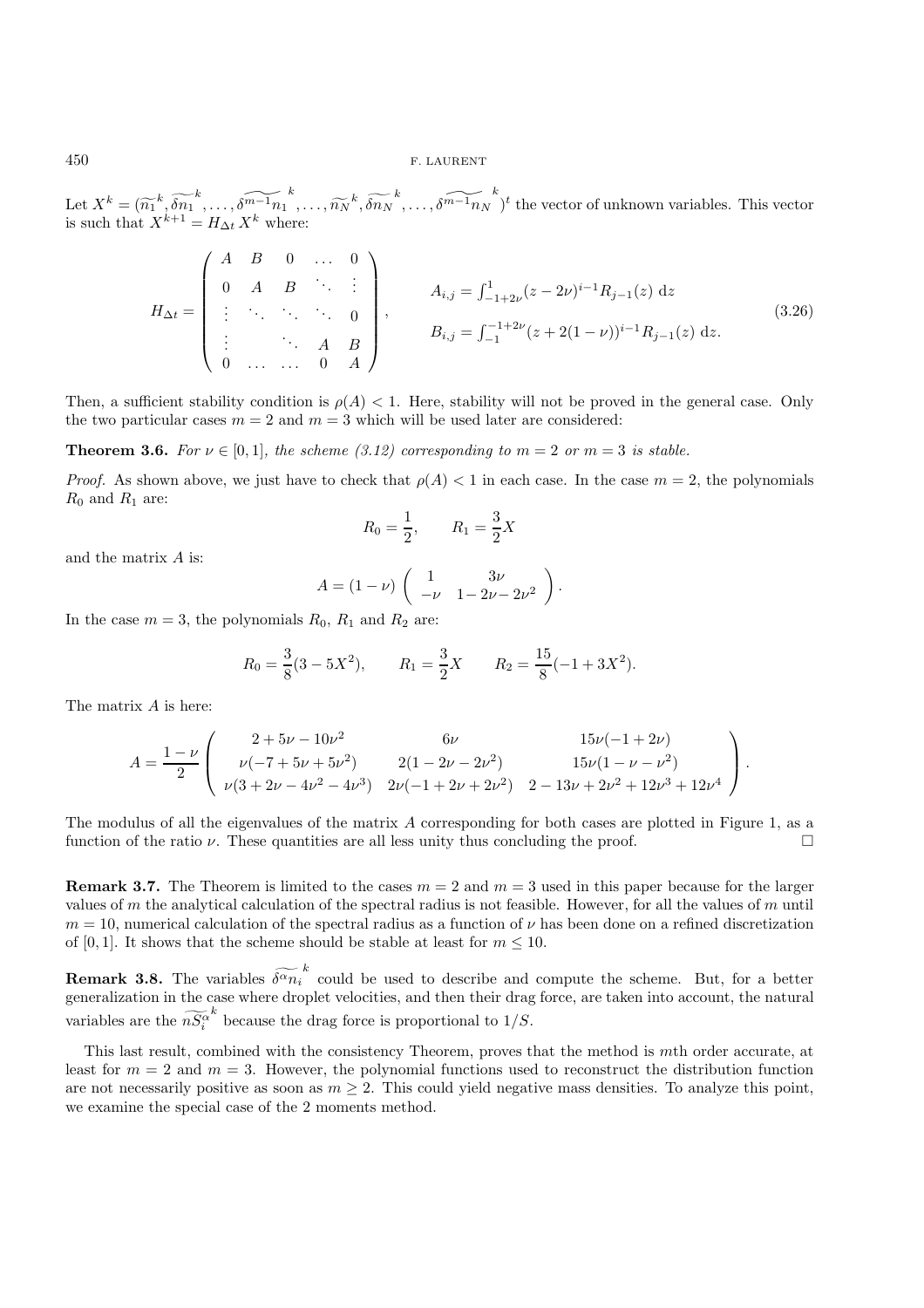

FIGURE 1. Modulus of the eigenvalues of the matrix A, as a function of the parameter  $\nu$ , for  $m = 3$  (solid lines) and for  $m = 2$  (dashed lines).

# 3.2. **2 moments method**

The purpose of this section is to examine the 2 moments method, giving an expression of the approximated distribution function, the fluxes and the mass densities, and to determine positivity conditions.

# 3.2.1. *Numerical scheme for the 2 moments method*

The approximated distribution function defined in the preceding subsection and given by (3.25) is here of the form:

$$
\forall S \in [S_{i-1}, S_i] \qquad f_a^k(S) = \frac{\tilde{n}_i^k}{\Delta S} + \frac{3\tilde{\delta}_i^k \tilde{n}_i^k}{\Delta S} \times \frac{2}{\Delta S} (S - S_{i-1/2}) \tag{3.27}
$$

where the parameter  $\tilde{\delta}_i^k$  characterizes the distance between the averaged surface  $\widetilde{nS}_i^k / \widetilde{n_i}^k$  in the section  $[S_{i-1}, S_i]$ <br>and the mid point  $S_{i-1/2}$  of this section: and the mid point  $S_{i-1/2}$  of this section:

$$
\widetilde{nS_i}^k = S_{i - \frac{1}{2}} \widetilde{n_i}^k + \frac{\Delta S}{2} \widetilde{\delta}_i^k \widetilde{n_i}^k.
$$
\n(3.28)

This parameter can be related to the variable  $\widetilde{\delta n_i}^k$  defined by (3.24):  $\widetilde{\delta n_i}^k = \widetilde{\delta}_i^k \widetilde{n_i}^k$ . It is assumed that if  $\widetilde{n_i}^k = 0$ , then  $\widetilde{\delta n_i}^k = 0$  and we then choose  $\widetilde{\delta i}^k = 0$ .<br>The numerical scheme can then be written:

The numerical scheme can then be written:

$$
\begin{cases}\n\widetilde{n}_{i}^{k+1} = \widetilde{n}_{i}^{k} + \Delta t \left( F_{i+1}^{0,k} - F_{i}^{0,k} \right), \\
\widetilde{nS_{i}}^{k+1} = \widetilde{nS_{i}}^{k} - \Delta t \widetilde{n}_{i}^{k} + \Delta t \left( F_{i+1}^{1,k} - F_{i}^{1,k} \right) - (\Delta t)^{2} \left( F_{i+1}^{0,k} - F_{i}^{0,k} \right),\n\end{cases}
$$
\n(3.29)

with

$$
F_i^{0,k} = \frac{\tilde{n}_i^k}{\Delta S} - 3(1 - \nu) \frac{\tilde{\delta}_i^k \tilde{n}_i^k}{\Delta S},
$$
  
\n
$$
F_i^{1,k} = \left(S_{i-1} + \frac{\nu}{2} \Delta S\right) \frac{\tilde{n}_i^k}{\Delta S} + 3 \left[ -(1 - \nu)S_{i-1} + \frac{\nu}{6} (4\nu - 3) \Delta S \right] \frac{\tilde{\delta}_i^k \tilde{n}_i^k}{\Delta S},
$$

and with the ratio  $\nu = \Delta t / \Delta S$ .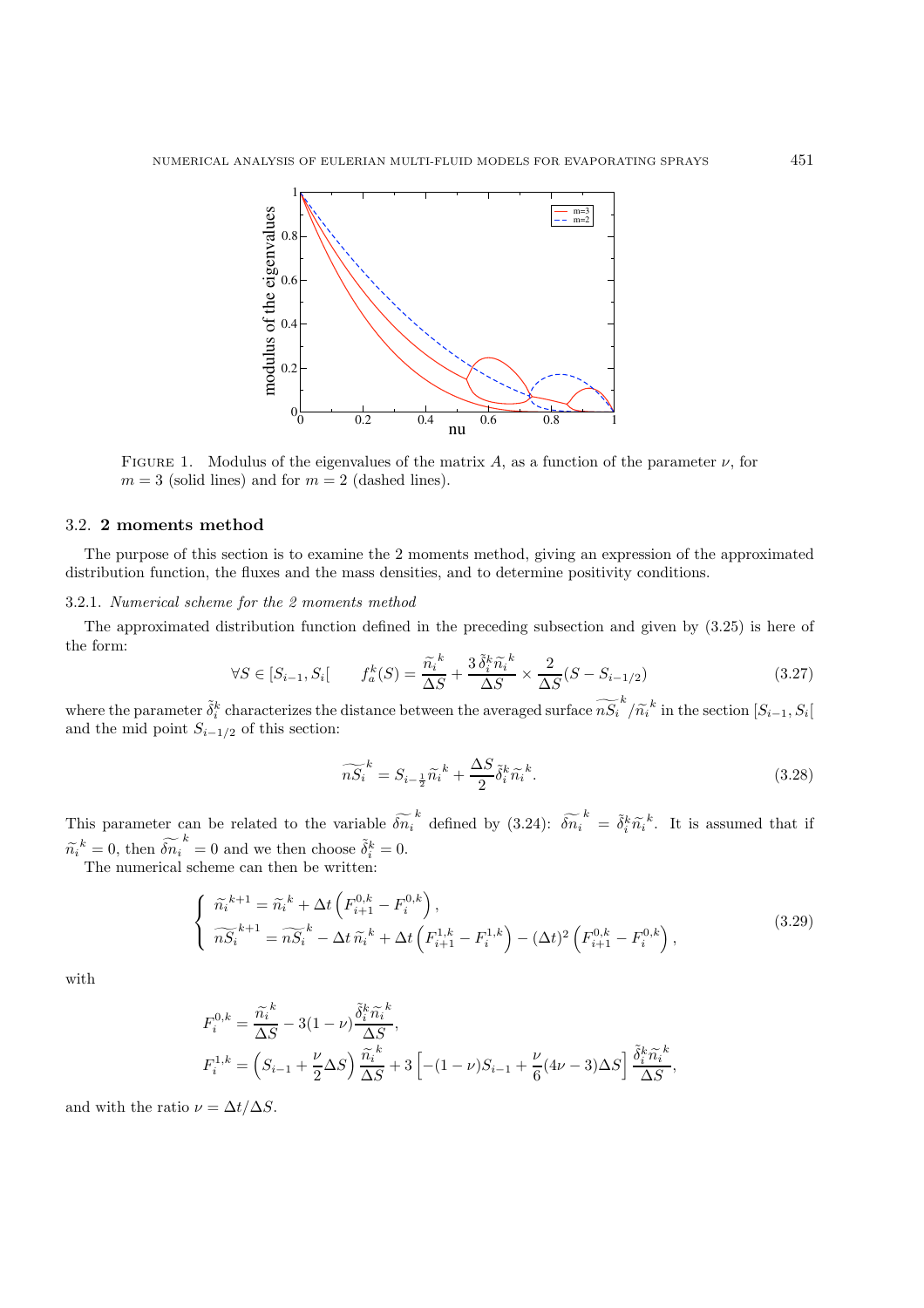The mass density is given by:

$$
\tilde{m}_{i}^{k} = \frac{2}{5} \frac{\tilde{n}_{i}^{k}}{\Delta S} \left( \frac{S_{i}^{5/2} - S_{i-1}^{5/2}}{\Delta S} \right) + \frac{6 \tilde{\delta}_{i}^{k} \tilde{n}_{i}^{k}}{35 \Delta S} \left( 3 \frac{S_{i}^{7/2} - S_{i-1}^{7/2}}{\Delta S} - 7S_{i-1} S_{i} \frac{S_{i}^{3/2} - S_{i-1}^{3/2}}{\Delta S} \right).
$$

### 3.2.2. *Positivity*

Assuming that the moments  $\widetilde{n_i}^k$  and  $\widetilde{nS_i}^k$  are non negative, the non negativity of the mass density  $\widetilde{m_i}^k$  and of  $\widetilde{n_i}^{k+1}$ . the moments  $\widetilde{n_i}^{k+1}$  and  $\widetilde{nS_i}^{k+1}$  is ensured if  $f_a^k$  is a non negative function. The expression (3.27) of this function<br>proves that the following condition is needed:  $\widetilde{\delta}^k \in [-1/3, 1/3]$  where the param proves that the following condition is needed:  $\tilde{\delta}_i^k \in [-1/3, 1/3]$ , where the parameter  $\tilde{\delta}_i^k$  is defined by (3.28). We determine a sufficient condition so that this property can be ensured at least for the exact solution. Let us then assume that  $\widetilde{n_i}^k$  and  $\widetilde{nS_i}^k$  are the moments of the exact solution  $f^k(S) = f_0(S + t_k)$ . In this case,  $\widetilde{\delta}_i^k$  is given by: given by:

$$
\widetilde{n_i}^k \widetilde{\delta}_i^k = \frac{2}{\Delta S} \left( \widetilde{nS_i}^k - S_{i-1/2} \widetilde{n_i}^k \right) = \int_{S_{i-1}}^{S_i} \frac{2}{\Delta S} (S - S_{i-1/2}) f^k(S) \,dS.
$$

It is then easy to see that  $\tilde{\delta}_i^k \in ]-1,1[$ . A Taylor expansion of  $f^k$  around  $S_{i-1/2}$  proves that  $\tilde{\delta}_i^k$  behaves as  $\frac{\Delta S (f^k)'(S_{i-1/2})}{6f^k(S_{i-1/2})}$ , which is small if  $f^k(S_{i-1/2})$  is "not too large". The following proposition gives a more precise estimate and a sufficient condition to obtain  $\tilde{\delta}_i^k \in [-1/3, 1/3]$ .

**Proposition 3.9.** If  $f_0$  is a positive  $C^1$  function over  $\mathbb{R}^+$  and if there exists a positive constant K such that:

$$
\forall S \ge 0 \qquad |f'_0(S)| \le K f_0(S), \tag{3.30}
$$

*then, for*  $3K\Delta S \leq 2$ *, the following inequality holds:* 

$$
\forall i \in \{1, \dots, N\} \quad \forall n \in \mathbb{N} \qquad \frac{2}{\Delta S} \left| \int_{S_{i-1}}^{S_i} (S - S_{i-1/2}) f^k(S) \, dS \right| \le \frac{1}{3} \left| \int_{S_{i-1}}^{S_i} f^k(S) \, dS \right|.
$$
 (3.31)

*Proof.* For k fixed, let us denote  $g(x) = f^k(S_{i-1/2} + x\Delta S/2) = f_0(t_k + S_{i-1/2} + x\Delta S/2)$ , for  $x \in [-1,1]$ . Condition  $(3.30)$  induces, for  $g$ :

$$
\forall x \in [-1, 1] \qquad |g'(x)| \le \frac{\Delta S}{2} K g(x). \tag{3.32}
$$

If g is the null function over  $[-1, 1]$ , then the inequality (3.31) is immediate. In the other case,  $\int_{S_{i-1}}^{S_i} f^k(S) dS$ differs from zero and we can define:

$$
R = \frac{2}{\Delta S} \left| \frac{\int_{S_{i-1}}^{S_i} (S - S_{i-1/2}) f(t, S) \, dS}{\int_{S_{i-1}}^{S_i} f(t, S) \, dS} \right| = \left| \frac{\int_{-1}^{1} x g(x) \, dx}{\int_{-1}^{1} g(x) \, dx} \right|.
$$

An integration by parts and then, a use of the Rolle Theorem gives:

$$
R = \left| \frac{g(1) - g(-1) - \int_{-1}^{1} x^2 g'(x) dx}{2 \int_{-1}^{1} g(x) dx} \right| = \left| \frac{g'(c)}{2g(c)} - \frac{\int_{-1}^{1} x^2 g'(x) dx}{2 \int_{-1}^{1} g(x) dx} \right|,
$$

where c is a value in the interval  $]-1,1[$ . The preceding inequality (3.32) is then applied:

$$
R \le \frac{K\Delta S}{2}
$$

and the proposition is proved.  $\square$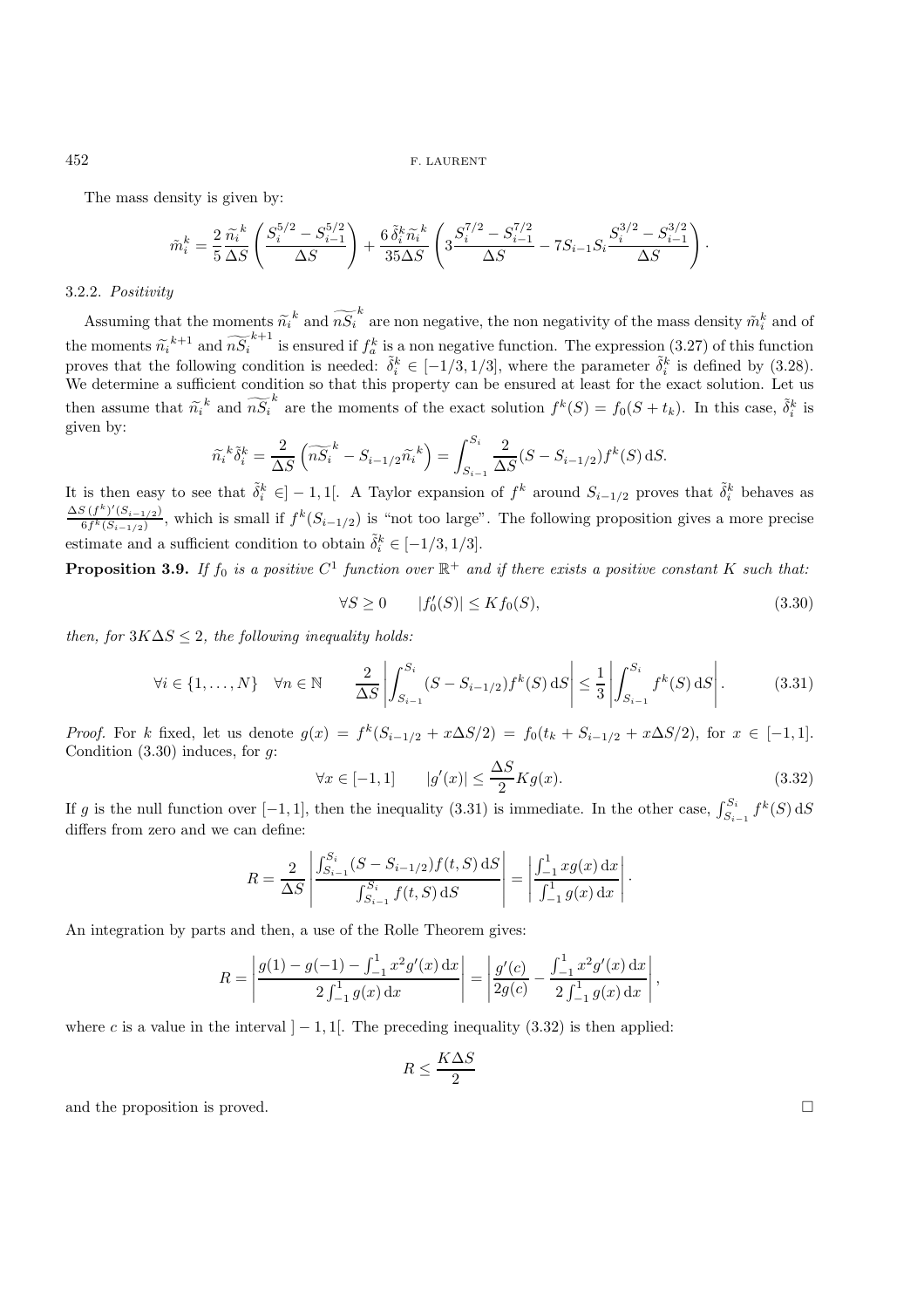

FIGURE 2. Graph of the function  $f_a^n(S)$  in the section *i*.

Condition (3.30) induces that, for a decreasing function  $f_0$ , then  $f_0(S) \geq \exp(-KS)$  for all  $S \geq 0$ . In particular,  $f_0$  cannot vanish. For a function with a compact support, condition  $(3.31)$  cannot be satisfied, even for a refined discretization, so that the reconstructed function  $f_a^k$  can have negative values in sections where  $f^k$ is small.

Since the positivity condition cannot always be satisfied we introduce a modified scheme that has this property.

### 3.3. **The modified 2 moments method**

The solution proposed in this section is to use another profile for the distribution function: a function which is affine in two parts  $[S_{i-1}, S_{i-1} + a_i \Delta S/2]$  and  $[S_{i-1} + a_i \Delta S/2, S_i]$  composing the section. So, for  $x \in [-1, 1]$ , we define:

$$
f_a^k\left(S_{i-1/2} + x\frac{\Delta S}{2}\right) = \frac{1}{\Delta S} \begin{cases} \alpha_i + (\beta_i - \alpha_i)\frac{1+x}{1+a_i} & \text{if } x \in [-1, a_i[,\\ \overline{\alpha}_i + (\overline{\beta}_i - \overline{\alpha}_i)\frac{1-x}{1-a_i} & \text{if } x \in [a_i, 1[, \end{cases}
$$
(3.33)

with  $-1 < a_i \leq 1$ . This function is plotted in Figure 2. The total variation of  $f_a^k$  in the section is not artificially increased, we impose that this function is monotonic over each section  $[S_{i-1}, S_i]$  (increasing if  $\tilde{\delta}_i^k$  is positive and decreasing in the other case). For that, the values of  $\beta_i - \alpha_i$ ,  $\overline{\beta}_i - \beta_i$  and  $\overline{\alpha}_i - \overline{\beta}_i$  are chosen proportional to  $\tilde{\delta}_i^k \tilde{n}_i^k$ , with a non-negative constant of proportionality. Four parameters are then introduced:  $\zeta_i$ ,  $\lambda_i \geq -1$ ,  $\overline{\lambda}_i \geq -1$  and  $\mu_i \geq 0$  such that

$$
\alpha_i = \zeta_i - \left[\frac{\mu_i}{2} + 3(1 + a_i)(1 + \lambda_i)\right] \tilde{\delta}_i^k \tilde{n}_i^k, \qquad \beta_i = \zeta_i - \frac{\mu_i}{2} \tilde{\delta}_i^k \tilde{n}_i^k,
$$
  

$$
\overline{\alpha}_i = \zeta_i + \left[\frac{\mu_i}{2} + 3(1 - a_i)(1 + \overline{\lambda}_i)\right] \tilde{\delta}_i^k \tilde{n}_i^k, \qquad \overline{\beta}_i = \zeta_i + \frac{\mu_i}{2} \tilde{\delta}_i^k \tilde{n}_i^k.
$$

Then  $\zeta_i/\Delta S$  represents the value of the midpoint of the discontinuity at  $S = S_{i-1} + a_i \Delta S/2$ ,  $\mu_i \tilde{\delta}_i^k \tilde{n}_i^k/\Delta S$  is the value of this discontinuity and the coefficients are chosen such that, for  $\lambda_i = \overline{\lambda}_i = \mu_i = 0$ , the affine case is recovered.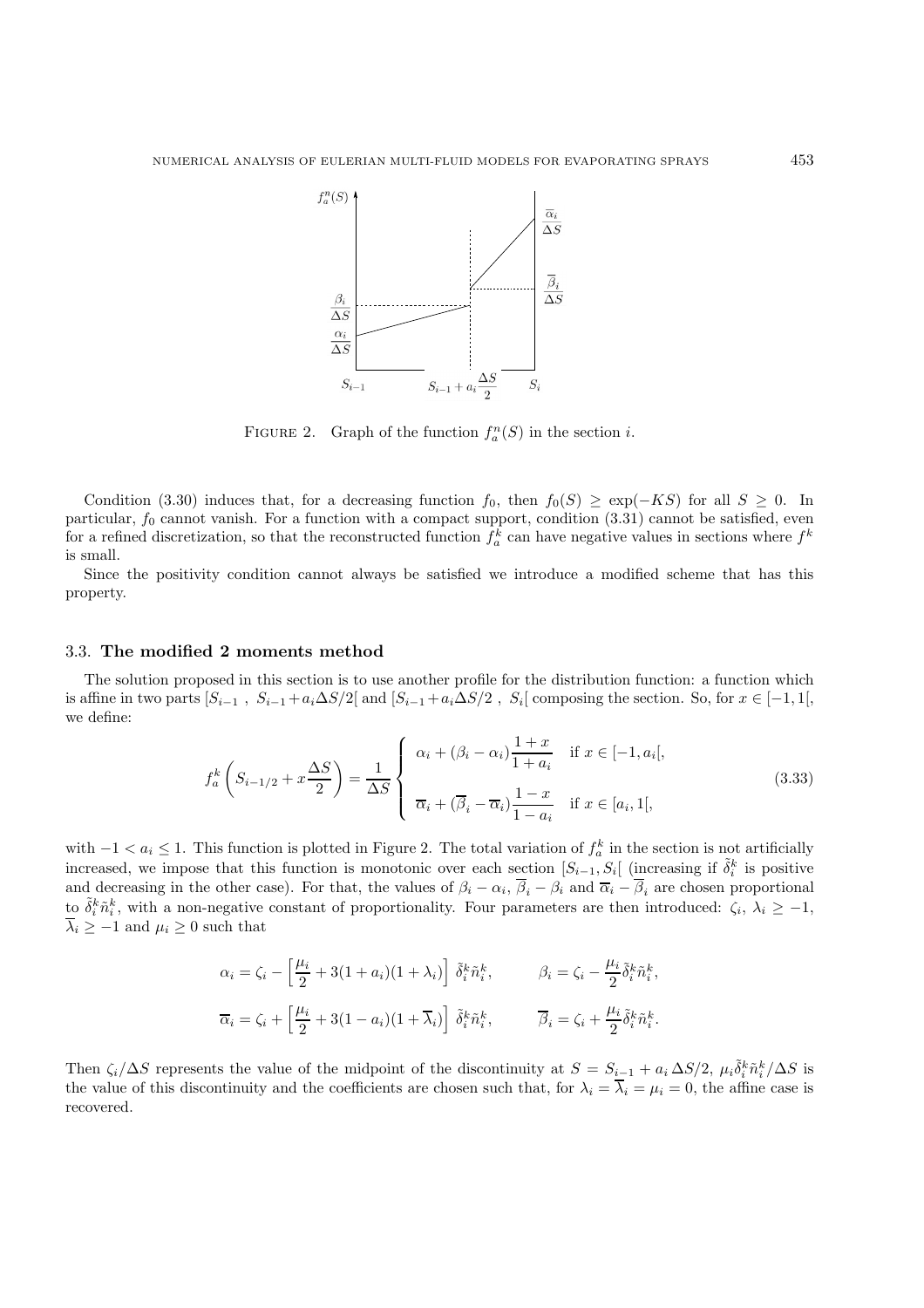In order that the conditions (3.2) are fulfilled, the parameters  $\zeta_i$  and  $\mu_i$  have the following values:

$$
\zeta_i = \tilde{n}_i^k + \tilde{\delta}_i^k \tilde{n}_i^k \left[ 3a_i + (3 - 4a_i - a_i^2) \frac{(1 + a_i)}{4(1 - a_i)} \lambda_i - (3 + 4a_i - a_i^2) \frac{(1 - a_i)}{4(1 + a_i)} \overline{\lambda}_i \right],
$$
  
\n
$$
\mu_i = -\frac{1 + a_i}{1 - a_i} (2 - a_i) \lambda_i - \frac{1 - a_i}{1 + a_i} (2 + a_i) \overline{\lambda}_i.
$$

 $\alpha_i, \beta_i, \overline{\beta}_i$  and  $\overline{\alpha}_i$  can be written, in terms of the three parameters  $a_i, \lambda_i, \overline{\lambda}_i$ :

$$
\alpha_{i} = \tilde{n}_{i}^{k} + \tilde{\delta}_{i}^{k} \tilde{n}_{i}^{k} \left[ -3 - (1 + a_{i})(5 - a_{i}) \frac{\lambda_{i}}{4} + \frac{(1 - a_{i})^{3}}{4(1 + a_{i})} \overline{\lambda}_{i} \right],
$$
  
\n
$$
\beta_{i} = \tilde{n}_{i}^{k} + \tilde{\delta}_{i}^{k} \tilde{n}_{i}^{k} \left[ 3a_{i} + (1 + a_{i})(7 + a_{i}) \frac{\lambda_{i}}{4} + \frac{(1 - a_{i})^{3}}{4(1 + a_{i})} \overline{\lambda}_{i} \right],
$$
  
\n
$$
\overline{\beta}_{i} = \tilde{n}_{i}^{k} + \tilde{\delta}_{i}^{k} \tilde{n}_{i}^{k} \left[ 3a_{i} - \frac{(1 + a_{i})^{3}}{4(1 - a_{i})} \lambda_{i} - (1 - a_{i})(7 - a_{i}) \frac{\overline{\lambda}_{i}}{4} \right],
$$
  
\n
$$
\overline{\alpha}_{i} = \tilde{n}_{i}^{k} + \tilde{\delta}_{i}^{k} \tilde{n}_{i}^{k} \left[ 3 - \frac{(1 + a_{i})^{3}}{4(1 - a_{i})} \lambda_{i} + (1 - a_{i})(5 + a_{i}) \frac{\overline{\lambda}_{i}}{4} \right].
$$

In this section, the obtained scheme is first described as a function of the parameter  $a_i$ ,  $\lambda_i$  and  $\overline{\lambda}_i$ . Second, we examine conditions on these parameters that ensure the second order consistency of the scheme (Prop. 3.10) and its stability (Prop. 3.11). A reconstruction algorithm is then given together with the choice for the remaining parameters and then for the approximated distribution function so that stability and positivity conditions are satisfied and the condition for the second order is verified as often as possible. Finally, a special reconstruction is devised for the discontinuous case: a regularity condition is given which can be interpreted as a slope limiter and the approximated distribution function is then a step function in the concerned section. This last improvement is done in order to limit the total variation of the function.

### 3.3.1. *Scheme for the modified 2 moments method*

The scheme is still given by (3.29) where for if  $\nu \leq \frac{1+a_i}{2}$  (*i.e.*  $S_{i-1} + \Delta t \leq S_{i-\frac{1}{2}} + a_i \frac{\Delta S}{2}$ ), the fluxes are such that:

$$
\Delta t F_i^{0,k} = \alpha_i \nu + (\beta_i - \alpha_i) \frac{\nu^2}{1 + a_i},
$$
  

$$
\Delta t F_i^{1,k} - (\Delta t)^2 F_i^{0,k} = \alpha_i \nu \left( S_{i-1} - \frac{\nu}{2} \Delta S \right) + (\beta_i - \alpha_i) \frac{\nu^2}{1 + a_i} \left( S_{i-1} - \frac{\nu}{3} \Delta S \right),
$$

and the mass densities are:

$$
\tilde{m}_i^k = \frac{1+a_i}{2} \left[ \beta_i C(\sqrt{S_{i-1}}, \sqrt{S_a}) + (\alpha_i - \beta_i) K(\sqrt{S_{i-1}}, \sqrt{S_a}) \right] + \frac{1-a_i}{2} \left[ \overline{\beta}_i C(\sqrt{S_a}, \sqrt{S_i}) - (\overline{\alpha}_i - \overline{\beta}_i) K(\sqrt{S_a}, \sqrt{S_i}) \right],
$$

where the functions  $C$  and  $K$  are defined by:

$$
C(a,b) = \frac{1}{b^2 - a^2} \int_{a^2}^{b^2} S^{3/2} dS = \frac{2}{5} \frac{b^4 + ab^3 + a^2b^2 + a^3b + a^4}{b + a},
$$
  
\n
$$
K(a,b) = \frac{1}{(b^2 - a^2)^2} \int_{a^2}^{b^2} S^{3/2} (S - a^2) dS = \frac{2}{35} \frac{5b^5 + 10ab^4 + 8a^2b^3 + 6a^3b^2 + 4a^4b + 2a^5}{(b + a)^2}.
$$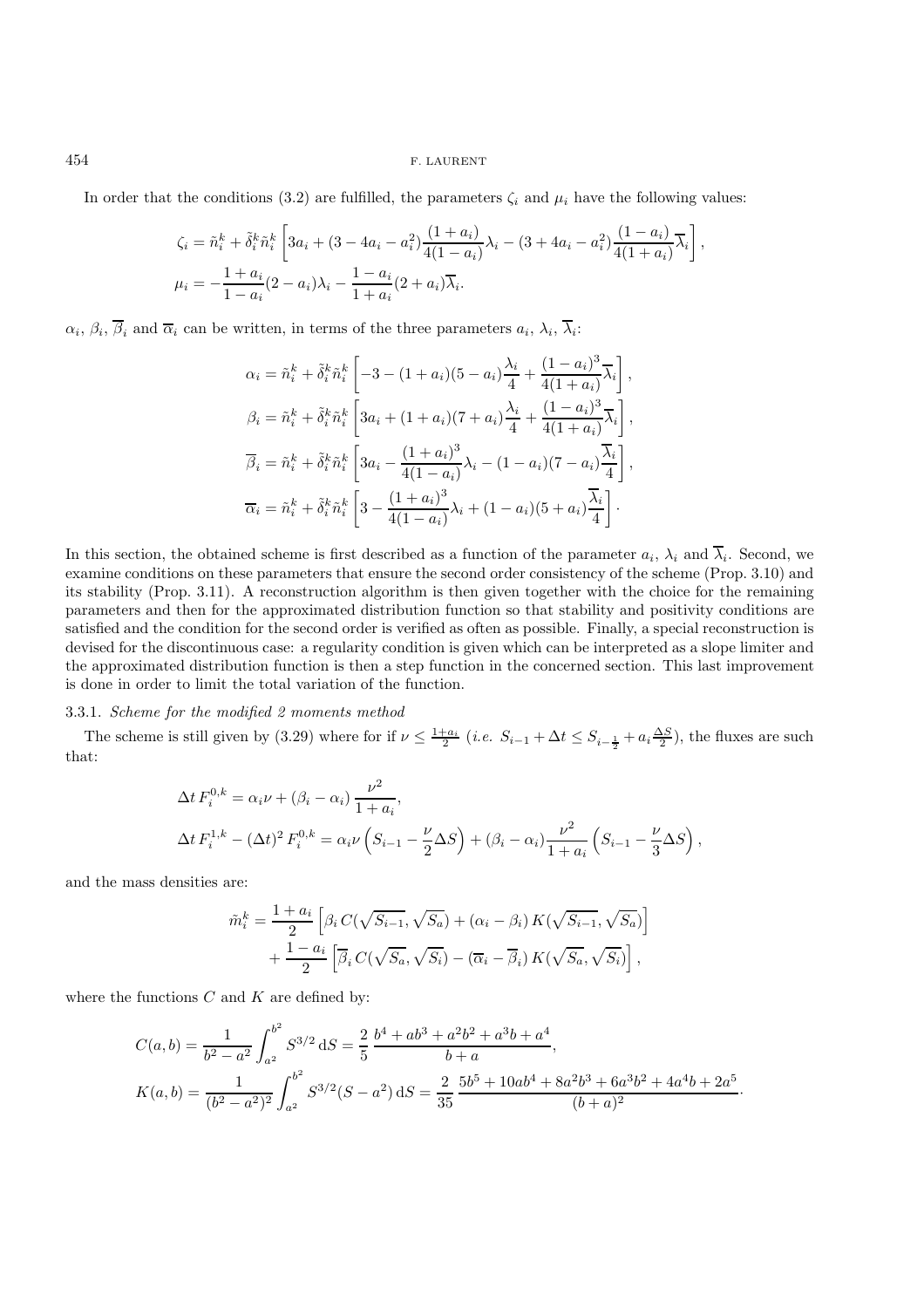#### 3.3.2. *Order of the method*

Since the approximated distribution function  $f_a^k$  is not necessarily affine in each section, the scheme will not necessarily provide a second order accurate approximation of the distribution function for a  $L^{\infty}$  norm, assuming that the moments are exact. However, we are only interested in some moments of this function. And then, to ensure second order accuracy, some additional conditions are needed in a regular case.

**Proposition 3.10.** *Assume that*  $f_0$  *is a positive*  $C^3$  *function over*  $\mathbb{R}^+$ *. The local truncation errors of the previously defined scheme are some*  $O(\Delta S^3)$  *if*  $\lambda_i$  *is a constant independent of i and if*  $\overline{\lambda}_i$  *is such that:* 

$$
\overline{\lambda}_{i} = \frac{1 + a_{i}}{(1 - a_{i})^{3}}[(1 + a_{i})(5 - a_{i}) - 12\nu]\lambda_{i}.
$$
\n(3.34)

*In this case, the scheme is then second order consistent.*

*Proof.* As  $f_0$ ,  $f^k$  is a  $C^3$  function over  $\mathbb{R}^+$  and some Taylor expansions yield the following expressions for the local truncation errors  $\epsilon_i^{0,k}$  and  $\epsilon_i^{1,k}$ :

$$
\epsilon_i^{0,k} = (p_i - p_{i+1}) \frac{\Delta S}{6} (f^k)'(S_i) - (p_i + p_{i+1}) \frac{(\Delta S)^2}{12} (f^k)''(S_i) + O((\Delta S)^3),
$$
  

$$
\epsilon_i^{1,k} - S_i \epsilon_i^{0,k} = \left[ -p_i + \frac{\nu}{2} (p_{i+1} - p_i) - \frac{\nu^2}{2} (\lambda_{i+1} - \lambda_i) \right] \frac{(\Delta S)^2}{6} (f^k)'(S_i) + O((\Delta S)^3),
$$

where  $p_i$  is defined by:

$$
p_i = \frac{\lambda_i}{4} [12\nu - (1 + a_i)(5 - a_i)] + \frac{(1 - a_i)^3}{4(1 + a_i)} \overline{\lambda}_i.
$$
\n(3.35)

Then the global second order of the scheme is ensured if the parameters  $p_i$  are equal to zero and if all the  $\lambda_i$ are the same, concluding the proof.

### 3.3.3. *Stability*

To prove the stability, a change of variables was introduced in Section 3.1.5. The scheme can then be written:

$$
(\widetilde{n_i}^{k+1}, \widetilde{\delta n_i}^{k+1})^t = A_i(\widetilde{n_i}^k, \widetilde{\delta n_i}^k)^t + B_i(\widetilde{n_{i+1}}^k, \widetilde{\delta n_{i+1}}^k)^t
$$
\n(3.36)

with, if  $p_i$  is defined by  $(3.35)$ ,

$$
A_i = \begin{pmatrix} 1 - \nu & 3\nu(1 - \nu) - \nu p_i \\ -\nu(1 - \nu) & (1 - \nu)(1 - 2\nu - 2\nu^2) - \nu^3 \lambda_i + \nu(1 - \nu) p_i \end{pmatrix}
$$

$$
B_i = \nu \begin{pmatrix} 1 & -3(1 - \nu) + p_{i+1} \\ 1 - \nu & -3 + 6\nu - 2\nu^2 + \nu^2 \lambda_{i+1} + (1 - \nu) p_{i+1} \end{pmatrix}.
$$

We just have to evaluate the spectral radius of  $A_i$  to give a sufficient stability condition.

**Proposition 3.11.** *For*  $\nu \in [0, 1/2]$ *, the scheme defined by (3.36) and satisfying the condition (3.34) is stable if, for all*  $i \in \{1, ..., N\}, \lambda_i \leq 7$ *.* 

*Proof.* The spectral radius of  $A_i$  is smaller than one if and only if the two following conditions are fulfilled:  $\det(A_i) < 1$  and  $|\text{tr}(A_i)| < 1 + \det(A_i)$ . This can be proved, considering that  $\text{tr}(A_i)$  and  $\det(A_i)$  are two real number respectively representing the sum and the product of the two eigenvalues of  $A_i$ . Since

$$
tr(A_i) = 2(1 - \nu)(1 - \nu - \nu^2) - \nu^3 \lambda_i + \nu(1 - \nu)p_i
$$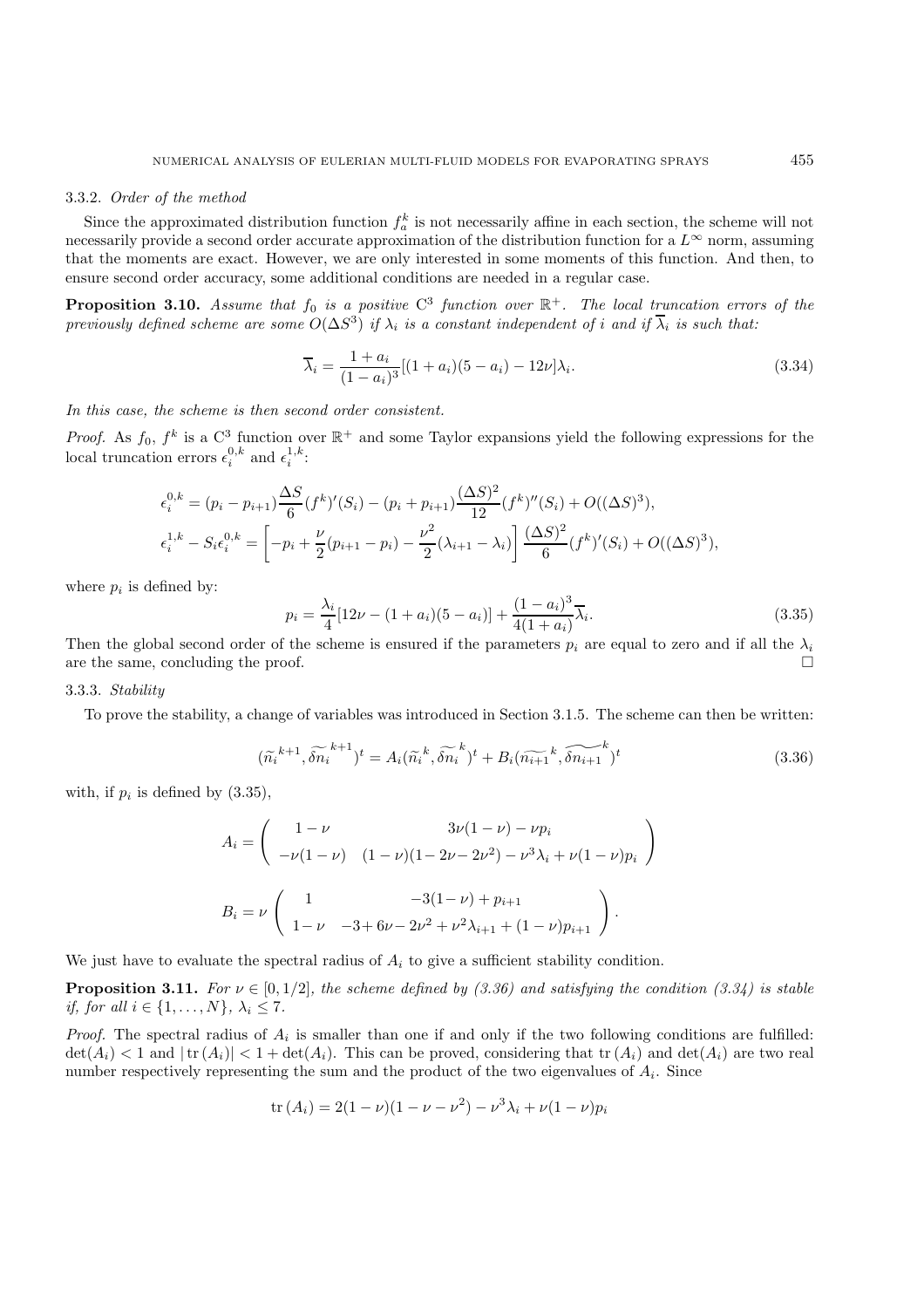and

$$
\det(A_i) = (1 - \nu)^4 - \nu^3 (1 - \nu)\lambda_i + \nu(1 - \nu)p_i,
$$

it is easy to show that the previous conditions are satisfied for  $p_i = 0$  and  $\lambda_i \leq 7$ .

### 3.3.4. *Reconstruction algorithm*

As a consequence of Propositions 3.10 and 3.11, to ensure the third local order of convergence, the values of the parameters  $\alpha_i$ ,  $\beta_i$ ,  $\overline{\alpha}_i$ ,  $\overline{\beta}_i$ ,  $\mu_i$  and  $\overline{\lambda}_i$  have to be:

$$
\alpha_{i} = \tilde{n}_{i}^{k} - 3\tilde{\delta}_{i}^{k}\tilde{n}_{i}^{k} [1 + \nu\lambda_{i}]
$$
\n
$$
\beta_{i} = \tilde{n}_{i}^{k} + 3\tilde{\delta}_{i}^{k}\tilde{n}_{i}^{k} [a_{i} + (1 - \nu + a_{i})\lambda_{i}]
$$
\n
$$
\overline{\beta}_{i} = \tilde{n}_{i}^{k} + 3\tilde{\delta}_{i}^{k}\tilde{n}_{i}^{k} \left\{ a_{i} + \frac{1 + a_{i}}{(1 - a_{i})^{2}} [\nu(7 - a_{i}) - (3 - a_{i})(1 + a_{i})]\lambda_{i} \right\}
$$
\n
$$
\overline{\alpha}_{i} = \tilde{n}_{i}^{k} + 3\tilde{\delta}_{i}^{k}\tilde{n}_{i}^{k} \left\{ 1 + \frac{1 + a_{i}}{(1 - a_{i})^{2}} [2(1 + a_{i}) - \nu(5 + a_{i})]\lambda_{i} \right\}
$$
\n
$$
\mu_{i} = -\frac{12\lambda_{i}}{(1 - a_{i})^{2}} [1 + a_{i} - \nu(2 + a_{i})]
$$
\n
$$
\overline{\lambda}_{i} = \frac{1 + a_{i}}{(1 - a_{i})^{3}} [(1 + a_{i})(5 - a_{i}) - 12\nu]\lambda_{i},
$$

where  $\lambda_i$  have to be independent of i and smaller than 7. One wishes that the function  $f_a^k$  be non negative and then that the parameters  $\alpha_i$ ,  $\overline{\alpha}_i$ , and  $\mu_i$  are non negative and that  $\lambda_i$  and  $\overline{\lambda}_i$  are greater than -1. Finally, one also wishes to be as close as possible to the linear case in each section. That would impose that  $|\lambda_i|$  would be as small as possible. A change of the value of  $\lambda_i$  between two neighboring sections reduces to 2 the local order of the method, but it has not a lot of influence on the global order if it only concerns a few sections or if the amplitude of its changes is small.

We now describe the reconstruction algorithm that allows to preserve the positivity and, as often as possible, the third local order:

- For  $|\tilde{\delta}_i^k| \leq \frac{1}{3}$ , the reconstruction is linear:  $\lambda_i = 0$ .
- For  $\frac{1}{3} < \tilde{\delta}_i^k \leq \frac{1}{3(1-\nu)}$ , the smallest possible value for  $|\lambda_i|$  is chosen (it corresponds to  $\alpha_i = 0$ ):

$$
\lambda_i = -\frac{1}{\nu} \left( 1 - \frac{1}{3 \tilde{\delta}_i^k} \right),
$$

and  $a_i$  is chosen to minimize the total variation in the section:  $a_i = \frac{2-3\nu}{3(1-\nu)}$  if  $\tilde{\delta}_i^k = 1/3(1-\nu)$  and otherwise,  $a_i = 1 - 2(u_+ + u_-)$ , with

$$
u_{\pm}^3 = \frac{3\tilde{\delta}_i^k - 1}{2[\nu - (1 - \nu)(3\tilde{\delta}_i^k - 1)]} \left(2 - 3\nu \pm \sqrt{\frac{\nu(2 - 3\nu) + \nu(1 - \nu)(4 - 5\nu)(3\tilde{\delta}_i^k - 1)}{\nu - (1 - \nu)(3\tilde{\delta}_i^k - 1)}}\right)
$$

·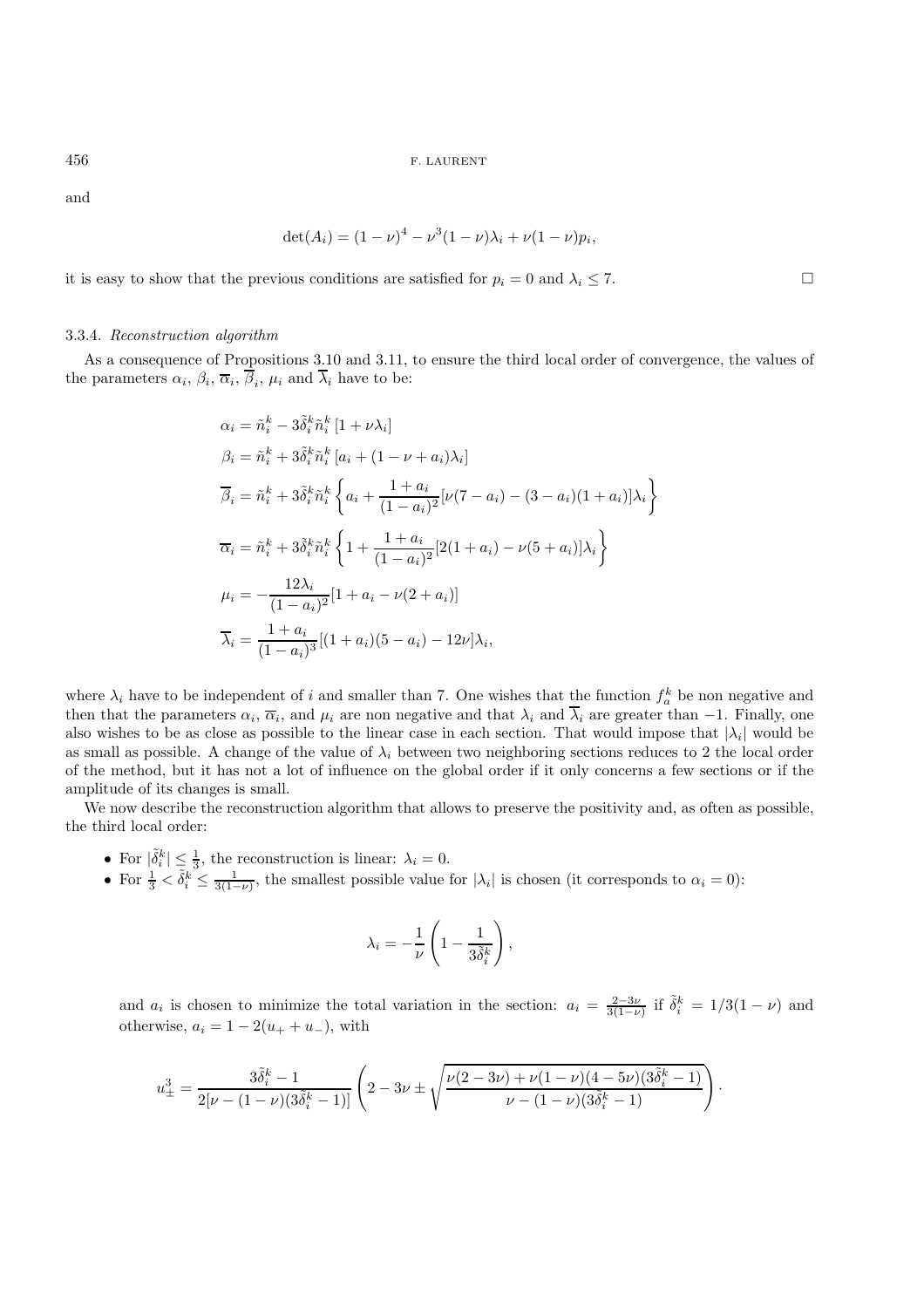• For  $\frac{1}{3} < -\tilde{\delta}_i^k \leq \frac{2-3\nu}{3(1-\nu)}$  or for  $\frac{1}{3} < -\tilde{\delta}_i^k \leq \frac{1}{1+3\nu}$  if  $\nu > 1/3$ , the smallest value for  $|\lambda_i|$  is obtained for  $\overline{\alpha}_i = \beta_i = 0:$ 

$$
a_i = \frac{2 + 6(1 - \nu)\tilde{\delta}_i^k + \sqrt{3[1 + (1 + 3\nu)\tilde{\delta}_i^k][3 - 4\nu + 3(1 - \nu)\tilde{\delta}_i^k]}
$$

$$
1 - 3\tilde{\delta}_i^k(1 - \nu)
$$

$$
\lambda_i = -\frac{(1 - a_i)^2}{(1 + a_i)[2(1 + a_i) - \nu(5 + a_i)]}.
$$

In the other cases, the previous conditions for the third local order accuracy are not compatible with the positivity. We choose the following functions:

• For  $\tilde{\delta}_i^k > \frac{1}{3(1-\nu)}$ , we take  $\alpha_i = \beta_i = 0$  and

$$
\overline{\beta}_i = 0 \qquad \overline{\alpha}_i = \frac{4\tilde{n}_i^k}{3(1 - \tilde{\delta}_i^k)} \qquad a_i = 3\tilde{\delta}_i^k - 2
$$

or

$$
\overline{\beta}_i = \overline{\alpha}_i = \frac{\tilde{n}_i^k}{1 - \tilde{\delta}_i^k} \qquad a_i = 2\tilde{\delta}_i^k - 1
$$

choosing the case which gives the value of  $\overline{\alpha}_i$  which is the closest to the average  $(\tilde{n}_{i+1}^k + \tilde{n}_i^k)/2$ .

• For  $\tilde{\delta}_i^k < -\frac{2-3\nu}{3(1-\nu)}$  or, if  $\nu > 1/3$ , for  $\tilde{\delta}_i^k < -\frac{1}{1+3\nu}$ , we take  $\overline{\alpha}_i = \overline{\beta}_i = 0$  and

$$
\beta_i = 0 \qquad \alpha_i = \frac{4\tilde{n}_i^k}{3(1+\tilde{\delta}_i^k)} \qquad a_i = 2 + 3\tilde{\delta}_i^k
$$

or

$$
\beta_i = \alpha_i = \frac{\tilde{n}_i^k}{1 + \tilde{\delta}_i^k} \qquad a_i = 1 + 2\tilde{\delta}_i^k
$$

choosing the case which gives the value of  $\alpha_i$  which is the closest to the average  $(\tilde{n}_{i-1}^k + \tilde{n}_i^k)/2$ .

With Proposition 3.9, we show that for a regular distribution and a sufficiently refined discretization, the first case  $(|\tilde{\delta}_i^k| \leq 1/3)$  is the most common, except for the sections corresponding to the small values of the distribution. The discontinuous case requires a special treatment described below.

#### 3.3.5. *The discontinuous case*

The numerical analysis is only valid for regular functions and it is well-known that, if no precaution is taken with high order method, some oscillations (called the Gibbs phenomena in spectral methods) happen around discontinuities of the distribution function. To avoid that, the MUSCL scheme, for example, uses a slope limiter, which imposes that the scheme is TVD, losing its second order accuracy around discontinuities and extrema. An similar strategy for the scheme developed here could be to replace the affine or bi-affine approximated distribution function by a constant function in some sections. But the information on the droplet surface moment would then be lost. Moreover, it seems not necessary that the scheme is TVD for our method, since we only want to have a good estimation of the mass density, that is to say of the moment of order 3/2 of the approximated distribution function. However, it is important to limit the total variation to avoid too high oscillations and thus a loss of accuracy.

Since we want to conserve the surface first moments, we choose an alternative shape for the reconstruction function  $f_a^k$  which is a particular case of the bi-affine function defined by (3.33). It is easy to see that, at least for  $|a_i| \leq 1/2$ , the bi-affine function which has the minimal variation over the section is such that  $\lambda_i = \lambda_i = -1$ .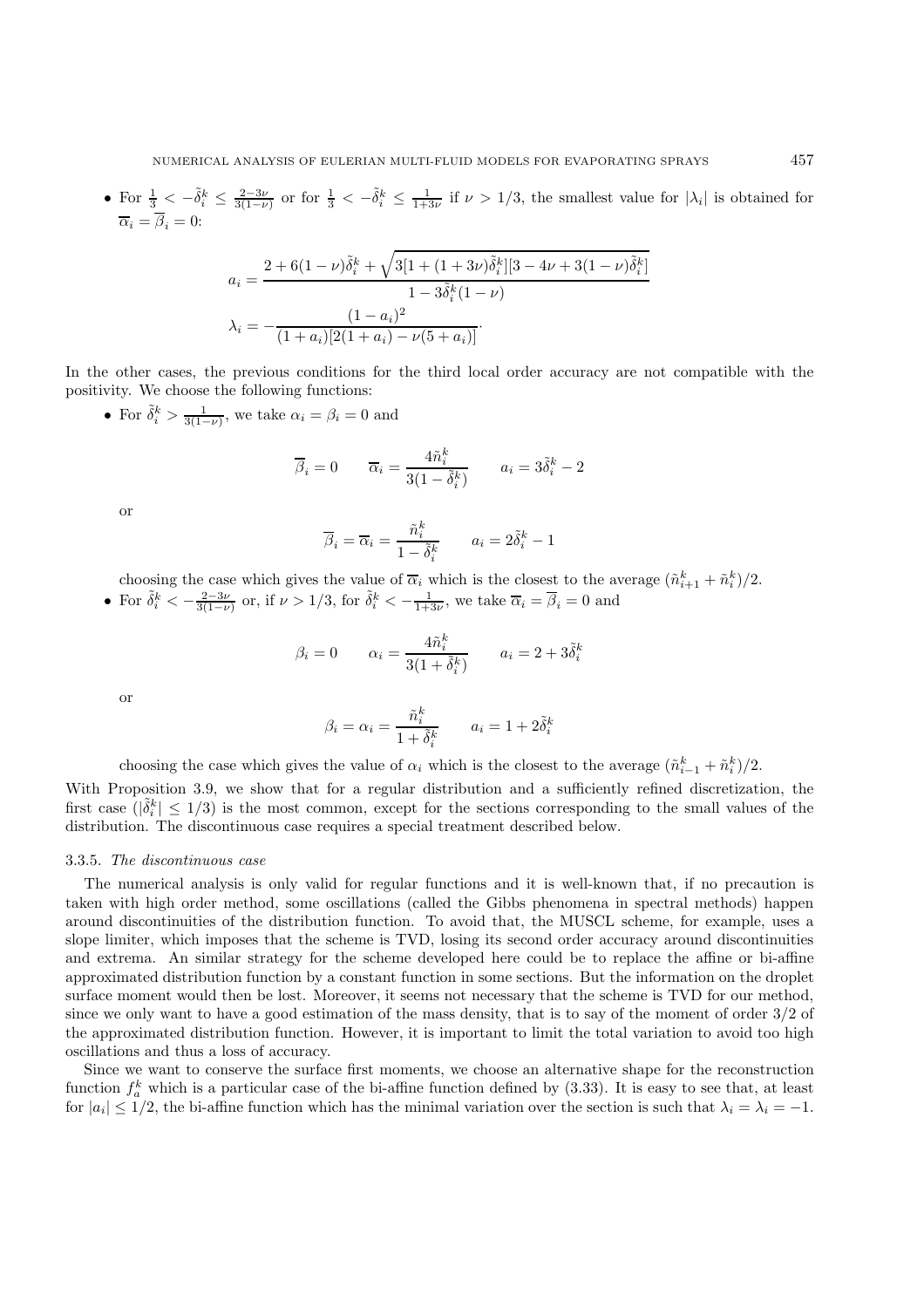It is the following bi-constant function:

$$
f_a^k \left( S_{i-1/2} + x \frac{\Delta S}{2} \right) = \frac{\tilde{n}_i^k}{\Delta S} \begin{cases} 1 - \frac{2\delta_i^k}{1 + a_i} & \text{if } x \in [-1, a_i[,\\ 1 + \frac{2\delta_i^k}{1 - a_i} & \text{if } x \in [a_i, 1]. \end{cases}
$$
(3.37)

The value of  $a_i$  is chosen, among the values which preserve the positivity of  $f_a^k$ , to minimize the following quantity which appears in the total variation of  $f_a^k$  and which represents the sum of the absolute values of the discontinuities at  $S = S_{i-1}$ ,  $S = S_{i-1} + a_i \Delta S/2$  and  $S = S_i$ :

$$
F_i(a_i) = \left| \tilde{n}_i^k - \frac{2\tilde{n}_i^k \delta_i^k}{1 + a_i} - \overline{\alpha}_{i-1}^k \right| + \left| \tilde{n}_i^k + \frac{2\tilde{n}_i^k \delta_i^k}{1 - a_i} - \alpha_{i+1}^k \right| + \left| 4 \frac{\tilde{n}_i^k \delta_i^k}{1 - (a_i)^2} \right|.
$$
 (3.38)

It still remains to determine when the reconstruction (3.37) is chosen to replace the one described in Section 3.3.4, for which the total variation in the section is is  $\left| \alpha_i^k - \overline{\alpha}_i^k \right|$ . A condition is then introduced, based on a comparison<br>of the total variation in the section and its pointboars between the two types of perspecta of the total variation in the section and its neighbors between the two types of reconstruction. So that this condition is independent of the reconstruction in the neighboring sections, the values  $\tilde{n}_{i\pm1}/\Delta S$  are used for these sections and the condition is written:

$$
\left|\tilde{n}_i^k - \frac{2\tilde{n}_i^k\delta_i^k}{1+a_i} - n_{i-1}^k\right| + \left|\tilde{n}_i^k + \frac{2\tilde{n}_i^k\delta_i^k}{1-a_i} - n_{i+1}^k\right| + \left|4\frac{\tilde{n}_i^k\delta_i^k}{1-(a_i)^2}\right| \leq \left|\tilde{n}_{i-1}^k - \alpha_i^k\right| + \left|\alpha_i^k - \overline{\alpha}_i^k\right| + \left|\overline{\alpha}_i^k - \tilde{n}_{i+1}^k\right|.
$$

The numerical tests detailed in Section 4 show that this condition is a good detector for the discontinuities in the distribution and is fulfilled only for isolated sections so that the quantity (3.38) is really the one appearing in the total variation of  $f_a^k$ .

### 3.4. **Conclusion**

A new class of multi-fluid methods is introduced in this article, theoretical results of convergence were demonstrated, when the number of sections tends to infinity. A second order integration method was proposed to preserve positivity and deal with discontinuous distributions.

This last method could seem complex but, in practical cases, since only a few sections are concerned by the bi-affine reconstruction, the increase of the cost is low compared to the 2 moments method. Moreover it conserves some great advantages of the classical multi-fluid methods: it preserves the positivity of the variables and limits the total variations of the reconstructed function.

The next step is to test these new methods on a number of representative situations.

### 4. Numerical comparisons

The purpose of this section is to evaluate the methods proposed in this article and compare them with a more standard MUSCL second order scheme [26]. This last method is not applied directly to the mass density because the conservation equation is singular as explained in Section 2.1.1. It is used to determine the number density of the droplets, that is to say through a discretization of equation (1.2). The mass density is then evaluated through an integration of the reconstructed function with a minmod slope limiter.

Problem (1.2) serves as a test for three types of initial distribution functions. The first one is a regular, but non monotonic (Fig. 3 left), typical of functions that can be measured experimentally in sprays [17]. The second is a discontinuous function (Fig. 3 middle), which is used to examine the behavior of the method on a Riemann type problem. Finally, the third initial profile is bimodal (Fig. 3 right) typical of aluminum particles in solid propellant rockets [12]. This last case is intermediate between the two other: the function is regular, but with a high Lipschitz constant.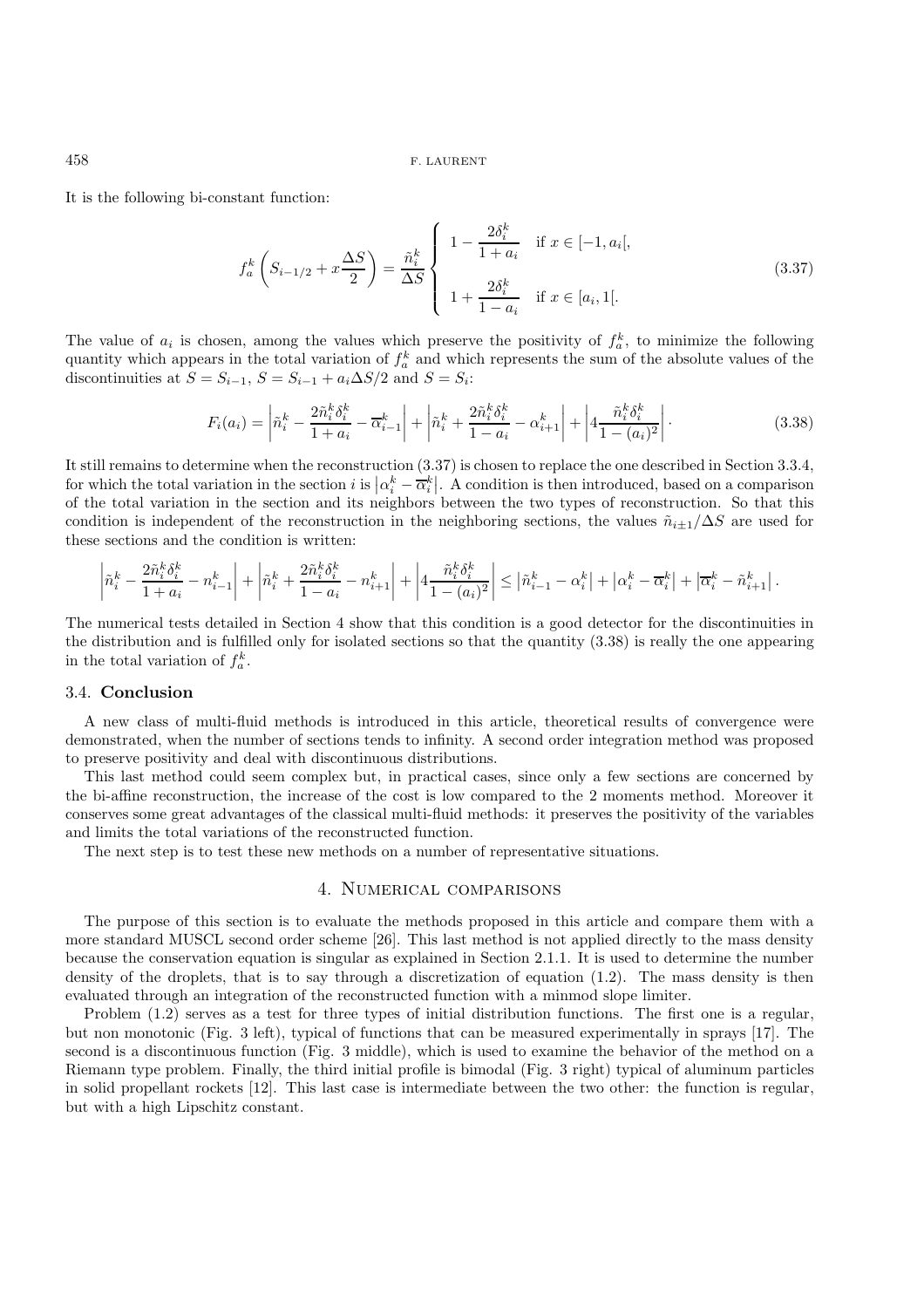

FIGURE 3. Initial distribution functions  $f_0$  used for the computations.

Table 2. Maximal error (in percent) on the total mass density for the regular case done for each method with a refined discretization (100 sections) or a coarse discretization (3 sections).

|                               | CMF MUSCL | 2M | M2M  | ЗM                                                                 |
|-------------------------------|-----------|----|------|--------------------------------------------------------------------|
| refined discretization   0.33 |           |    |      | 0.013 $2 \times 10^{-5}$ $1.7 \times 10^{-5}$ $4.3 \times 10^{-8}$ |
| coarse discretization   5.5   |           |    | 0.18 | 0.036                                                              |

In each case, calculations are carried out with five different methods:

- the **2M** (2 moments) method introduced previously and using the moments  $\tilde{n}_i^n$  and  $\tilde{n}_i^r$ ;
- the M2M (modified 2 moments) method, with a bi-affine reconstruction of the distribution in each section;
- the **3M** (3 moments) method using the moments  $\tilde{n}_i^n$ ,  $\tilde{n}_i^n$  and  $\tilde{n}_i^n$ n ;
- the **MUSCL** method on the number density of the spray;
- the **CMF** (classical multi-fluid) method with a constant distribution function as a function of the surface in each section.

We want to observe the convergence of the methods and their capacity to produce a good estimate of the total mass density with coarse discretizations. It is also important to examine the Sauter mean diameter of the spray which is given, for a distribution  $f$ , by

$$
\frac{\int S^{3/2} f(t, S) \, \mathrm{d}S}{\int S f(t, S) \, \mathrm{d}S}
$$

and is often quoted in spray combustion applications. The Sauter mean diameter is used to characterize the global evolution of the droplet size.

### 4.1. **The regular case**

In the first test case, the initial distribution function  $f_0$  is regular (see Fig. 3 left). Convergence of the methods is verified through calculations on a refined grid: 100 sections and 300 time steps. Figure 4 (left) gives the evolution of the error on the total mass density of the spray  $\int S^{3/2} f(t, S) dS$  and Figure 4 (right) gives the evolution of the Sauter mean radius. The values of the maximal error on the total mass density are given in Table 2. It shows that the different methods converge, with, as expected, the best accuracy on the mass density for the 3M method, then a very good accuracy for the M2M, the 2M and to a lesser extent the MUSCL method, the first order method (CMF) being the least accurate. Moreover, the evolution of the Sauter mean radius is well predicted by all the methods, with just a difference appearing for the MUSCL method where the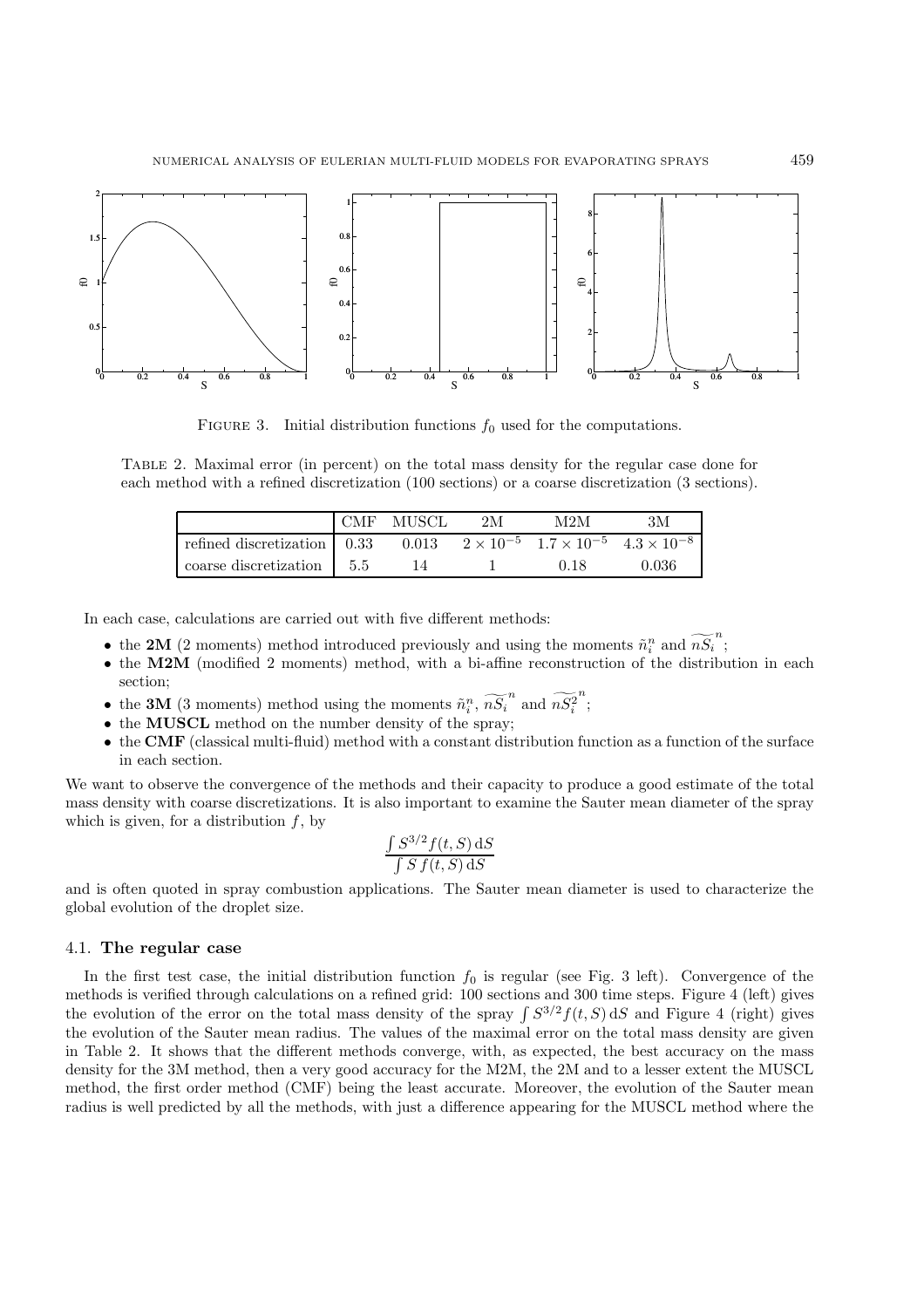

FIGURE 4. Evolution of the error on remaining mass density compared to the initial mass density (left) and of the Sauter mean radius (right) for calculations on a refined discretization (100 sections) with the 2 and 3 moments methods introduced in this article, with the MUSCL method and with the classical multi-fluid model.



Figure 5. Decimal logarithm of the error on the mass density as a function of the decimal logarithm of the number of sections, for calculations with the 2 and 3 moments methods, with the MUSCL method and with the classical multi-fluid model, for  $\nu = 0.01$  (left) or  $\nu = 0.5$  (right).

remaining mass density is smaller than 0.7% of the initial mass and more early for the CMF methods, where the remaining mass density is smaller than 6%, showing their slow convergence.

This reduced rate of convergence of the CFM methods can also be seen in Figure 5 showing the evolution of this maximal error on the total mass density for an decreasing discretization step (with a constant value of  $\nu = \Delta t / \Delta S$ ), on a log-log diagram. This figure also confirms the order of each method and allows to distinguish three groups of method depending their accuracy. First, the best is the 3M method. Then, the 2M and M2M have almost the same accuracy, the M2M being little better than the 2M. Finally, the MUSCL and the CFM methods are the worst methods, with a better accuracy for the MUSCL than for the CFM if the discretization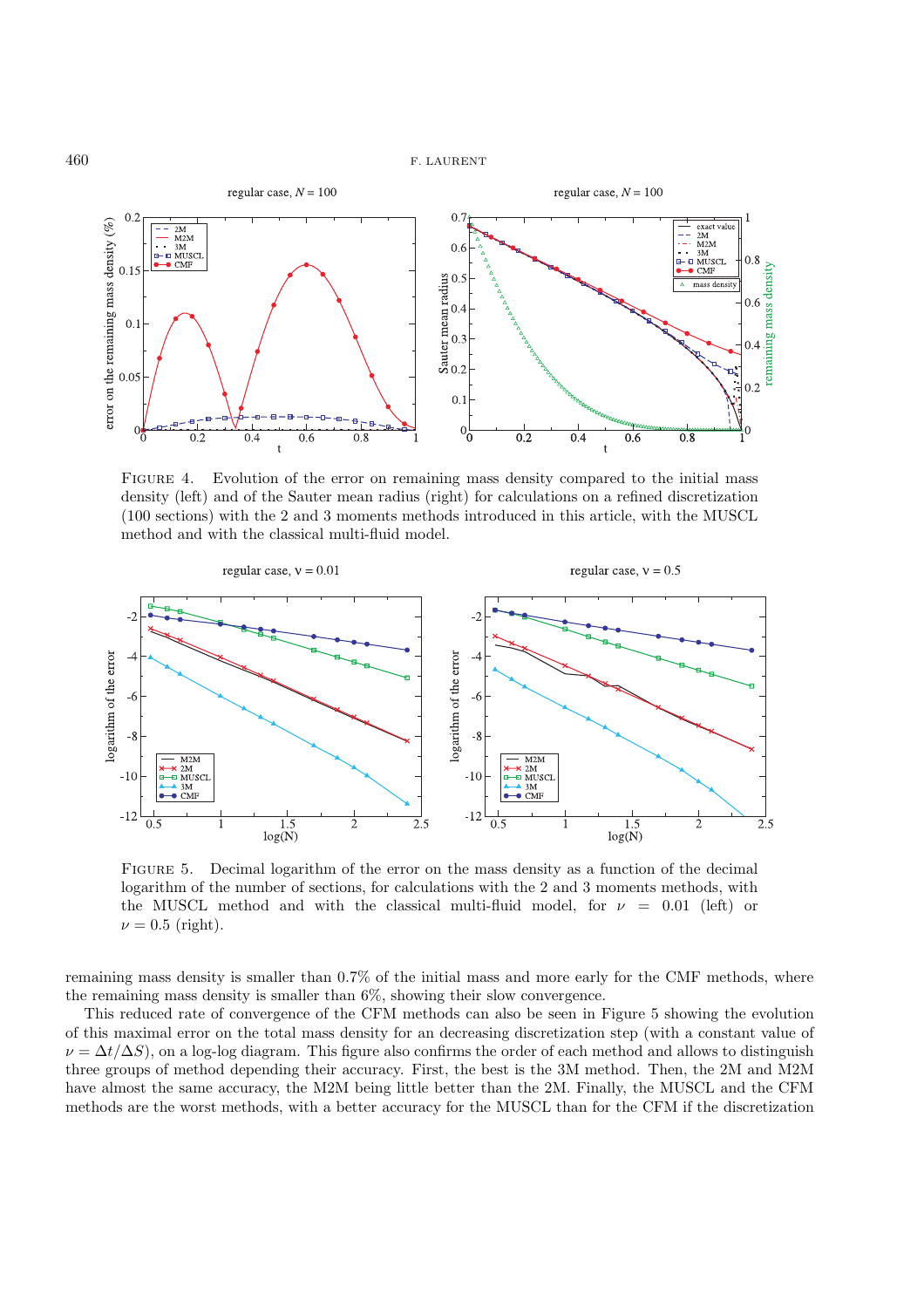

FIGURE 6. Evolution of the error on remaining mass density compared to the initial mass density (left) and of the Sauter mean radius (right) for calculations on a coarse discretization (3 sections) with the 2 and 3 moments methods introduced in this article, with the MUSCL method and with the classical multi-fluid model.

Table 3. Maximal error (in percent) on the total mass density for the singular case done for each method with a refined discretization (100 sections) or a coarse discretization (5 sections).

|                               | CMF MUSCL | 2M   | M2M                                                            | ЗM    |
|-------------------------------|-----------|------|----------------------------------------------------------------|-------|
| refined discretization   0.33 | 0.13      |      | $6.1 \times 10^{-4}$ $3.4 \times 10^{-5}$ $4.4 \times 10^{-5}$ |       |
| coarse discretization   3.5   |           | 0.27 |                                                                | 0.039 |

is refined enough. The good accuracy of the 2M, M2M and 3M methods is apparent even for a really coarse discretization, with only 3 sections (it is the first point of the graphs in Fig. 5).

Results for this coarse discretization are plotted in Figure 6, with a small value of  $\nu$  ( $\nu = 0.03$ ) so that the only first order method for the time discretization of the classical multi-fluid method has little influence. For such a case, where the cost of the methods is very low, the 3M, M2M and 2M methods are still very good to predict the mass density (see Tab. 2) whereas the MUSCL method becomes much less accurate than the CMF which is already not very good. Moreover, the MUSCL and CMF methods give a poor evaluation of the Sauter mean radius for such a discretization whereas the other methods give good results till the point where the remaining mass density is less than 0.7%.

This last example shows the capability of the new methods to give good results with a very coarse discretization and then with a very low cost, in the case where the distribution is regular.

### 4.2. **The singular case**

For the second test case, the initial distribution function is a discontinuous step function (see Fig. 3 middle). As for the regular case, a first calculation is made with a refined mesh (100 sections and 300 time steps), to show the convergence of the methods. The conclusions concerning the prediction of the mass density and the Sauter mean radius of the spray are similar to the ones for the regular case with the refined discretization. The difference between the two cases appears in the error on the mass density (see Tab. 3): the MUSCL and also the 2M and 3M methods are less good than for the regular case whereas the CMF and the M2M give about the same error. The origins of such errors are different for MUSCL compared to 2M or 3M method, as shown by the reconstructed distribution function. It is given in Figure 7 for the time  $t = 0.2$  s where almost 63% of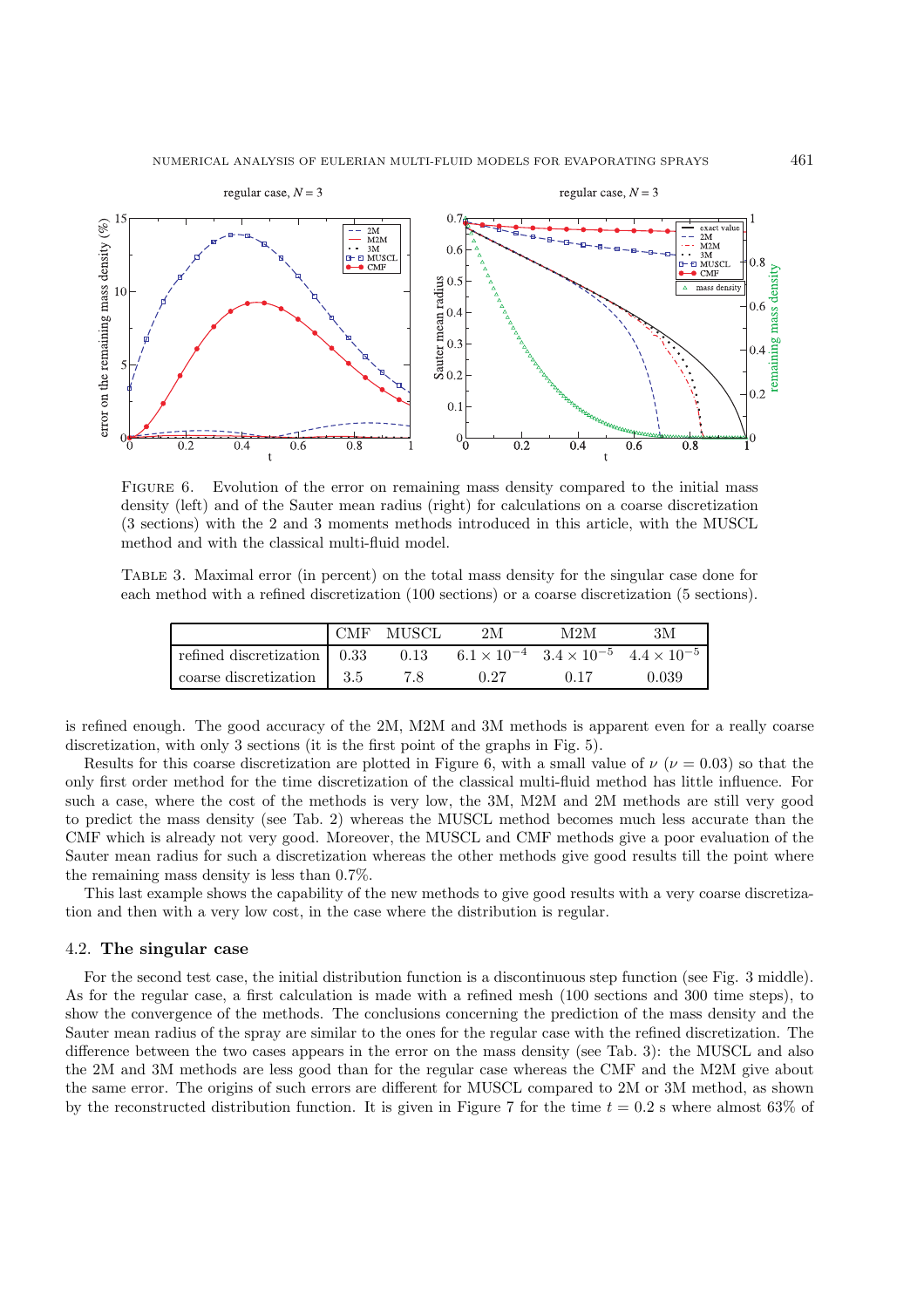

FIGURE 7. Distribution function at  $t = 0.2$  for calculations on a refined discretization (100 sections) with the 2 and 3 moments methods (left) or with the MUSCL method and with the classical multi-fluid model (right).



Figure 8. Decimal logarithm of the error on the mass density as a function of the decimal logarithm of the number of sections, for calculations with the 2 and 3 moments methods, with the MUSCL method and with the classical multi-fluid model, for  $\nu = 0.01$  (left) or  $\nu = 0.5$  (right).

the mass density remains. This figure shows that the error for the CMF method, and to a lesser extent for the MUSCL method is due to numerical diffusion, whereas for the 2M and 3M methods, it is essentially due to small oscillations near to the discontinuity but also to numerical diffusion. One may note that for the M2M method, no difference can be observed between the exact and the calculated distributions.

As for the regular case, the convergence of the methods is displayed on a log-log diagram (Fig. 8). This diagram shows the reduction of the order for all the methods in this discontinuous case, except for the M2M. Concerning this last method, for the small value of  $\nu$  ( $\nu$  = 0.01), the error is more than second order accurate, with a value close to the one of the 2M method for coarse discretizations and smaller than the one of the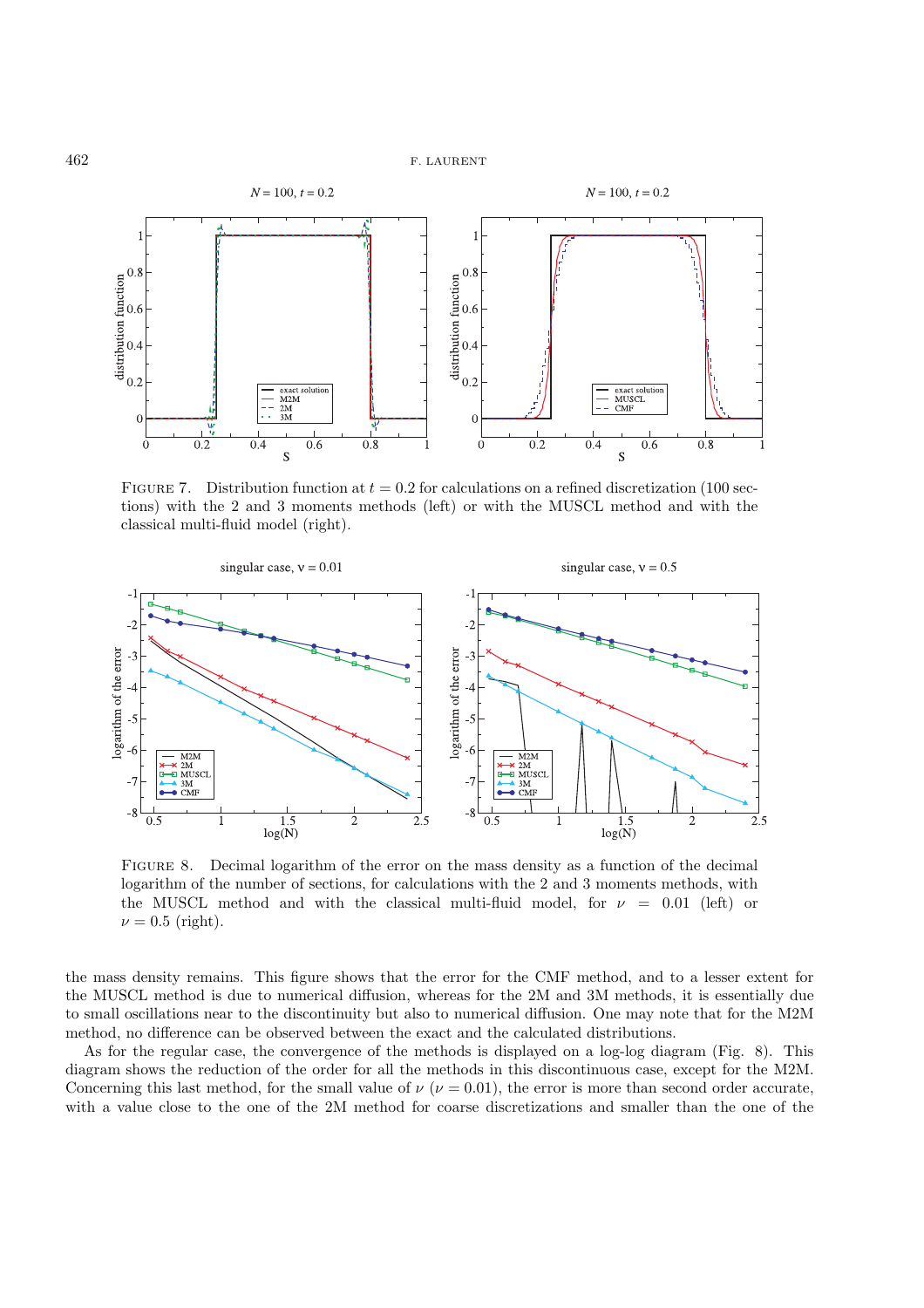

Figure 9. Evolution of the error on remaining mass density compared to the initial mass density (left) and of the Sauter mean radius (right) for calculations on a coarse discretization (5 sections) with the 2 and 3 moments methods introduced in this article, with the MUSCL method and with the classical multi-fluid model.



FIGURE 10. Distribution function at  $t = 0.2$  for calculations on a coarse discretization (5 sections) with the 2 and 3 moments methods (left) or with the MUSCL method and with the classical multi-fluid model (right).

3M method for refined discretizations. For a bigger value of  $\nu$ , the M2M method gives the exact solution for some discretizations and is as good as the 3M method for the others.

Let us consider a coarse discretization with only 5 sections. It corresponds to the third point in Figure 8 but with  $\nu = 0.05$  (*i.e.* 100 time steps). Results given in Figure 9 and in Table 3 indicate that the CMF and MUSCL methods do not predict very well the evolution of the mass density and provide a poor description of the evolution of the mean Sauter radius. The other methods give good results for the mass density. Moreover, the description of the evolution of the mean Sauter radius is also good, especially before  $t = 0.7$ , where only 6% of the mass density remains. Finally, Figure 10 shows the reconstructed distribution function at time  $t = 0.2$ . One observes the difference of diffusion between the new methods and the MUSCL and CMF ones.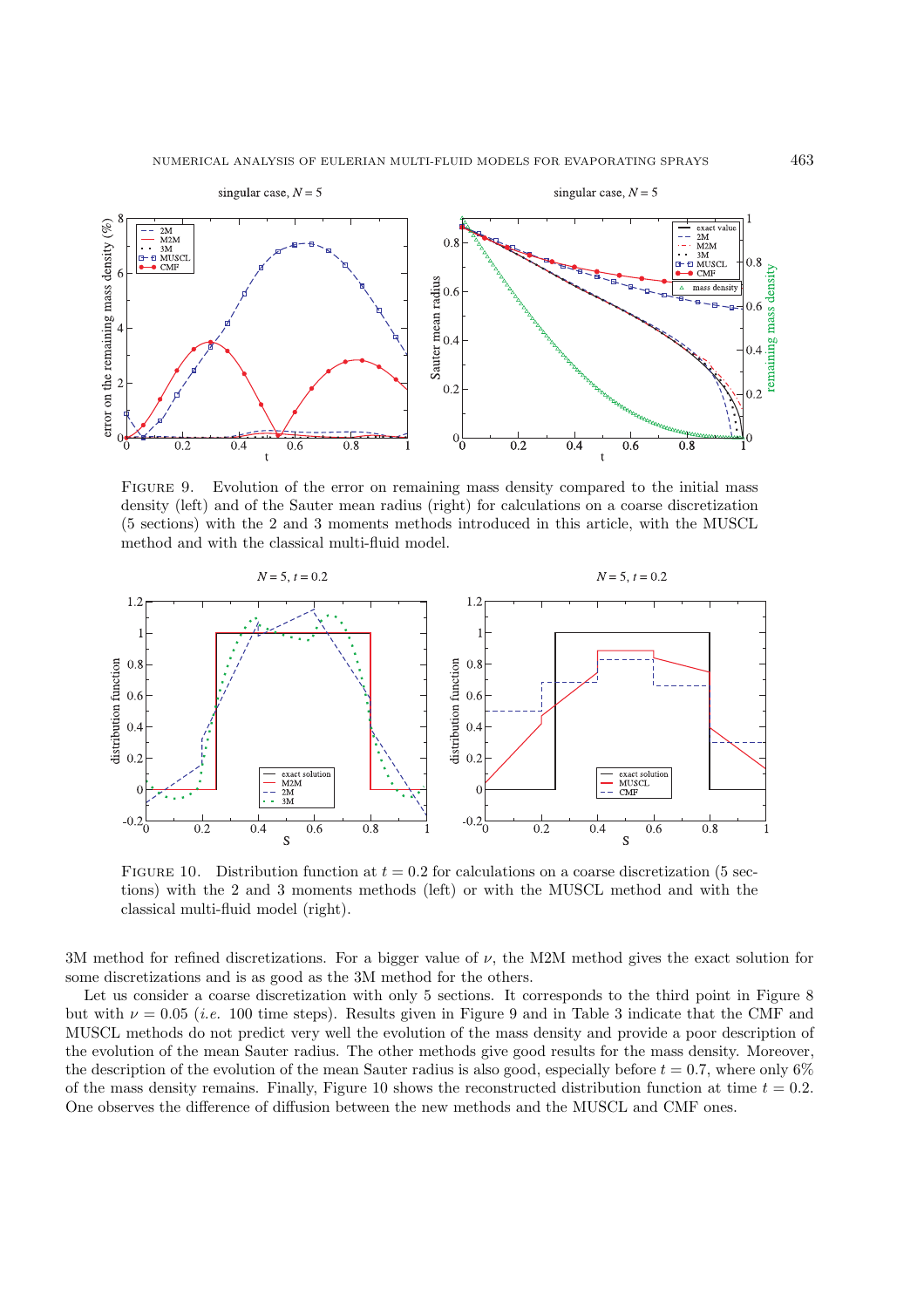

FIGURE 11. Evolution of the error on remaining mass density compared to the initial mass density (left) and of the Sauter mean radius (right) for calculations on a refined discretization (100 sections) with the 2 and 3 moments methods introduced in this article, with the MUSCL method and with the classical multi-fluid model.

Table 4. Maximal error (in percent) on the total mass density for the bimodal case done for each method with a refined discretization (100 sections) or a coarse discretization (10 sections).

|                                           | CMF MUSCL | - 2M | M2M                                                  | ЗM   |
|-------------------------------------------|-----------|------|------------------------------------------------------|------|
| refined discretization $\vert 0.78 \vert$ |           |      | 0.49 0.011 $2.8 \times 10^{-3}$ $2.9 \times 10^{-4}$ |      |
| coarse discretization 3.2                 |           | 0.89 | 0.61                                                 | 0.22 |

This singular distribution constitutes an extreme case, interesting to test the methods but which is of less interest for application than the following intermediate distribution.

#### 4.3. **The bimodal case**

For the third test case, the initial distribution function is regular but with a high Lipschitz constant, with essentially two groups of droplets of size around 0.33 and 0.66 (see Fig. 3 right). In this "bimodal" case, the Sauter mean radius evolves in a special way (see Fig. 11 right). For a refined case (100 sections and 300 time steps), the accuracy on the mass density is fairly good for the MUSCL and the CMF methods and is quite good for the other methods (see Tab. 4 and Fig. 11 left). But the CMF method and to a lesser extent the MUSCL method, have difficulties in describing the evolution of the Sauter mean radius, around  $t = 0.3$  where 13% of the mass density remains and after  $t = 0.5$  where less than 3% of the mass density remains.

These difficulties are due to the numerical diffusion of these schemes. This diffusion can be seen in Figure 12: at  $t = 0.2$ , where 34% of the mass remains, the approximation of the distribution is almost perfect for the M2M, 2M and 3M methods whereas the diffusion appear for the other methods, especially for the CMF.

As for the other cases, one observes the convergence of the methods on a log-log diagram (Fig. 13), with their theoretical order. These diagrams are comparable to the ones for the regular case except that here, the different between the M2M and 2M method is larger.

The behavior of the methods on a coarse discretization is specifically interesting. Results with 10 sections and 200 time steps are given in Figure 14 and in Table 4. As for the other case, the CMF and even more the MUSCL method are not very good and they are unable to follow the evolution of the Sauter mean radius.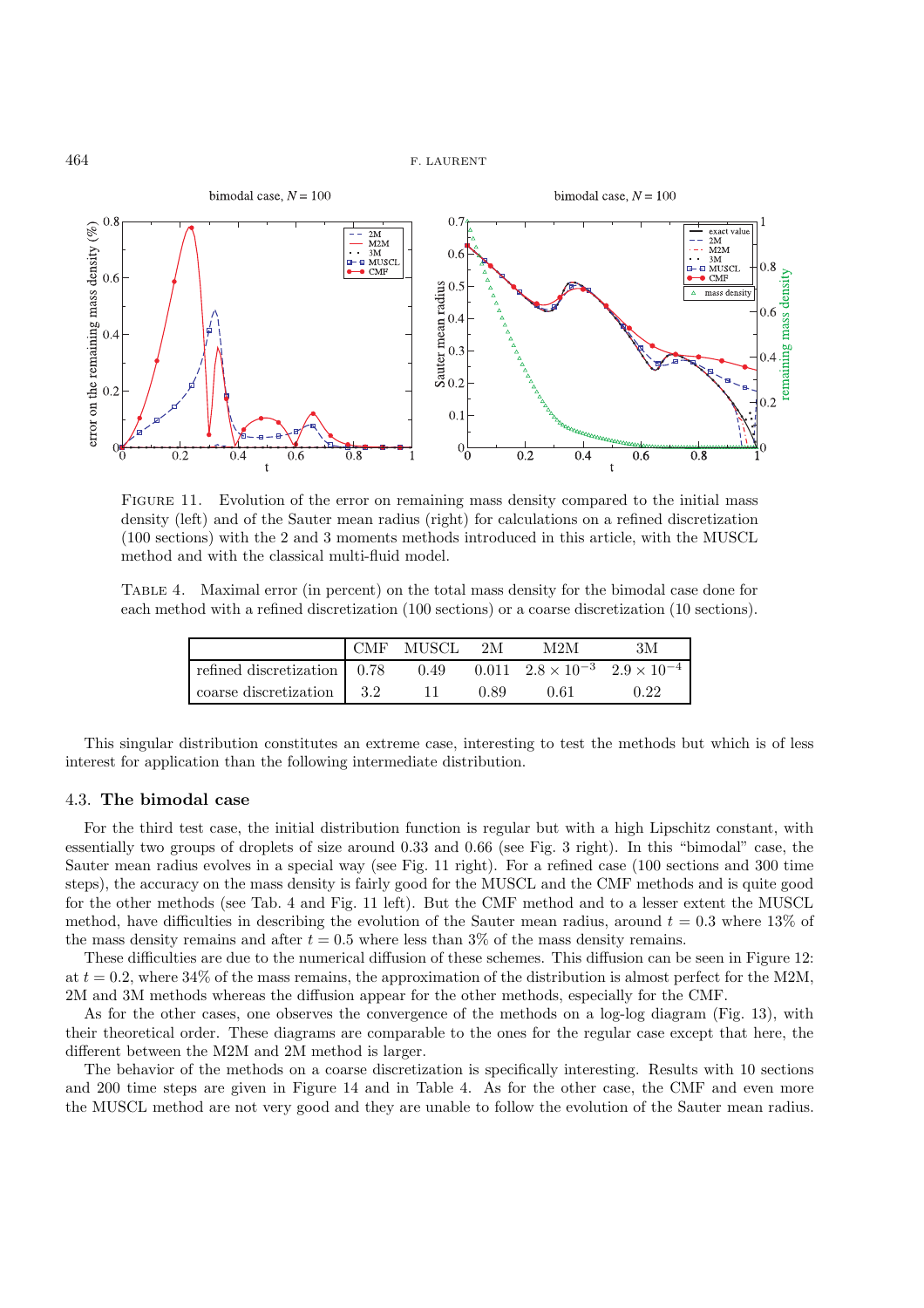

FIGURE 12. Distribution function at  $t = 0.2$  for calculations on a refined discretization (100 sections) with the 2 and 3 moments methods (left) or with the MUSCL method and with the classical multi-fluid model (right).



Figure 13. Decimal logarithm of the error on the mass density as a function of the decimal logarithm of the number of sections, for calculations with the 2 and 3 moments methods, with the MUSCL method and with the classical multi-fluid model, for  $\nu = 0.01$  (left) or  $\nu = 0.5$ (right).

The other methods have a good accuracy for the mass density (less than 1%) and they are able to capture the good qualitative behavior of the Sauter mean radius, least until  $t = 0.5$ , where only 3% of the mass remains.

# 5. Conclusion – discussion

It is shown in this article that the classical multi-fluid methods are first order accurate monotone and thus TVD with some CFL type condition. Their numerical analysis also concludes about the "best way" to discretize the equation. But this first order accuracy means also slow convergence and large numerical diffusion. Higher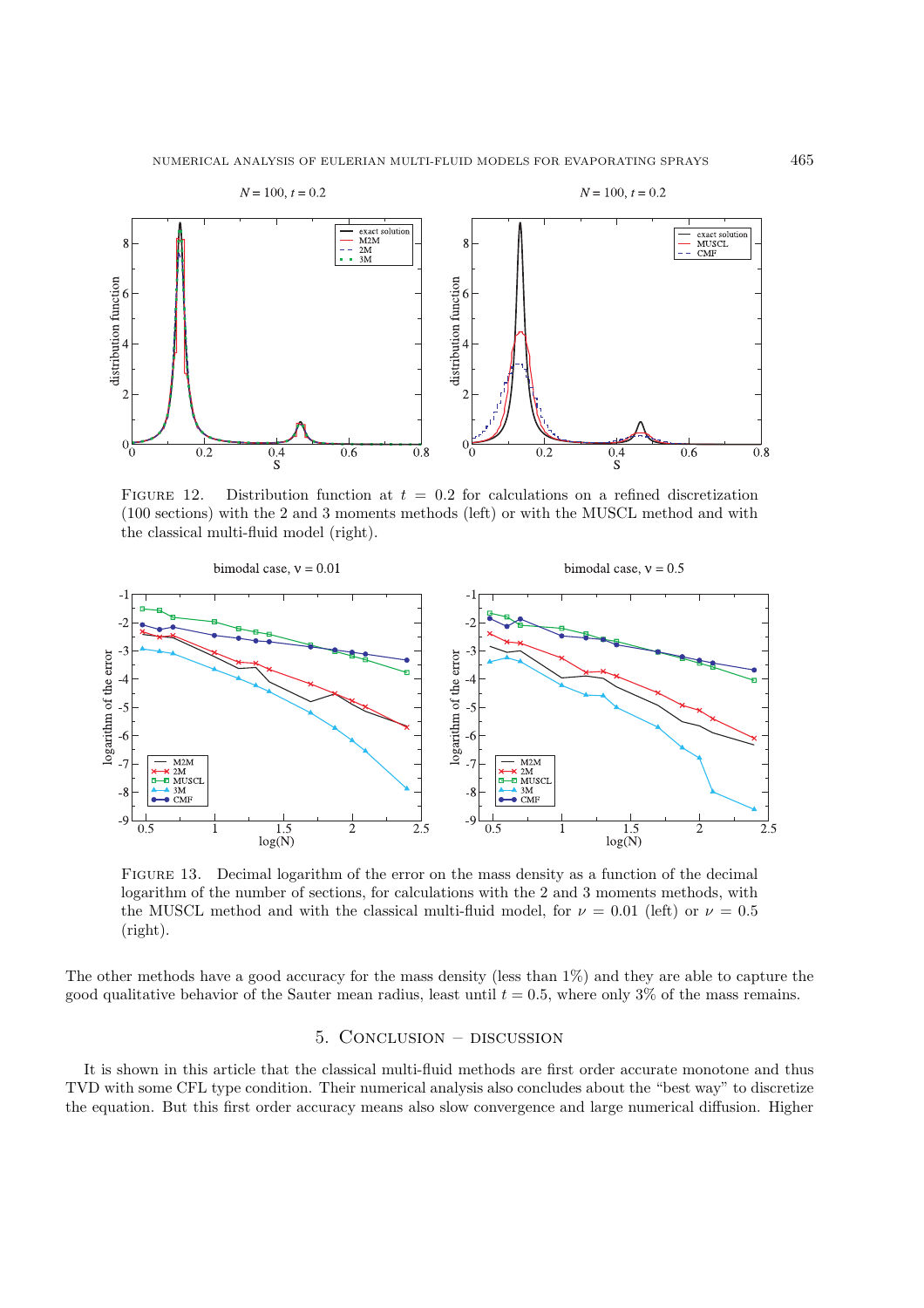

FIGURE 14. Evolution of the error on remaining mass density compared to the initial mass density (left) and of the Sauter mean radius (right) for calculations on a coarse discretization (10 sections) with the 2 and 3 moments methods introduced in this article, with the MUSCL method and with the classical multi-fluid model.



FIGURE 15. Distribution function at  $t = 0.2$  for calculations on a coarse discretization (10 sections) with the 2 and 3 moments methods (left) or with the MUSCL method and with the classical multi-fluid model (right).

order methods providing number density, like the MUSCL method can be used. It is TVD, preserves the positivity of the mass density, but its accuracy is not good if the discretization is not sufficiently refined.

As an alternative, some moment methods have been introduced here: we consider some moments for the droplets surface variable in each section, the mass density being calculated through an approximation of the distribution. The consistency order of such a method is the same as the number of these moments. We also prove the stability and convergence of the 2 and 3 moments methods. These methods do not necessarily ensure the positivity of the mass density or of the moments. Moreover, they induce some artificial oscillations of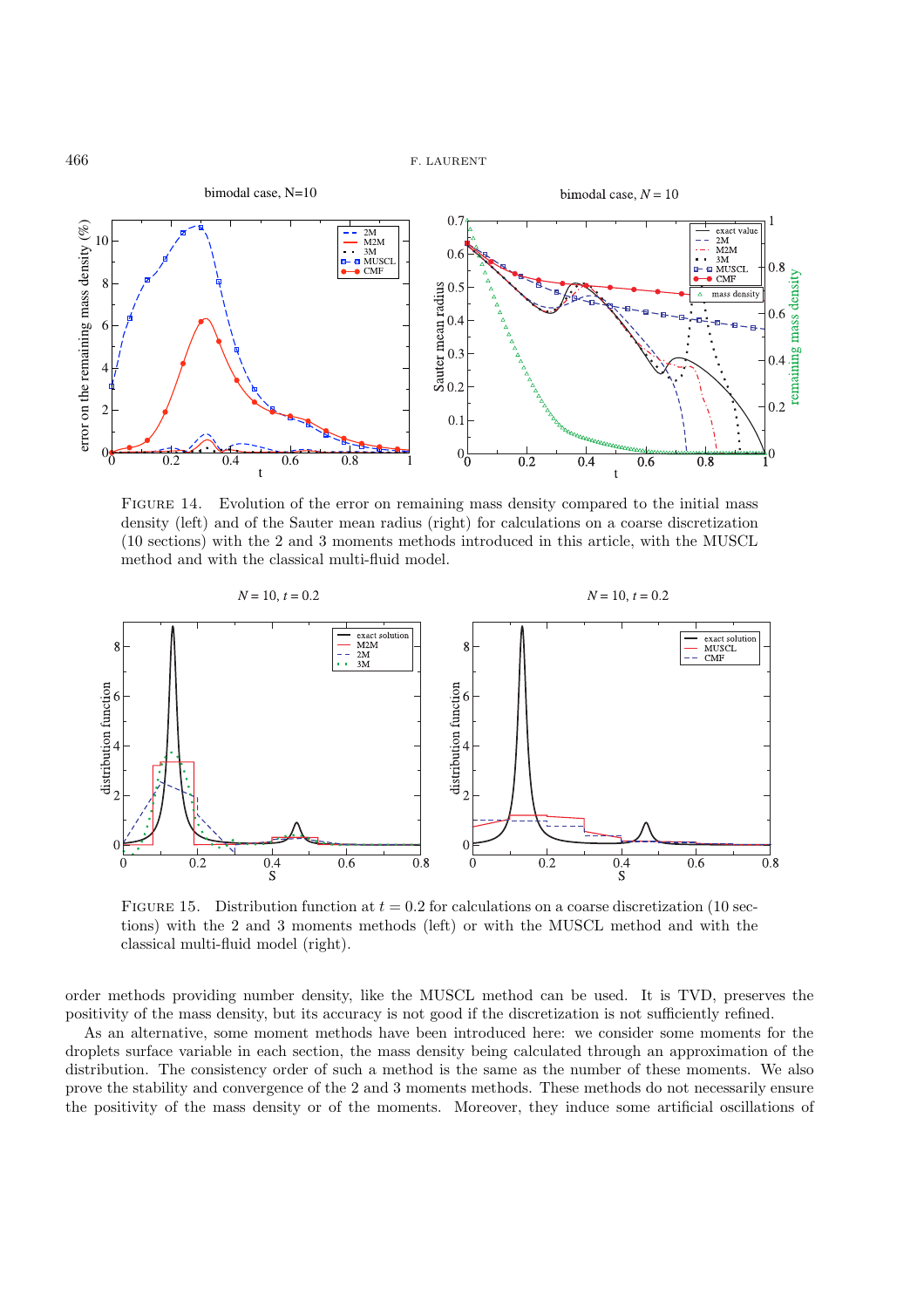the approximated distribution function around discontinuities of the distribution. However, these oscillations have only a small impact on the variable of interest: the mass density of the spray and they yield a good approximation of the solution, even on a coarse mesh. An improvement of the 2 moments method is introduced with the modified 2 moments method. It preserves the positivity of the mass density and also reduces the oscillations of the solution around the discontinuity thanks to a slope limiter like condition.

These new methods, with their efficiency even for a small number of variables and a reduced CPU time, are good candidates to simulate evaporating sprays in more complex configurations.

*Acknowledgements*. The support of the French Ministry of Research through a grant in the framework of "Recherche aéronautique sur le supersonique" (Réseau de Recherche et d'Innovation Technologique) and through a grant in the framework of "Nouvelles Interfaces des Mathématiques" (Action Concertée Incitative, "Milieux Réactifs: vers de nouveaux outils de simulation pour les problèmes multi-échelles", 2003–2006) is gratefully acknowledged. The author wishes to thank Marc Massot and Jean-François Maître for helpful discussions and comments.

# **REFERENCES**

- [1] A.A. Amsden, P.J. O'Rourke and T.D. Butler, Kiva II, a computer program for chemically reactive flows with sprays. Technical Report LA-11560-MS. Los Alamos National Laboratory, Los Alamos, New Mexico (1989).
- [2] G. Chanteperdrix, P. Villedieu and J.P. Vila, A compressible model for separated two-phase flows computations, in ASME Fluids Engineering Division Summer Meeting, number 31141, Montreal (2002).
- [3] K. Domelevo, The kinetic sectional approach for noncolliding evaporating sprays. Atomization Spray. **11** (2001) 291–303.
- [4] K. Domelevo and L. Sainsaulieu, A numerical method for the computation of the dispersion of a cloud of particles by a turbulent gas flow field. J. Comput. Phys. **133** (1997) 256–278.
- [5] D.A. Drew and S.L. Passman, Theory of multicomponent fluids. Applied Mathematical Sciences, Springer **135** (1999).
- [6] G. Dufour and P. Villedieu, A second-order multi-fluid model for evaporating sprays. ESAIM: M2AN **39** (2005) 931–963.
- [7] J.K. Dukowicz, A particle-fluid numerical model for liquid sprays. J. Comput. Phys. **35** (1980) 229–253.
- [8] J.B. Greenberg, D. Albagli and Y. Tambour, An opposed jet quasi-monodisperse spray diffusion flame. Combust. Sci. Technol. **50** (1986) 255–270.
- [9] J.B. Greenberg, I. Silverman and Y. Tambour, On the origin of spray sectional conservation equations. Combust. Flame **93** (1993) 90–96.
- [10] H. Guillard and A. Murrone, A five equation reduced model for compressible two phase flow problems. Prepublication 4778, INRIA (2003).
- [11] A. Harten, J.M. Hyman and P.D. Lax, On finite-difference approximations and entropy conditions for shocks. Comm. Pure Appl. Math. **29** (1976) 297–322. With an appendix by B. Keyfitz.
- [12] J. Hylkema, Modélisation cinétique et simulation numérique d'un brouillard dense de gouttelettes. Application aux propulseurs  $\grave{a}$  poudre. Ph.D. thesis, ENSAE (1999).
- [13] F. Laurent, Analyse numérique d'une méthode multi-fluide Eulérienne pour la description de sprays qui s'évaporent. C. R. Math. Acad. Sci. Paris **334** (2002) 417–422.
- [14] F. Laurent, Modélisation mathématique et numérique de la combustion de brouillards de gouttes polydispersés. Ph.D. thesis, Université Claude Bernard, Lyon 1 (2002).
- [15] F. Laurent and M. Massot, Multi-fluid modeling of laminar poly-dispersed spray flames: origin, assumptions and comparison of the sectional and sampling methods. Combust. Theor. Model. **5** (2001) 537–572.
- [16] F. Laurent, M. Massot and P. Villedieu, Eulerian multi-fluid modeling for the numerical simulation of polydisperse dense liquid spray. J. Comput. Phys. **194** (2004) 505–543.
- [17] F. Laurent, V. Santoro, M. Noskov, A. Gomez, M.D. Smooke and M. Massot, Accurate treatment of size distribution effects in polydispersed spray diffusion flames: multi-fluid modeling, computations and experiments. Combust. Theor. Model. **8** (2004) 385–412.
- [18] R.J. LeVeque, Numerical methods for conservation laws. Birkhäuser Verlag, Basel, second edition (1992).
- [19] D.L. Marchisio, R.D. Vigil and R.O. Fox, Quadrature method of moments for aggregation-breakage processes. J. Colloid Interf. Sci. **258** (2003) 322–334.
- [20] M. Massot and P. Villedieu, Modélisation multi-fluide eulérienne pour la simulation de brouillards denses polydispersés. C. R. Acad. Sci. Paris Sér. I Math. **332** (2001) 869-874.
- [21] M. Massot, M. Kumar, A. Gomez and M.D. Smooke, Counterflow spray diffusion flames of heptane: computations and experiments, in Proceedings of the 27th Symp. (International) on Combustion, The Comb. Institute (1998) 1975–1983.
- [22] P.J. O'Rourke, Collective drop effects on vaporizing liquid sprays. Ph.D. thesis, University of Princeton (1981).